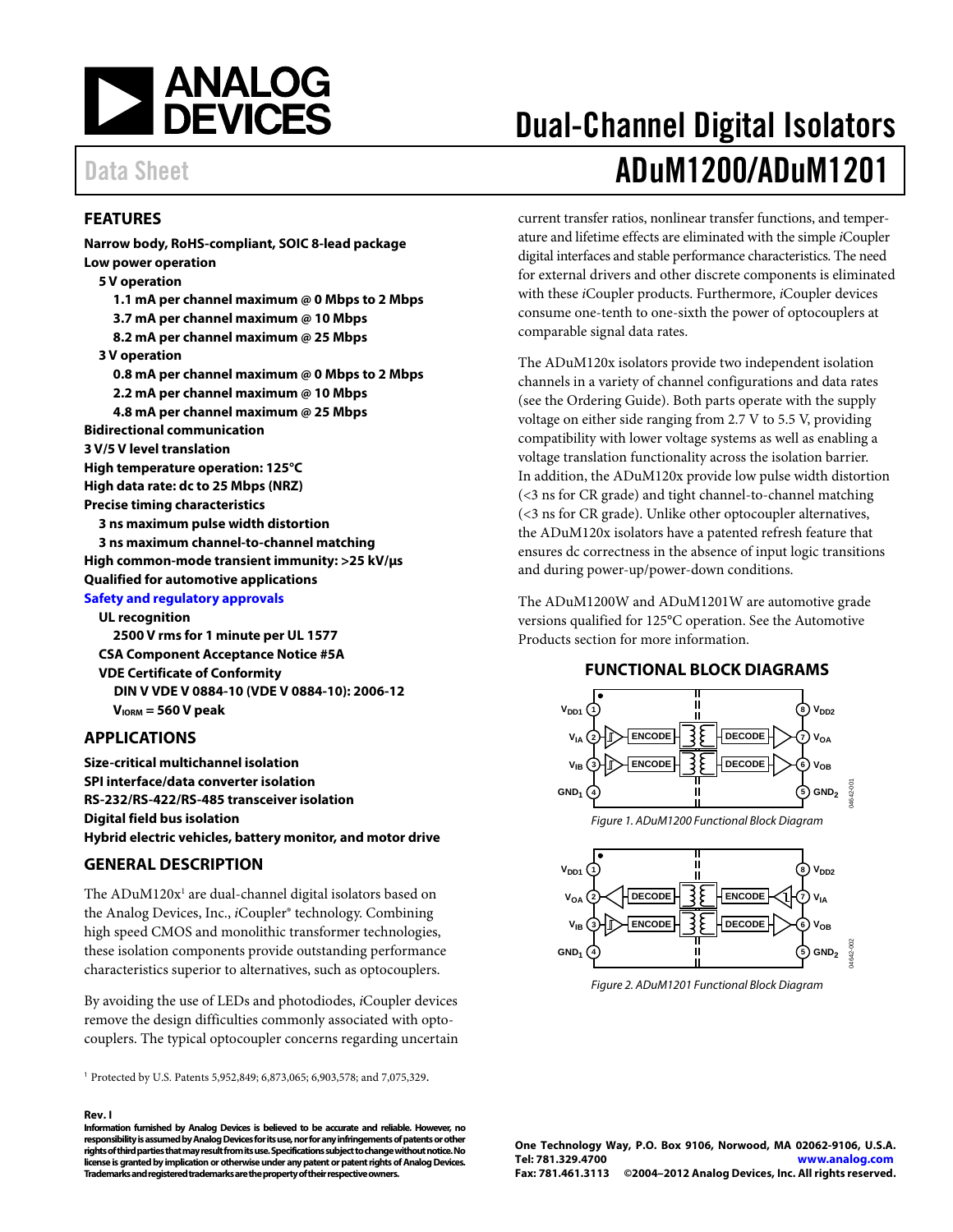## TABLE OF CONTENTS

| Electrical Characteristics-5 V, 105°C Operation  4           |
|--------------------------------------------------------------|
| Electrical Characteristics-3 V, 105°C Operation  6           |
| Electrical Characteristics-Mixed 5 V/3 V or 3 V/5 V,         |
| Electrical Characteristics-5 V, 125°C Operation  11          |
| Electrical Characteristics-3 V, 125°C Operation  13          |
| Electrical Characteristics-Mixed 5 V/3 V, 125°C Operation 15 |
| Electrical Characteristics-Mixed 3 V/5 V, 125°C Operation 17 |
|                                                              |
|                                                              |
| Insulation and Safety-Related Specifications 19              |

| DIN V VDE V 0884-10 (VDE V 0884-10): 2006-12    |  |
|-------------------------------------------------|--|
|                                                 |  |
|                                                 |  |
|                                                 |  |
| Pin Configurations and Function Descriptions 22 |  |
|                                                 |  |
|                                                 |  |
|                                                 |  |
|                                                 |  |
| DC Correctness and Magnetic Field Immunity 24   |  |
|                                                 |  |
|                                                 |  |
|                                                 |  |
|                                                 |  |
|                                                 |  |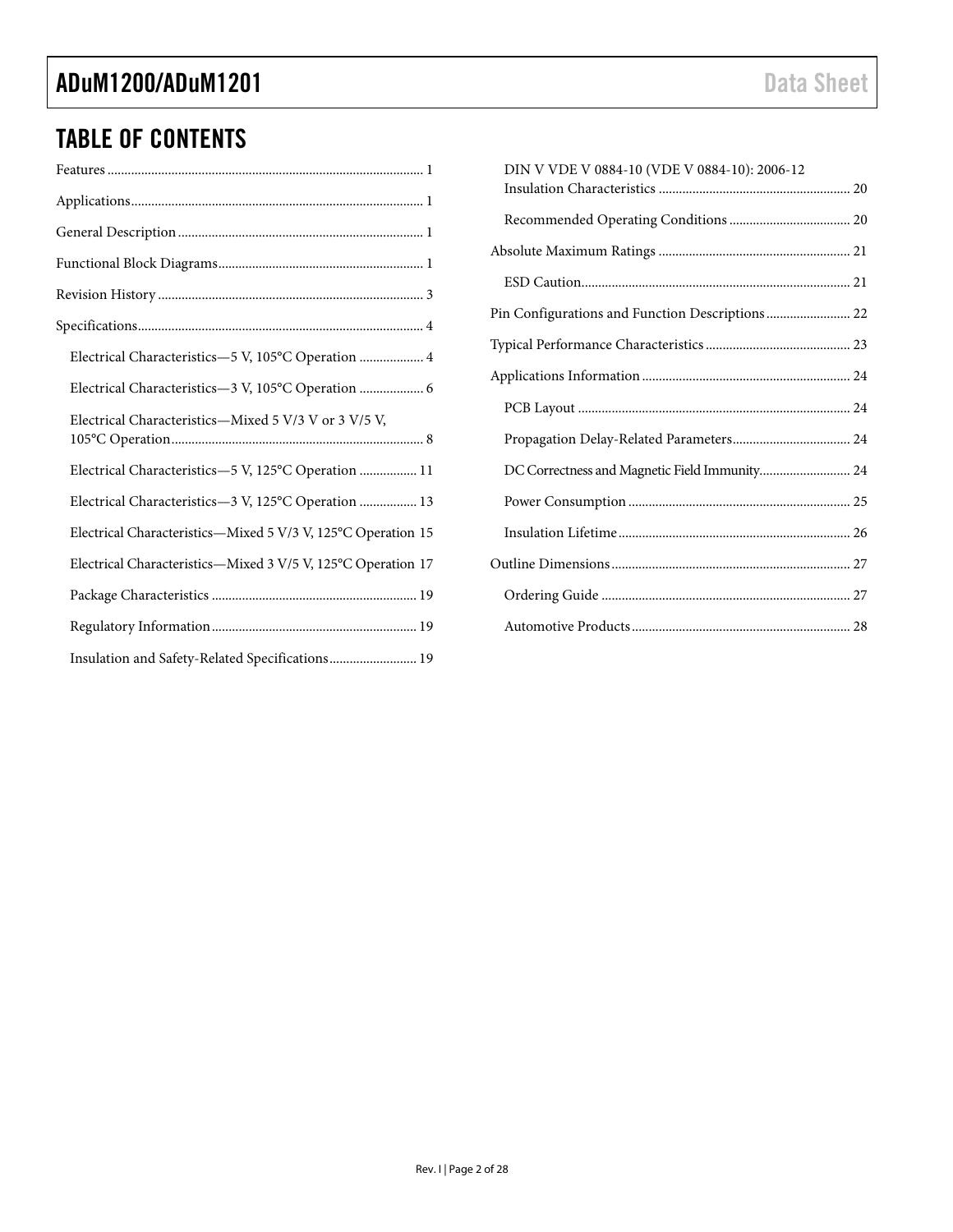### **REVISION HISTORY**

### **3/12—Rev. H to Rev. I**

| Created Hyperlink for Safety and Regulatory Approvals |  |
|-------------------------------------------------------|--|
|                                                       |  |
|                                                       |  |
|                                                       |  |
|                                                       |  |

### **1/09—Rev. G to Rev. H**

| Changes to Table 5, Switching Specifications Parameter 13 |  |
|-----------------------------------------------------------|--|
| Changes to Table 6, Switching Specifications Parameter15  |  |
| Changes to Table 7, Switching Specifications Parameter17  |  |

### **9/08—Rev. F to Rev. G**

### **3/08—Rev. E to Rev. F**

### **11/07—Rev. D to Rev. E**

| Added ADuM120xAR Change vs. Temperature Parameter 3 |  |
|-----------------------------------------------------|--|
| Added ADuM120xAR Change vs. Temperature Parameter 5 |  |
| Added ADuM120xAR Change vs. Temperature Parameter 8 |  |

## <span id="page-2-0"></span>Data Sheet **ADuM1200/ADuM1201**

### **8/07—Rev. C to Rev. D**

### **2/06—Rev. B to Rev. C**

| Changes to DC Correctness and Magnetic Field |  |
|----------------------------------------------|--|
|                                              |  |

### **9/04—Rev. A to Rev. B**

|--|--|--|

### **6/04—Rev. 0 to Rev. A**

| Changes to Electrical Characteristics-5 V Operation3   |  |
|--------------------------------------------------------|--|
|                                                        |  |
| Changes to Electrical Characteristics-Mixed 5 V/3 V or |  |
|                                                        |  |

### **4/04—Revision 0: Initial Version**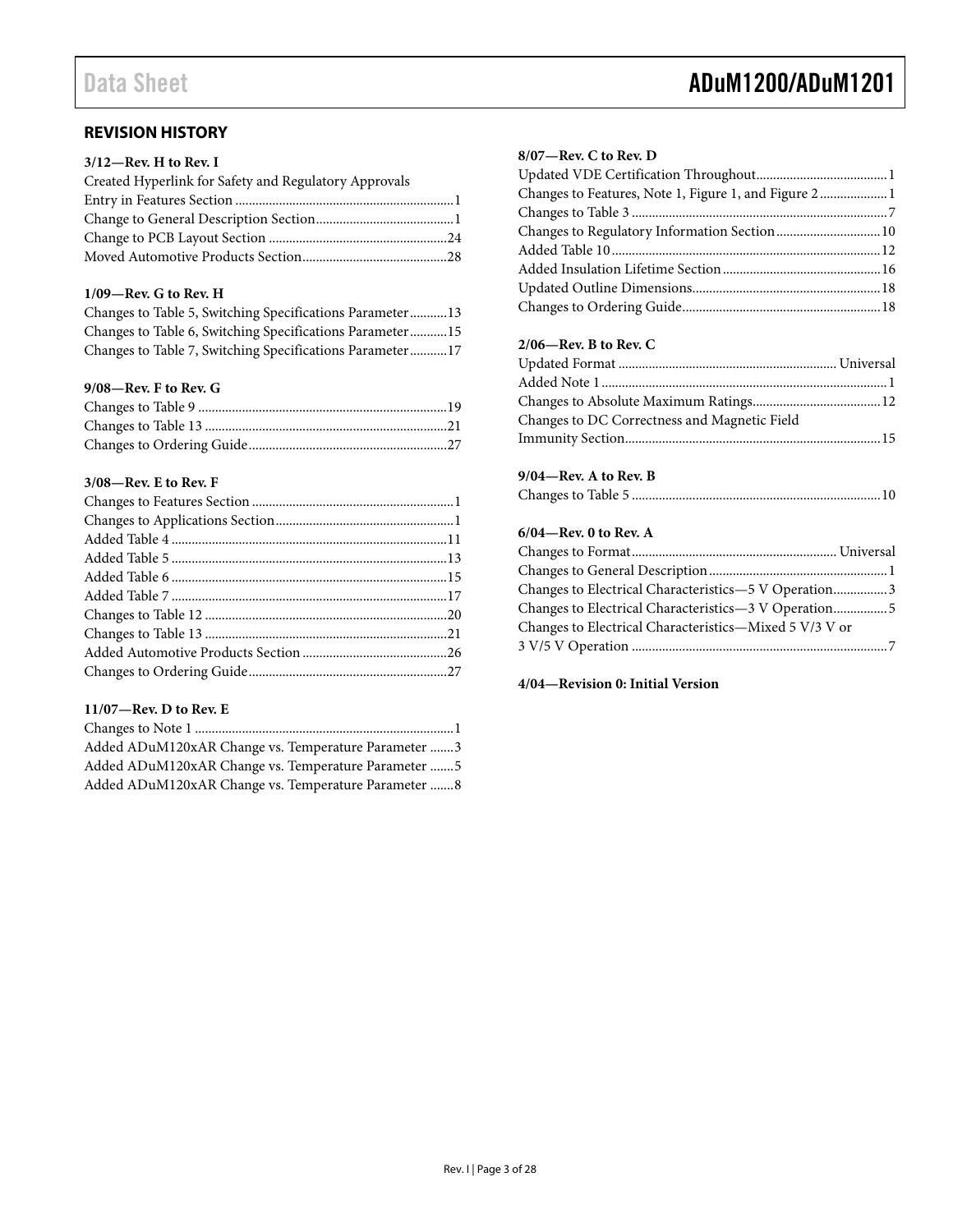### <span id="page-3-1"></span><span id="page-3-0"></span>**SPECIFICATIONS**

### **ELECTRICAL CHARACTERISTICS—5 V, 105°C OPERATION**

All voltages are relative to their respective ground;  $4.5~V \le V_{DD1} \le 5.5~V$ ,  $4.5~V \le V_{DD2} \le 5.5~V$ ; all minimum/maximum specifications apply over the entire recommended operating range, unless otherwise noted; all typical specifications are at  $T_A = 25^{\circ}C$ ,  $V_{DD1} = V_{DD2} = 5 V$ ; this does not apply to the ADuM1200W and ADuM1201W automotive grade products.

#### **Table 1.**

| <b>Parameter</b>                                         | Symbol                                 | Min                            | Typ     | Max                        | Unit    | <b>Test Conditions</b>                                         |
|----------------------------------------------------------|----------------------------------------|--------------------------------|---------|----------------------------|---------|----------------------------------------------------------------|
| DC SPECIFICATIONS                                        |                                        |                                |         |                            |         |                                                                |
| Input Supply Current per Channel, Quiescent              | $I_{DDI(Q)}$                           |                                | 0.50    | 0.60                       | mA      |                                                                |
| Output Supply Current per Channel, Quiescent             | $I_{DDO(O)}$                           |                                | 0.19    | 0.25                       | mA      |                                                                |
| ADuM1200 Total Supply Current, Two Channels <sup>1</sup> |                                        |                                |         |                            |         |                                                                |
| DC to 2 Mbps                                             |                                        |                                |         |                            |         |                                                                |
| V <sub>DD1</sub> Supply Current                          | $I_{DD1}$ (O)                          |                                | 1.1     | 1.4                        | mA      | DC to 1 MHz logic signal freq.                                 |
| V <sub>DD2</sub> Supply Current                          | $I_{DD2(0)}$                           |                                | 0.5     | 0.8                        | mA      | DC to 1 MHz logic signal freq.                                 |
| 10 Mbps (BR and CR Grades Only)                          |                                        |                                |         |                            |         |                                                                |
| V <sub>DD1</sub> Supply Current                          | $I_{DD1(10)}$                          |                                | 4.3     | 5.5                        | mA      | 5 MHz logic signal freq.                                       |
| V <sub>DD2</sub> Supply Current                          | $I_{DD2(10)}$                          |                                | 1.3     | 2.0                        | mA      | 5 MHz logic signal freq.                                       |
| 25 Mbps (CR Grade Only)                                  |                                        |                                |         |                            |         |                                                                |
| V <sub>DD1</sub> Supply Current                          | $I_{DD1(25)}$                          |                                | 10      | 13                         | mA      | 12.5 MHz logic signal freq.                                    |
| V <sub>DD2</sub> Supply Current                          | $I_{DD2(25)}$                          |                                | 2.8     | 3.4                        | mA      | 12.5 MHz logic signal freq.                                    |
| ADuM1201 Total Supply Current, Two Channels <sup>1</sup> |                                        |                                |         |                            |         |                                                                |
| DC to 2 Mbps                                             |                                        |                                |         |                            |         |                                                                |
| V <sub>DD1</sub> Supply Current                          | $I_{DD1(0)}$                           |                                | 0.8     | 1.1                        | mA      | DC to 1 MHz logic signal freq.                                 |
| V <sub>DD2</sub> Supply Current                          | $I_{DD2(Q)}$                           |                                | 0.8     | 1.1                        | mA      | DC to 1 MHz logic signal freq.                                 |
| 10 Mbps (BR and CR Grades Only)                          |                                        |                                |         |                            |         |                                                                |
| V <sub>DD1</sub> Supply Current                          | $IDD1$ (10)                            |                                | 2.8     | 3.5                        | mA      | 5 MHz logic signal freq.                                       |
| V <sub>DD2</sub> Supply Current                          | $I_{DD2(10)}$                          |                                | 2.8     | 3.5                        | mA      | 5 MHz logic signal freq.                                       |
| 25 Mbps (CR Grade Only)                                  |                                        |                                |         |                            |         |                                                                |
| V <sub>DD1</sub> Supply Current                          | $I_{DD1(25)}$                          |                                | 6.3     | 8.0                        | mA      | 12.5 MHz logic signal freq.                                    |
| V <sub>DD2</sub> Supply Current                          | $I_{DD2(25)}$                          |                                | 6.3     | 8.0                        | mA      | 12.5 MHz logic signal freq.                                    |
| For All Models                                           |                                        |                                |         |                            |         |                                                                |
| <b>Input Currents</b>                                    | I <sub>IA</sub> , I <sub>IB</sub>      | $-10$                          | $+0.01$ | $+10$                      | $\mu A$ | $0 V \leq V_{IA}$ , $V_{IB} \leq (V_{DD1}$ or $V_{DD2})$       |
| Logic High Input Threshold                               | V <sub>IH</sub>                        | $0.7$ ( $VDD1$ or $VDD2$ )     |         |                            | $\vee$  |                                                                |
| Logic Low Input Threshold                                | VIL                                    |                                |         | $0.3$ ( $VDD1$ or $VDD2$ ) | $\vee$  |                                                                |
| Logic High Output Voltages                               | VOAH, VOBH                             | $(V_{DD1}$ or $V_{DD2}) - 0.1$ | 5.0     |                            | $\vee$  | $I_{\text{Ox}} = -20 \mu A$ , $V_{\text{lx}} = V_{\text{lxH}}$ |
|                                                          |                                        | $(V_{DD1}$ or $V_{DD2}) - 0.5$ | 4.8     |                            | $\vee$  | $I_{Ox} = -4$ mA, $V_{1x} = V_{1xH}$                           |
| Logic Low Output Voltages                                | VOAL, VOBL                             |                                | 0.0     | 0.1                        | $\vee$  | $I_{Ox} = 20 \mu A$ , $V_{1x} = V_{1xL}$                       |
|                                                          |                                        |                                | 0.04    | 0.1                        | $\vee$  | $I_{Ox} = 400 \mu A$ , $V_{1x} = V_{1xL}$                      |
|                                                          |                                        |                                | 0.2     | 0.4                        | $\vee$  | $I_{Ox} = 4$ mA, $V_{1x} = V_{1xL}$                            |
| <b>SWITCHING SPECIFICATIONS</b>                          |                                        |                                |         |                            |         |                                                                |
| ADuM120xAR                                               |                                        |                                |         |                            |         | $C_L$ = 15 pF, CMOS signal levels                              |
| Minimum Pulse Width <sup>2</sup>                         | PW                                     |                                |         | 1000                       | ns      |                                                                |
| Maximum Data Rate <sup>3</sup>                           |                                        | $\mathbf{1}$                   |         |                            | Mbps    |                                                                |
| Propagation Delay <sup>4</sup>                           | t <sub>PHL</sub> , t <sub>PLH</sub>    | 50                             |         | 150                        | ns      |                                                                |
| Pulse Width Distortion, $ t_{PLH} - t_{PHL} ^4$          | <b>PWD</b>                             |                                |         | 40                         | ns      |                                                                |
| Change vs. Temperature                                   |                                        |                                | 11      |                            | ps/°C   |                                                                |
| Propagation Delay Skew <sup>5</sup>                      | t <sub>PSK</sub>                       |                                |         | 100                        | ns      |                                                                |
| Channel-to-Channel Matching <sup>6</sup>                 | t <sub>PSKCD</sub> /t <sub>PSKOD</sub> |                                |         | 50                         | ns      |                                                                |
| Output Rise/Fall Time (10% to 90%)                       | $t_R/t_F$                              |                                | 10      |                            | ns      |                                                                |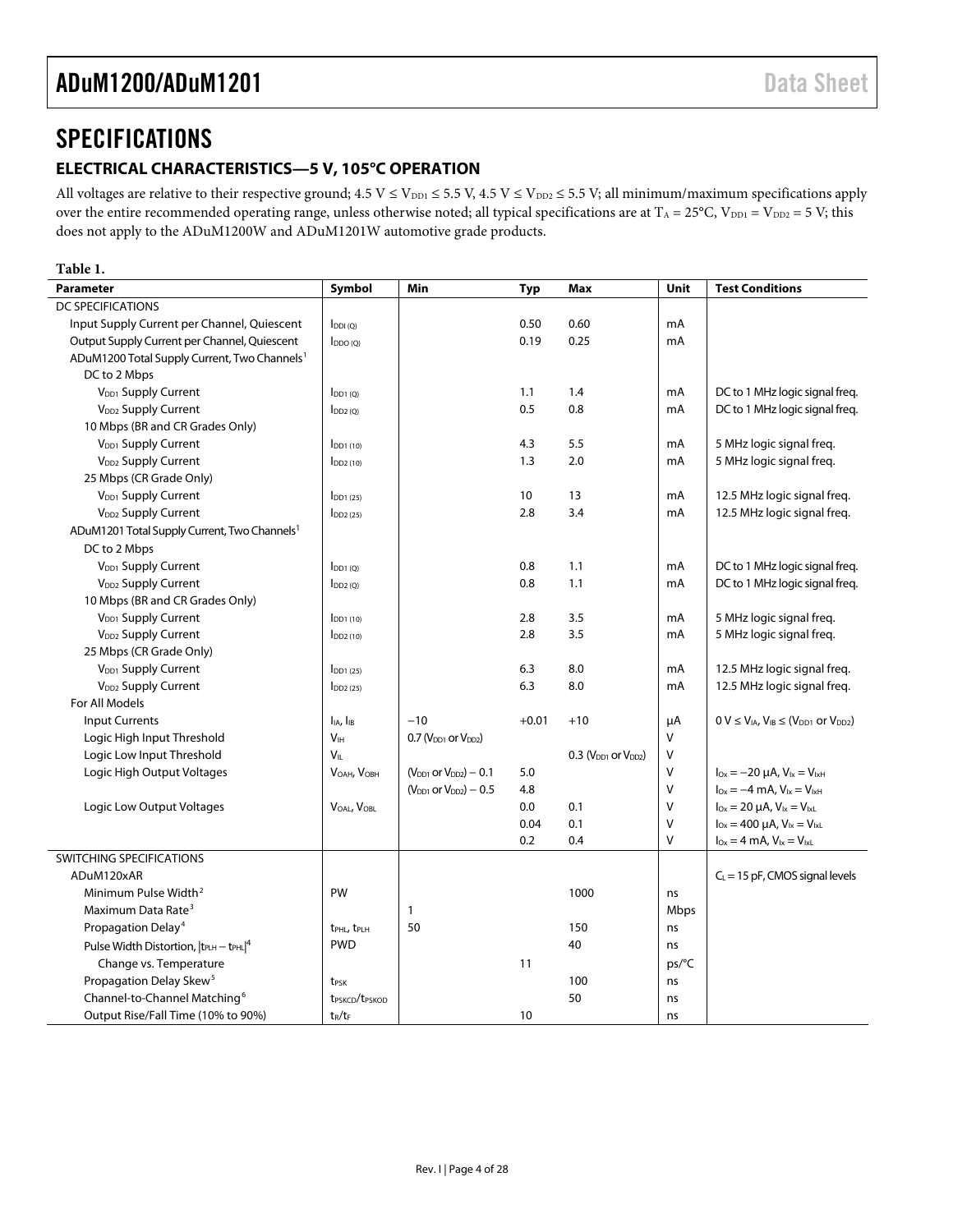## <span id="page-4-0"></span>Data Sheet **ADuM1200/ADuM1201**

| <b>Parameter</b>                                | Symbol                              | Min | <b>Typ</b> | Max | Unit        | <b>Test Conditions</b>                                                                  |
|-------------------------------------------------|-------------------------------------|-----|------------|-----|-------------|-----------------------------------------------------------------------------------------|
| ADuM120xBR                                      |                                     |     |            |     |             |                                                                                         |
| Minimum Pulse Width <sup>2</sup>                | PW                                  |     |            | 100 | ns          |                                                                                         |
| Maximum Data Rate <sup>3</sup>                  |                                     | 10  |            |     | Mbps        |                                                                                         |
| Propagation Delay <sup>4</sup>                  | t <sub>PHL</sub> , t <sub>PLH</sub> | 20  |            | 50  | ns          |                                                                                         |
| Pulse Width Distortion, $ t_{PLH} - t_{PHL} ^4$ | <b>PWD</b>                          |     |            | 3   | ns          |                                                                                         |
| Change vs. Temperature                          |                                     |     | 5          |     | ps/°C       |                                                                                         |
| Propagation Delay Skew <sup>5</sup>             | t <sub>PSK</sub>                    |     |            | 15  | ns          |                                                                                         |
| Channel-to-Channel Matching                     |                                     |     |            | 3   |             |                                                                                         |
| Codirectional Channels <sup>6</sup>             | t <sub>PSKCD</sub>                  |     |            |     | ns          |                                                                                         |
| Opposing Directional Channels <sup>6</sup>      | <b>t</b> <sub>PSKOD</sub>           |     |            | 15  | ns          |                                                                                         |
| Output Rise/Fall Time (10% to 90%)              | $t_R/t_F$                           |     | 2.5        |     | ns          |                                                                                         |
| ADuM120xCR                                      |                                     |     |            |     |             |                                                                                         |
| Minimum Pulse Width <sup>2</sup>                | PW                                  |     | 20         | 40  | ns          |                                                                                         |
| Maximum Data Rate <sup>3</sup>                  |                                     | 25  | 50         |     | Mbps        |                                                                                         |
| Propagation Delay <sup>4</sup>                  | t <sub>PHL</sub> , t <sub>PLH</sub> | 20  |            | 45  | ns          |                                                                                         |
| Pulse Width Distortion, $ t_{PLH} - t_{PHL} ^4$ | <b>PWD</b>                          |     |            | 3   | ns          |                                                                                         |
| Change vs. Temperature                          |                                     |     | 5          |     | ps/°C       |                                                                                         |
| Propagation Delay Skew <sup>5</sup>             | t <sub>PSK</sub>                    |     |            | 15  | ns          |                                                                                         |
| Channel-to-Channel Matching                     |                                     |     |            | 3   | ns          |                                                                                         |
| Codirectional Channels <sup>6</sup>             | t <sub>PSKCD</sub>                  |     |            |     |             |                                                                                         |
| Opposing Directional Channels <sup>6</sup>      | t <sub>PSKOD</sub>                  |     |            | 15  | ns          |                                                                                         |
| Output Rise/Fall Time (10% to 90%)              | $t_R/t_F$                           |     | 2.5        |     | ns          |                                                                                         |
| For All Models                                  |                                     |     |            |     |             |                                                                                         |
| Common-Mode Transient Immunity                  |                                     |     |            |     |             |                                                                                         |
| Logic High Output <sup>7</sup>                  | CM <sub>H</sub>                     | 25  | 35         |     | $kV/\mu s$  | $V_{1x} = V_{DD1}$ or $V_{DD2}$ , $V_{CM} =$<br>1000 V, transient<br>magnitude = $800V$ |
| Logic Low Output <sup>7</sup>                   | $ CM_L $                            | 25  | 35         |     | $kV/\mu s$  | $V_{1x} = 0 V$ , $V_{CM} = 1000 V$ ,<br>transient magnitude = 800 V                     |
| <b>Refresh Rate</b>                             | $f_r$                               |     | 1.2        |     | Mbps        |                                                                                         |
| Dynamic Supply Current per Channel <sup>8</sup> |                                     |     |            |     |             |                                                                                         |
| Input                                           | $I_{DDI(D)}$                        |     | 0.19       |     | mA/<br>Mbps |                                                                                         |
| Output                                          | $I_{DDO(D)}$                        |     | 0.05       |     | mA/<br>Mbps |                                                                                         |

1 The supply current values are for both channels combined when running at identical data rates. Output supply current values are specified with no output load present. The supply current associated with an individual channel operating at a given data rate can be calculated as described in the Power Consumption section. See Figure 6 [t](#page-22-1)hrough Figure 8 for information on per-channel supply current as a function of data rate for unloaded and loaded conditions. See Figure 9 through [Figure 11](#page-22-1) for total V<sub>DD1</sub> and V<sub>DD2</sub> supply currents as a function of data rate for ADuM1200 and ADuM1201 channel configurations.

2 The minimum pulse width is the shortest pulse width at which the specified pulse width distortion is guaranteed.

<sup>3</sup> The maximum data rate is the fastest data rate at which the specified pulse width distortion is guaranteed.

 $^4$  t<sub>PHL</sub> propagation delay is measured from the 50% level of the falling edge of the V<sub>Ix</sub> signal to the 50% level of the falling edge of the V<sub>ox</sub> signal. t<sub>PLH</sub> propagation delay is measured from the 50% level of the rising edge of the V<sub>Ix</sub> signal to the 50% level of the rising edge of the V<sub>Ox</sub> signal.

 $5$  t<sub>PSK</sub> is the magnitude of the worst-case difference in t<sub>PHL</sub> and/or t<sub>PLH</sub> that is measured between units at the same operating temperature, supply voltages, and output load within the recommended operating conditions.

6 Codirectional channel-to-channel matching is the absolute value of the difference in propagation delays between any two channels with inputs on the same side of the isolation barrier. Opposing directional channel-to-channel matching is the absolute value of the difference in propagation delays between any two channels with inputs on opposing sides of the isolation barrier.

 $^7$  CM $_{\rm H}$  is the maximum common-mode voltage slew rate that can be sustained while maintaining V $_{\rm O}$  > 0.8 V $_{\rm DD2}$  CM $_{\rm L}$  is the maximum common-mode voltage slew rate that can be sustained while maintaining  $V_0 < 0.8$  V. The common-mode voltage slew rates apply to both rising and falling common-mode voltage edges. The transient magnitude is the range over which the common mode is slewed.

information on per-channel supply current as a function of data rate for unloaded and loaded conditions. See the Power Consumption [section](#page-24-1) for guidance on  $^8$  Dynamic supply current is th[e](#page-22-1) incrementalamount of supply current required for a 1 Mbps increase in the signal data rate. See Figure 6 through Figure 8 for calculating per-channel supply current for a given data rate.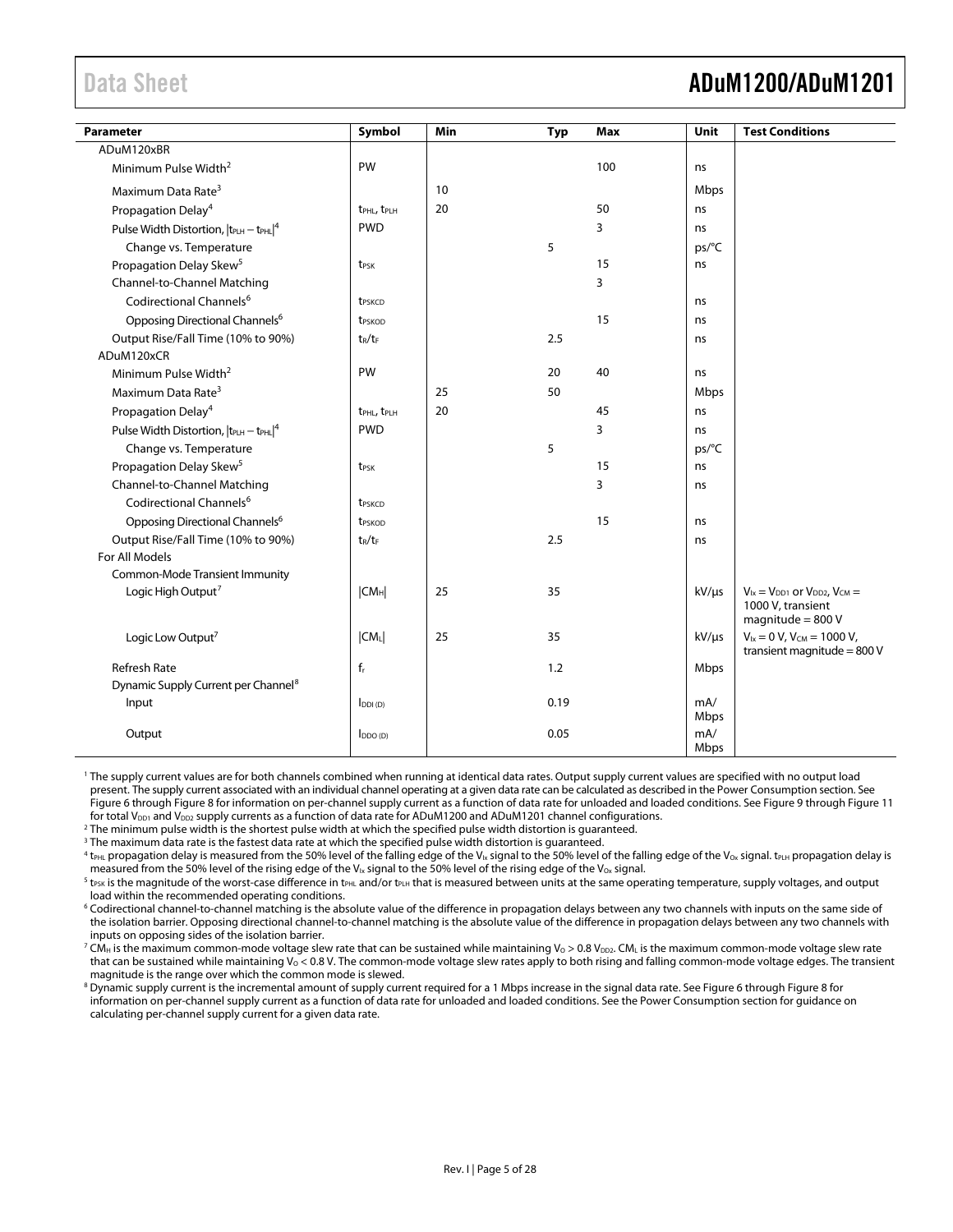### <span id="page-5-0"></span>**ELECTRICAL CHARACTERISTICS—3 V, 105°C OPERATION**

All voltages are relative to their respective ground;  $2.7 V \le V_{DD1} \le 3.6 V$ ,  $2.7 V \le V_{DD2} \le 3.6 V$ ; all minimum/maximum specifications apply over the entire recommended operating range, unless otherwise noted; all typical specifications are at  $T_A = 25^{\circ}C$ ,  $V_{DD1} = V_{DD2} = 3.0 V$ ; this does not apply to ADuM1200W and ADuM1201W automotive grade products.

#### **Table 2.**

| <b>Parameter</b>                                                | Symbol                                 | Min                             | <b>Typ</b> | <b>Max</b>                     | <b>Unit</b> | <b>Test Conditions</b>                                         |
|-----------------------------------------------------------------|----------------------------------------|---------------------------------|------------|--------------------------------|-------------|----------------------------------------------------------------|
| DC SPECIFICATIONS                                               |                                        |                                 |            |                                |             |                                                                |
| Input Supply Current per Channel, Quiescent                     | $I_{DDI(O)}$                           |                                 | 0.26       | 0.35                           | mA          |                                                                |
| Output Supply Current per Channel, Quiescent                    | $I_{DDO(Q)}$                           |                                 | 0.11       | 0.20                           | mA          |                                                                |
| ADuM1200 Total Supply Current, Two Channels <sup>1</sup>        |                                        |                                 |            |                                |             |                                                                |
| DC to 2 Mbps                                                    |                                        |                                 |            |                                |             |                                                                |
| V <sub>DD1</sub> Supply Current                                 | $I_{DD1(0)}$                           |                                 | 0.6        | 1.0                            | mA          | DC to 1 MHz logic signal freq.                                 |
| V <sub>DD2</sub> Supply Current                                 | $I_{DD2(Q)}$                           |                                 | 0.2        | 0.6                            | mA          | DC to 1 MHz logic signal freq.                                 |
| 10 Mbps (BR and CR Grades Only)                                 |                                        |                                 |            |                                |             |                                                                |
| V <sub>DD1</sub> Supply Current                                 | $I_{DD1(10)}$                          |                                 | 2.2        | 3.4                            | mA          | 5 MHz logic signal freg.                                       |
| V <sub>DD2</sub> Supply Current                                 | $I_{DD2(10)}$                          |                                 | 0.7        | 1.1                            | mA          | 5 MHz logic signal freg.                                       |
| 25 Mbps (CR Grade Only)                                         |                                        |                                 |            |                                |             |                                                                |
| V <sub>DD1</sub> Supply Current                                 | $I_{DD1(25)}$                          |                                 | 5.2        | 7.7                            | mA          | 12.5 MHz logic signal freq.                                    |
| V <sub>DD2</sub> Supply Current                                 | $I_{DD2(25)}$                          |                                 | 1.5        | 2.0                            | mA          | 12.5 MHz logic signal freq.                                    |
| ADuM1201 Total Supply Current, Two Channels <sup>1</sup>        |                                        |                                 |            |                                |             |                                                                |
| DC to 2 Mbps                                                    |                                        |                                 |            |                                |             |                                                                |
| V <sub>DD1</sub> Supply Current                                 | $I_{DD1(Q)}$                           |                                 | 0.4        | 0.8                            | mA          | DC to 1 MHz logic signal freq.                                 |
| V <sub>DD2</sub> Supply Current                                 | $I_{DD2(Q)}$                           |                                 | 0.4        | 0.8                            | mA          | DC to 1 MHz logic signal freq.                                 |
| 10 Mbps (BR and CR Grades Only)                                 |                                        |                                 |            |                                |             |                                                                |
| V <sub>DD1</sub> Supply Current                                 | $I_{DD1(10)}$                          |                                 | 1.5        | 2.2                            | mA          | 5 MHz logic signal freq.                                       |
| V <sub>DD2</sub> Supply Current                                 | $I_{DD2(10)}$                          |                                 | 1.5        | 2.2                            | mA          | 5 MHz logic signal freq.                                       |
| 25 Mbps (CR Grade Only)                                         |                                        |                                 |            |                                |             |                                                                |
| V <sub>DD1</sub> Supply Current                                 | $I$ <sub>DD1</sub> $(25)$              |                                 | 3.4        | 4.8                            | mA          | 12.5 MHz logic signal freq.                                    |
| V <sub>DD2</sub> Supply Current                                 | $I_{DD2(25)}$                          |                                 | 3.4        | 4.8                            | mA          | 12.5 MHz logic signal freq.                                    |
| For All Models                                                  |                                        |                                 |            |                                |             |                                                                |
| <b>Input Currents</b>                                           | $I_{IA}$ , $I_{IB}$                    | $-10$                           | $+0.01$    | $+10$                          | μA          | $0 V \le V_{IA}$ , $V_{IB} \le (V_{DD1}$ or $V_{DD2})$         |
| Logic High Input Threshold                                      | V <sub>IH</sub>                        | $0.7$ ( $VDD1$ or $VDD2$ )      |            |                                | V           |                                                                |
| Logic Low Input Threshold                                       | $V_{IL}$                               |                                 |            | 0.3 ( $V_{DD1}$ or $V_{DD2}$ ) |             |                                                                |
| Logic High Output Voltages                                      | VOAH, VOBH                             | $(V_{DD1}$ or $V_{DD2}$ ) – 0.1 | 3.0        |                                | V           | $I_{\text{Ox}} = -20 \mu A$ , $V_{\text{lx}} = V_{\text{lxH}}$ |
|                                                                 |                                        | $(V_{DD1}$ or $V_{DD2}$ ) – 0.5 | 2.8        |                                | $\vee$      | $I_{0x} = -4$ mA, $V_{1x} = V_{1x}H$                           |
| Logic Low Output Voltages                                       | VOAL, VOBL                             |                                 | 0.0        | 0.1                            | $\vee$      | $I_{Ox} = 20 \mu A$ , $V_{ix} = V_{ixL}$                       |
|                                                                 |                                        |                                 | 0.04       | 0.1                            | $\vee$      | $I_{Ox} = 400 \mu A$ , $V_{ix} = V_{ixL}$                      |
|                                                                 |                                        |                                 | 0.2        | 0.4                            | V           | $I_{Ox} = 4$ mA, $V_{1x} = V_{1xL}$                            |
| SWITCHING SPECIFICATIONS                                        |                                        |                                 |            |                                |             |                                                                |
| ADuM120xAR                                                      |                                        |                                 |            |                                |             | $C_L$ = 15 pF, CMOS signal levels                              |
| Minimum Pulse Width <sup>2</sup>                                | PW                                     |                                 |            | 1000                           | ns          |                                                                |
| Maximum Data Rate <sup>3</sup>                                  |                                        | 1                               |            |                                | Mbps        |                                                                |
| Propagation Delay <sup>4</sup>                                  | t <sub>PHL</sub> , t <sub>PLH</sub>    | 50                              |            | 150                            | ns          |                                                                |
| Pulse Width Distortion,  t <sub>PLH</sub> - t <sub>PHL</sub>  4 | <b>PWD</b>                             |                                 |            | 40                             | ns          |                                                                |
| Change vs. Temperature                                          |                                        |                                 | 11         |                                | ps/°C       |                                                                |
| Propagation Delay Skew <sup>5</sup>                             | t <sub>PSK</sub>                       |                                 |            | 100                            | ns          |                                                                |
| Channel-to-Channel Matching <sup>6</sup>                        | t <sub>PSKCD</sub> /t <sub>PSKOD</sub> |                                 |            | 50                             | ns          |                                                                |
| Output Rise/Fall Time (10% to 90%)                              | $t_R/t_F$                              |                                 | 10         |                                | ns          |                                                                |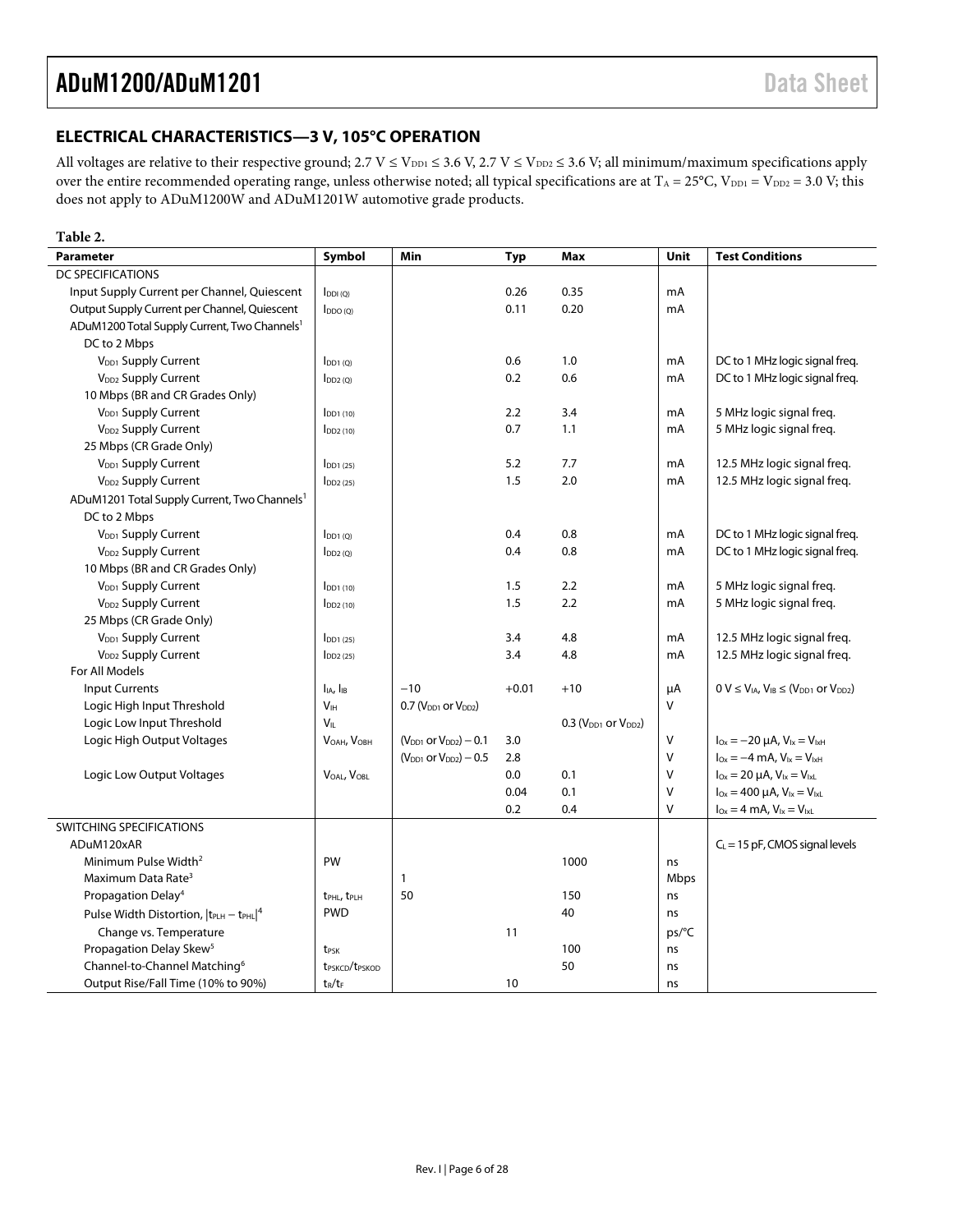## <span id="page-6-0"></span>Data Sheet **ADuM1200/ADuM1201**

| Parameter                                       | Symbol                              | Min | <b>Typ</b> | <b>Max</b> | Unit        | <b>Test Conditions</b>                                                                |
|-------------------------------------------------|-------------------------------------|-----|------------|------------|-------------|---------------------------------------------------------------------------------------|
| ADuM120xBR                                      |                                     |     |            |            |             | $C_L$ = 15 pF, CMOS signal levels                                                     |
| Minimum Pulse Width <sup>2</sup>                | PW                                  |     |            | 100        | ns          |                                                                                       |
| Maximum Data Rate <sup>3</sup>                  |                                     | 10  |            |            | Mbps        |                                                                                       |
| Propagation Delay <sup>4</sup>                  | t <sub>PHL</sub> , t <sub>PLH</sub> | 20  |            | 60         | ns          |                                                                                       |
| Pulse Width Distortion, $ t_{PLH} - t_{PHL} ^4$ | <b>PWD</b>                          |     |            | 3          | ns          |                                                                                       |
| Change vs. Temperature                          |                                     |     | 5          |            | ps/°C       |                                                                                       |
| Propagation Delay Skew <sup>5</sup>             | t <sub>PSK</sub>                    |     |            | 22         | ns          |                                                                                       |
| Channel-to-Channel Matching                     |                                     |     |            |            |             |                                                                                       |
| Codirectional Channels <sup>6</sup>             | t <sub>PSKCD</sub>                  |     |            | 3          | ns          |                                                                                       |
| Opposing Directional Channels <sup>6</sup>      | t <sub>PSKOD</sub>                  |     |            | 22         | ns          |                                                                                       |
| Output Rise/Fall Time (10% to 90%)              | $t_R/t_F$                           |     | 3.0        |            | ns          |                                                                                       |
| ADuM120xCR                                      |                                     |     |            |            |             |                                                                                       |
| Minimum Pulse Width <sup>2</sup>                | PW                                  |     | 20         | 40         | ns          |                                                                                       |
| Maximum Data Rate <sup>3</sup>                  |                                     | 25  | 50         |            | Mbps        |                                                                                       |
| Propagation Delay <sup>4</sup>                  | t <sub>PHL</sub> , t <sub>PLH</sub> | 20  |            | 55         | ns          |                                                                                       |
| Pulse Width Distortion, $ t_{PLH} - t_{PHL} ^4$ | <b>PWD</b>                          |     |            | 3          | ns          |                                                                                       |
| Change vs. Temperature                          |                                     |     | 5          |            | ps/°C       |                                                                                       |
| Propagation Delay Skew <sup>5</sup>             | t <sub>PSK</sub>                    |     |            | 16         | ns          |                                                                                       |
| Channel-to-Channel Matching                     |                                     |     |            |            |             |                                                                                       |
| Codirectional Channels <sup>6</sup>             | t <sub>PSKCD</sub>                  |     |            | 3          | ns          |                                                                                       |
| Opposing Directional Channels <sup>6</sup>      | t <sub>PSKOD</sub>                  |     |            | 16         | ns          |                                                                                       |
| Output Rise/Fall Time (10% to 90%)              | $t_R/t_F$                           |     | 3.0        |            | ns          |                                                                                       |
| For All Models                                  |                                     |     |            |            |             |                                                                                       |
| Common-Mode Transient Immunity                  |                                     |     |            |            |             |                                                                                       |
| Logic High Output <sup>7</sup>                  | CM <sub>H</sub>                     | 25  | 35         |            | $kV/\mu s$  | $V_{1x} = V_{DD1}$ or $V_{DD2}$ , $V_{CM} = 1000 V$ ,<br>transient magnitude = $800V$ |
| Logic Low Output <sup>7</sup>                   | $ CM_L $                            | 25  | 35         |            | $kV/\mu s$  | $V_{ix} = 0 V$ , $V_{CM} = 1000 V$ ,<br>transient magnitude = $800V$                  |
| <b>Refresh Rate</b>                             | $f_r$                               |     | 1.1        |            | Mbps        |                                                                                       |
| Dynamic Supply Current per Channel <sup>8</sup> |                                     |     |            |            |             |                                                                                       |
| Input                                           | $I_{DDI(D)}$                        |     | 0.10       |            | mA/<br>Mbps |                                                                                       |
| Output                                          | $I_{DDO(D)}$                        |     | 0.03       |            | mA/<br>Mbps |                                                                                       |

1 The supply current values are for both channels combined when running at identical data rates. Output supply current values are specified with no output load present. The supply current associated with an individual channel operating at a given data rate can be calculated as described in the Power Consumption [section. S](#page-24-1)ee Figure 6 throug[h](#page-22-1) Figure 8 for information on per-channel supply current as a function of data rate for unloaded and loaded conditions. See Figure 9 [t](#page-22-1)hrough Figure 11 for total V<sub>DD1</sub> and V<sub>DD2</sub> supply currents as a function of data rate for ADuM1200 and ADuM1201 channel configurations.

2 The minimum pulse width is the shortest pulse width at which the specified pulse width distortion is guaranteed.

 $^3$  The maximum data rate is the fastest data rate at which the specified pulse width distortion is guaranteed.

 $^4$  t<sub>PHL</sub> propagation delay is measured from the 50% level of the falling edge of the V<sub>Ix</sub> signal to the 50% level of the falling edge of the V<sub>Ox</sub> signal. t<sub>PLH</sub> propagation delay is

measured from the 50% level of the rising edge of the V<sub>Ix</sub> signal to the 50% level of the rising edge of the V<sub>ox</sub> signal.<br><sup>5</sup> t<sub>rsk</sub> is the magnitude of the worst-case difference in t<sub>PHL</sub> and/or t<sub>PLH</sub> that is measured load within the recommended operating conditions.

6 Codirectional channel-to-channel matching is the absolute value of the difference in propagation delays between any two channels with inputs on the same side of the isolation barrier. Opposing directional channel-to-channel matching is the absolute value of the difference in propagation delays between any two channels with inputs on opposing sides of the isolation barrier.

 $^7$  CM $_{\rm H}$  is the maximum common-mode voltage slew rate that can be sustained while maintaining Vo > 0.8 V $_{\rm D22}$  CM $_{\rm L}$  is the maximum common-mode voltage slew rate that can be sustained while maintaining  $V_0 < 0.8$  V. The common-mode voltage slew rates apply to both rising and falling common-mode voltage edges. The transient magnitude is the range over which the common mode is slewed.

information on per-channel supply current as a function of data rate for unloaded and loaded conditions. See the Power Consumption [section](#page-24-1) for guidance on  $^8$  Dynamic supply current is [t](#page-22-1)he incremental amount of supply current required for a 1 Mbps increase in the signal data rate. See Figure 6 throug[h](#page-22-1) Figure 8 for calculating per-channel supply current for a given data rate.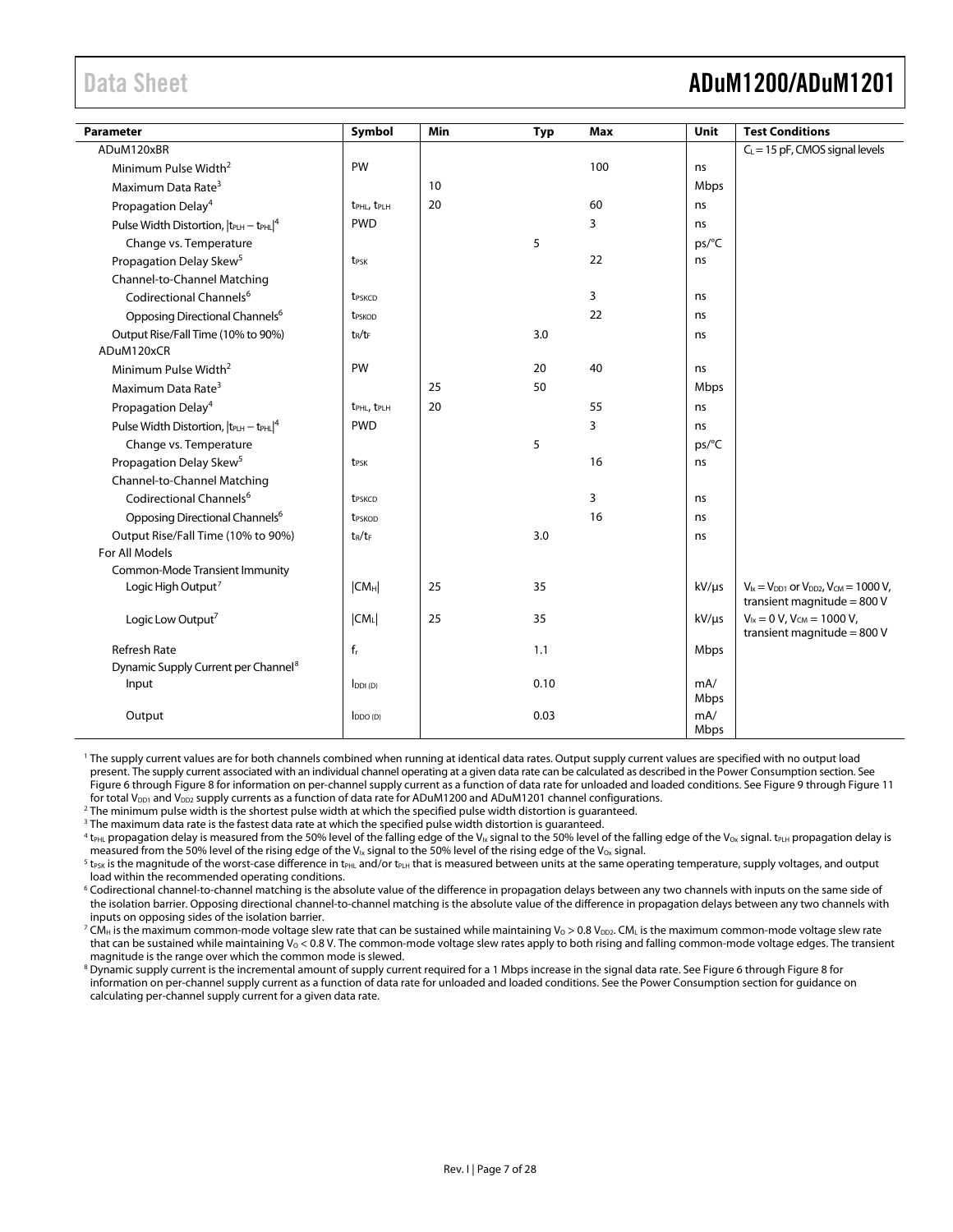### <span id="page-7-0"></span>**ELECTRICAL CHARACTERISTICS—MIXED 5 V/3 V OR 3 V/5 V, 105°C OPERATION**

All voltages are relative to their respective ground; 5 V/3 V operation:  $4.5 V \le V_{DD1} \le 5.5 V$ ,  $2.7 V \le V_{DD2} \le 3.6 V$ . 3 V/5 V operation:  $2.7 \text{ V} \le V_{\text{DD1}} \le 3.6 \text{ V}, 4.5 \text{ V} \le V_{\text{DD2}} \le 5.5 \text{ V};$  all minimum/maximum specifications apply over the entire recommended operating range, unless otherwise noted; all typical specifications are at  $T_A = 25^{\circ}$ C; V<sub>DD1</sub> = 3.0 V, V<sub>DD2</sub> = 5.0 V; or V<sub>DD1</sub> = 5.0 V, V<sub>DD2</sub> = 3.0 V; this does not apply to ADuM1200W and ADuM1201W automotive grade products.

| Table 3.                                                    |                           |     |            |         |      |                                |
|-------------------------------------------------------------|---------------------------|-----|------------|---------|------|--------------------------------|
| <b>Parameter</b>                                            | Symbol                    | Min | <b>Typ</b> | Max     | Unit | <b>Test Conditions</b>         |
| <b>DC SPECIFICATIONS</b>                                    |                           |     |            |         |      |                                |
| Input Supply Current per Channel,<br>Quiescent              | $I_{DDI(Q)}$              |     |            |         |      |                                |
| 5 V/3 V Operation                                           |                           |     | 0.50       | 0.6     | mA   |                                |
| 3 V/5 V Operation                                           |                           |     | 0.26       | 0.35    | mA   |                                |
| Output Supply Current per Channel,<br>Quiescent             | $I_{DDO(O)}$              |     |            |         |      |                                |
| 5 V/3 V Operation                                           |                           |     | 0.11       | 0.20    | mA   |                                |
| 3 V/5 V Operation                                           |                           |     | 0.19       | 0.25    | mA   |                                |
| ADuM1200 Total Supply Current,<br>Two Channels <sup>1</sup> |                           |     |            |         |      |                                |
| DC to 2 Mbps                                                |                           |     |            |         |      |                                |
| V <sub>DD1</sub> Supply Current                             | $I_{DD1(0)}$              |     |            |         |      |                                |
| 5 V/3 V Operation                                           |                           |     | 1.1        | 1.4     | mA   | DC to 1 MHz logic signal freq. |
| 3 V/5 V Operation                                           |                           |     | 0.6        | 1.0     | mA   | DC to 1 MHz logic signal freq. |
| V <sub>DD2</sub> Supply Current                             | $I_{DD2(0)}$              |     |            |         |      |                                |
| 5 V/3 V Operation                                           |                           |     | 0.2        | 0.6     | mA   | DC to 1 MHz logic signal freq. |
| 3 V/5 V Operation                                           |                           |     | 0.5        | 0.8     | mA   | DC to 1 MHz logic signal freg. |
| 10 Mbps (BR and CR Grades Only)                             |                           |     |            |         |      |                                |
| V <sub>DD1</sub> Supply Current                             | $IDD1$ (10)               |     |            |         |      |                                |
| 5 V/3 V Operation                                           |                           |     | 4.3        | 5.5     | mA   | 5 MHz logic signal freq.       |
| 3 V/5 V Operation                                           |                           |     | 2.2        | 3.4     | mA   | 5 MHz logic signal freq.       |
| V <sub>DD2</sub> Supply Current                             | $I_{DD2(10)}$             |     |            |         |      |                                |
| 5 V/3 V Operation                                           |                           |     | 0.7        | 1.1     | mA   | 5 MHz logic signal freq.       |
| 3 V/5 V Operation                                           |                           |     | 1.3        | 2.0     | mA   | 5 MHz logic signal freq.       |
| 25 Mbps (CR Grade Only)                                     |                           |     |            |         |      |                                |
| V <sub>DD1</sub> Supply Current                             | $I$ <sub>DD1</sub> $(25)$ |     |            |         |      |                                |
| 5 V/3 V Operation                                           |                           |     | 10         | 13      | mA   | 12.5 MHz logic signal freq.    |
| 3 V/5 V Operation                                           |                           |     | 5.2        | 7.7     | mA   | 12.5 MHz logic signal freq.    |
| V <sub>DD2</sub> Supply Current                             | $I_{DD2(25)}$             |     |            |         |      |                                |
| 5 V/3 V Operation                                           |                           |     | 1.5        | 2.0     | mA   | 12.5 MHz logic signal freq.    |
| 3 V/5 V Operation                                           |                           |     | 2.8        | 3.4     | mA   | 12.5 MHz logic signal freq.    |
| ADuM1201 Total Supply Current,<br>Two Channels <sup>1</sup> |                           |     |            |         |      |                                |
| DC to 2 Mbps                                                |                           |     |            |         |      |                                |
| V <sub>DD1</sub> Supply Current                             | $I_{DD1(Q)}$              |     |            |         |      |                                |
| 5 V/3 V Operation                                           |                           |     | 0.8        | 1.1     | mA   | DC to 1 MHz logic signal freq. |
| 3 V/5 V Operation                                           |                           |     | 0.4        | 0.8     | mA   | DC to 1 MHz logic signal freq. |
| V <sub>DD2</sub> Supply Current                             | $I_{DD2(Q)}$              |     |            |         |      |                                |
| 5 V/3 V Operation                                           |                           |     | 0.4        | $0.8\,$ | mA   | DC to 1 MHz logic signal freq. |
| 3 V/5 V Operation                                           |                           |     | 0.8        | 1.1     | mA   | DC to 1 MHz logic signal freq. |
| 10 Mbps (BR and CR Grades Only)                             |                           |     |            |         |      |                                |
| V <sub>DD1</sub> Supply Current                             | $IDD1$ (10)               |     |            |         |      |                                |
| 5 V/3 V Operation                                           |                           |     | 2.8        | 3.5     | mA   | 5 MHz logic signal freq.       |
| 3 V/5 V Operation                                           |                           |     | 1.5        | 2.2     | mA   | 5 MHz logic signal freq.       |
| V <sub>DD2</sub> Supply Current                             | $I_{DD2(10)}$             |     |            |         |      |                                |
| 5 V/3 V Operation                                           |                           |     | 1.5        | 2.2     | mA   | 5 MHz logic signal freq.       |
| 3 V/5 V Operation                                           |                           |     | 2.8        | 3.5     | mA   | 5 MHz logic signal freq.       |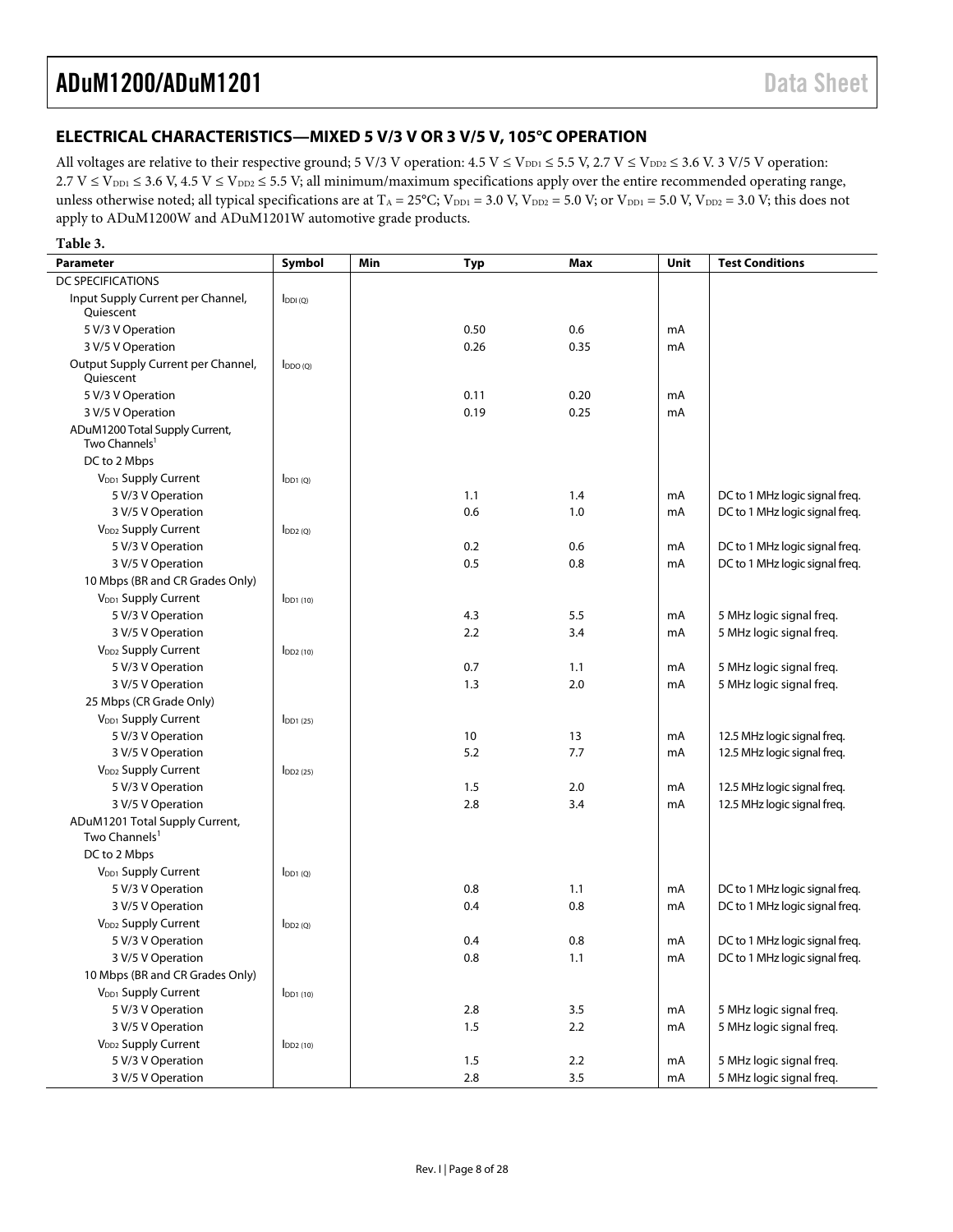## Data Sheet **ADuM1200/ADuM1201**

| Parameter                                                     | Symbol                                 | Min                                           | <b>Typ</b>                      | Max                              | Unit   | <b>Test Conditions</b>                                   |
|---------------------------------------------------------------|----------------------------------------|-----------------------------------------------|---------------------------------|----------------------------------|--------|----------------------------------------------------------|
| 25 Mbps (CR Grade Only)                                       |                                        |                                               |                                 |                                  |        |                                                          |
| V <sub>DD1</sub> Supply Current                               | $I_{DD1(25)}$                          |                                               |                                 |                                  |        |                                                          |
| 5 V/3 V Operation                                             |                                        |                                               | 6.3                             | 8.0                              | mA     | 12.5 MHz logic signal freq.                              |
| 3 V/5 V Operation                                             |                                        |                                               | 3.4                             | 4.8                              | mA     | 12.5 MHz logic signal freq.                              |
| V <sub>DD2</sub> Supply Current                               | $I_{DD2(25)}$                          |                                               |                                 |                                  |        |                                                          |
| 5 V/3 V Operation                                             |                                        |                                               | 3.4                             | 4.8                              | mA     | 12.5 MHz logic signal freq.                              |
| 3 V/5 V Operation                                             |                                        |                                               | 6.3                             | 8.0                              | mA     | 12.5 MHz logic signal freq.                              |
| For All Models                                                |                                        |                                               |                                 |                                  |        |                                                          |
| <b>Input Currents</b>                                         | I <sub>IA</sub> , I <sub>IB</sub>      | $-10$                                         | $+0.01$                         | $+10$                            | μA     | $0 V \leq V_{IA}$ , $V_{IB} \leq (V_{DD1}$ or $V_{DD2})$ |
| Logic High Input Threshold                                    | V <sub>IH</sub>                        | $0.7$ (V <sub>DD1</sub> or V <sub>DD2</sub> ) |                                 |                                  | V      |                                                          |
| Logic Low Input Threshold                                     | VIL                                    |                                               |                                 | $0.3$ ( $V_{DD1}$ or $V_{DD2}$ ) | V      |                                                          |
| Logic High Output Voltages                                    | $V_{OAH}$ , $V_{OBH}$                  | $(V_{DD1}$ or $V_{DD2}) - 0.1$                | $V_{DD1}$ or $V_{DD2}$          |                                  | V      | $I_{Ox} = -20 \mu A$ , $V_{1x} = V_{1xH}$                |
|                                                               |                                        | $(V_{DD1}$ or $V_{DD2}) - 0.5$                | $(V_{DD1}$ or $V_{DD2}$ ) – 0.2 |                                  | V      | $I_{Ox} = -4$ mA, $V_{1x} = V_{1xH}$                     |
| Logic Low Output Voltages                                     | VOAL, VOBL                             |                                               | 0.0                             | 0.1                              | $\vee$ | $I_{Ox} = 20 \mu A$ , $V_{1x} = V_{1xL}$                 |
|                                                               |                                        |                                               | 0.04                            | 0.1                              | V      | $I_{Ox} = 400 \mu A$ , $V_{Ix} = V_{IxL}$                |
|                                                               |                                        |                                               | 0.2                             | 0.4                              | V      | $I_{Ox} = 4 \text{ mA}, V_{1x} = V_{1xL}$                |
| SWITCHING SPECIFICATIONS                                      |                                        |                                               |                                 |                                  |        |                                                          |
| ADuM120xAR                                                    |                                        |                                               |                                 |                                  |        | $C_L$ = 15 pF, CMOS signal levels                        |
| Minimum Pulse Width <sup>2</sup>                              | PW                                     |                                               |                                 | 1000                             | ns     |                                                          |
| Maximum Data Rate <sup>3</sup>                                |                                        | $\mathbf{1}$                                  |                                 |                                  | Mbps   |                                                          |
| Propagation Delay <sup>4</sup>                                | t <sub>PHL</sub> , t <sub>PLH</sub>    | 50                                            |                                 | 150                              | ns     |                                                          |
| Pulse Width Distortion, $ t_{\text{PLH}} - t_{\text{PHL}} ^4$ | <b>PWD</b>                             |                                               |                                 | 40                               | ns     |                                                          |
| Change vs. Temperature                                        |                                        |                                               | 11                              |                                  | ps/°C  |                                                          |
| Propagation Delay Skew <sup>5</sup>                           | t <sub>PSK</sub>                       |                                               |                                 | 50                               | ns     |                                                          |
| Channel-to-Channel Matching <sup>6</sup>                      | t <sub>PSKCD</sub> /t <sub>PSKOD</sub> |                                               |                                 | 50                               | ns     |                                                          |
| Output Rise/Fall Time (10% to 90%)                            | $t_R/t_F$                              |                                               | 10                              |                                  | ns     |                                                          |
| ADuM120xBR<br>Minimum Pulse Width <sup>2</sup>                | PW                                     |                                               |                                 | 100                              | ns     | $C_L = 15$ pF, CMOS signal levels                        |
|                                                               |                                        |                                               |                                 |                                  |        |                                                          |
| Maximum Data Rate <sup>3</sup>                                |                                        | 10                                            |                                 |                                  | Mbps   |                                                          |
| Propagation Delay <sup>4</sup>                                | t <sub>PHL</sub> , t <sub>PLH</sub>    | 15                                            |                                 | 55                               | ns     |                                                          |
| Pulse Width Distortion, $ t_{\text{PLH}} - t_{\text{PHL}} ^4$ | <b>PWD</b>                             |                                               |                                 | 3                                | ns     |                                                          |
| Change vs. Temperature                                        |                                        |                                               | 5                               |                                  | ps/°C  |                                                          |
| Propagation Delay Skew <sup>5</sup>                           | t <sub>PSK</sub>                       |                                               |                                 | 22                               | ns     |                                                          |
| Channel-to-Channel Matching                                   |                                        |                                               |                                 |                                  |        |                                                          |
| Codirectional Channels <sup>6</sup>                           | t <sub>PSKCD</sub>                     |                                               |                                 | 3                                | ns     |                                                          |
| Opposing Directional Channels <sup>6</sup>                    | t <sub>PSKOD</sub>                     |                                               |                                 | 22                               | ns     |                                                          |
| Output Rise/Fall Time (10% to 90%)                            | tr/tf                                  |                                               |                                 |                                  |        |                                                          |
| 5 V/3 V Operation                                             |                                        |                                               | 3.0                             |                                  | ns     |                                                          |
| 3 V/5 V Operation                                             |                                        |                                               | 2.5                             |                                  | ns     |                                                          |
| ADuM120xCR                                                    |                                        |                                               |                                 |                                  |        | $C_L$ = 15 pF, CMOS signal levels                        |
| Minimum Pulse Width <sup>2</sup>                              | PW                                     |                                               | 20                              | 40                               | ns     |                                                          |
| Maximum Data Rate <sup>3</sup>                                |                                        | 25                                            | 50                              |                                  | Mbps   |                                                          |
| Propagation Delay <sup>4</sup>                                | t <sub>PHL</sub> , t <sub>PLH</sub>    | 20                                            |                                 | 50                               | ns     |                                                          |
| Pulse Width Distortion, $ t_{\text{PLH}} - t_{\text{PHL}} ^4$ | <b>PWD</b>                             |                                               |                                 | 3                                | ns     |                                                          |
| Change vs. Temperature                                        |                                        |                                               | 5                               |                                  | ps/°C  |                                                          |
| Propagation Delay Skew <sup>5</sup>                           | t <sub>PSK</sub>                       |                                               |                                 | 15                               | ns     |                                                          |
| Channel-to-Channel Matching                                   |                                        |                                               |                                 |                                  |        |                                                          |
| Codirectional Channels <sup>6</sup>                           | t <sub>PSKCD</sub>                     |                                               |                                 | 3                                | ns     |                                                          |
| Opposing Directional Channels <sup>6</sup>                    | t <sub>PSKOD</sub>                     |                                               |                                 | 15                               | ns     |                                                          |
| Output Rise/Fall Time (10% to 90%)                            | $t_R/t_F$                              |                                               |                                 |                                  |        |                                                          |
| 5 V/3 V Operation                                             |                                        |                                               | 3.0                             |                                  | ns     |                                                          |
| 3 V/5 V Operation                                             |                                        |                                               | 2.5                             |                                  | ns     |                                                          |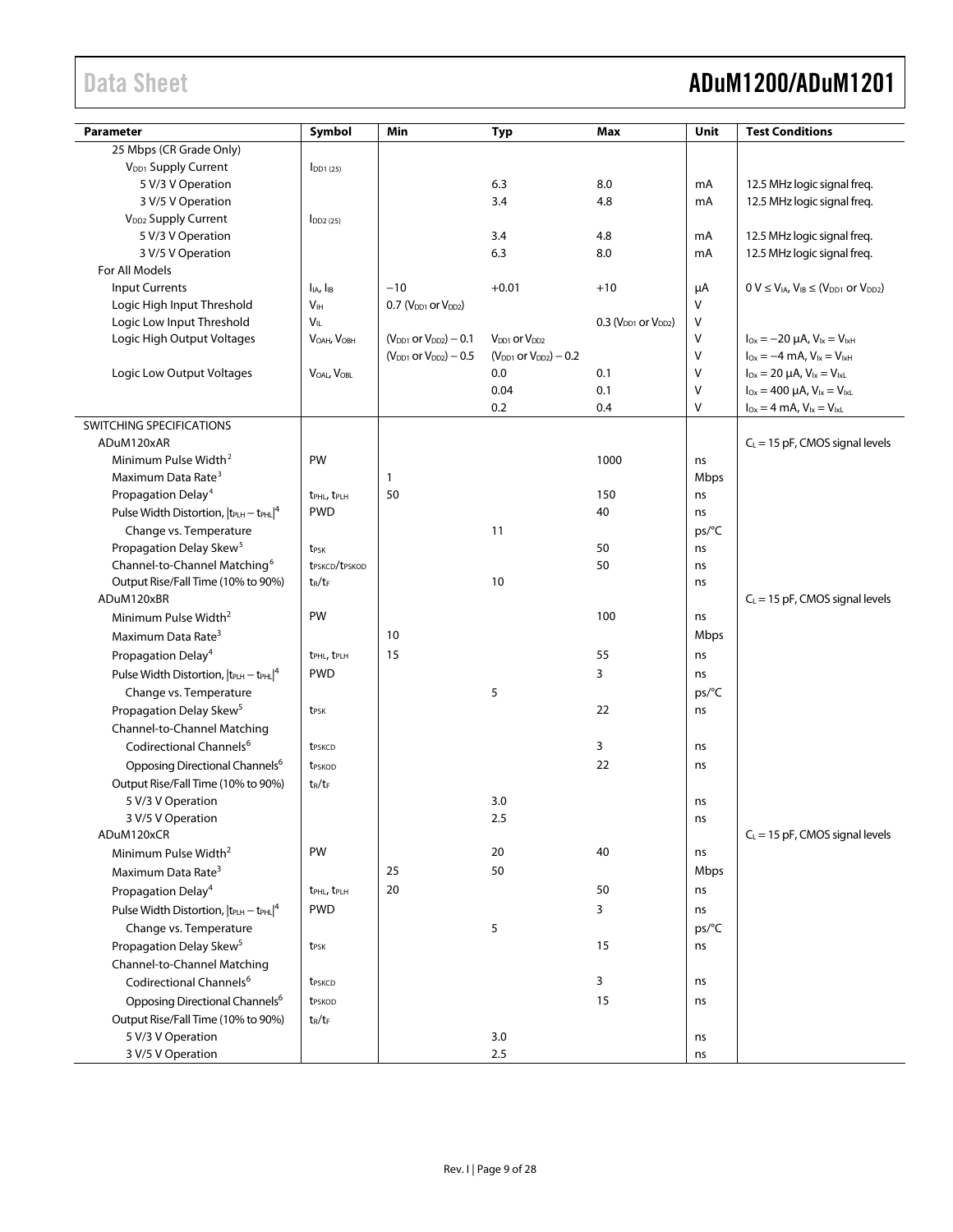<span id="page-9-0"></span>

| Parameter                                                 | Symbol       | <b>Min</b> | Typ  | Max | Unit        | <b>Test Conditions</b>                                                               |
|-----------------------------------------------------------|--------------|------------|------|-----|-------------|--------------------------------------------------------------------------------------|
| For All Models                                            |              |            |      |     |             |                                                                                      |
| Common-Mode Transient Immunity                            |              |            |      |     |             |                                                                                      |
| Logic High Output <sup>7</sup>                            | $ CM_H $     | 25         | 35   |     | $kV/\mu s$  | $V_{1x} = V_{DD1}$ or $V_{DD2}$ , $V_{CM} = 1000$ V,<br>transient magnitude = $800V$ |
| Logic Low Output <sup>7</sup>                             | $ CM_L $     | 25         | 35   |     | $kV/\mu s$  | $V_{ix} = 0 V$ , $V_{CM} = 1000 V$ ,<br>transient magnitude = $800V$                 |
| <b>Refresh Rate</b>                                       | $f_r$        |            |      |     |             |                                                                                      |
| 5 V/3 V Operation                                         |              |            | 1.2  |     | Mbps        |                                                                                      |
| 3 V/5 V Operation                                         |              |            | 1.1  |     | Mbps        |                                                                                      |
| Input Dynamic Supply Current<br>per Channel <sup>8</sup>  | $I_{DDI(D)}$ |            |      |     |             |                                                                                      |
| 5 V/3 V Operation                                         |              |            | 0.19 |     | mA/<br>Mbps |                                                                                      |
| 3 V/5 V Operation                                         |              |            | 0.10 |     | mA/<br>Mbps |                                                                                      |
| Output Dynamic Supply Current per<br>Channel <sup>8</sup> | $I_{DDO(D)}$ |            |      |     |             |                                                                                      |
| 5 V/3 V Operation                                         |              |            | 0.03 |     | mA/<br>Mbps |                                                                                      |
| 3 V/5 V Operation                                         |              |            | 0.05 |     | mA/<br>Mbps |                                                                                      |

1 The supply current values are for both channels combined when running at identical data rates. Output supply current values are specified with no output load present. The supply current associated with an individual channel operating at a given data rate can be calculated as described in the Power Consumption [section. S](#page-24-1)ee Figure 6 [t](#page-22-1)hrough Figure 8 for information on per-channel supply current as a function of data rate for unloaded and loaded conditions. See Figure 9 through [Figure 11](#page-22-1) for total V<sub>DD1</sub> and V<sub>DD2</sub> supply currents as a function of data rate for ADuM1200 and ADuM1201 channel configurations.

2 The minimum pulse width is the shortest pulse width at which the specified pulse width distortion is guaranteed.

<sup>3</sup> The maximum data rate is the fastest data rate at which the specified pulse width distortion is guaranteed.

 $^4$  t<sub>PHL</sub> propagation delay is measured from the 50% level of the falling edge of the V<sub>Ix</sub> signal to the 50% level of the falling edge of the V<sub>ox</sub> signal. t<sub>PLH</sub> propagation delay is measured from the 50% level of the rising edge of the V<sub>Ix</sub> signal to the 50% level of the rising edge of the V<sub>Ox</sub> signal.

 $5$  t<sub>PSK</sub> is the magnitude of the worst-case difference in t<sub>PHL</sub> and/or t<sub>PLH</sub> that is measured between units at the same operating temperature, supply voltages, and output load within the recommended operating conditions.

6 Codirectional channel-to-channel matching is the absolute value of the difference in propagation delays between any two channels with inputs on the same side of the isolation barrier. Opposing directional channel-to-channel matching is the absolute value of the difference in propagation delays between any two channels with inputs on opposing sides of the isolation barrier.

 $^7$  CM $_{\rm H}$  is the maximum common-mode voltage slew rate that can be sustained while maintaining Vo > 0.8 V $_{\rm DD2}$ . CM $_{\rm L}$  is the maximum common-mode voltage slew rate that can be sustained while maintaining  $V_0 < 0.8$  V. The common-mode voltage slew rates apply to both rising and falling common-mode voltage edges. The transient magnitude is the range over which the common mode is slewed.

information on per-channel supply current as a function of data rate for unloaded and loaded conditions. See the Power Consumption section for guidance on  $^8$  Dynamic supply current is [t](#page-22-1)he incremental amount of supply current required for a 1 Mbps increase in the signal data rate. See Figure 6 throug[h](#page-22-1) Figure 8 for calculating per-channel supply current for a given data rate.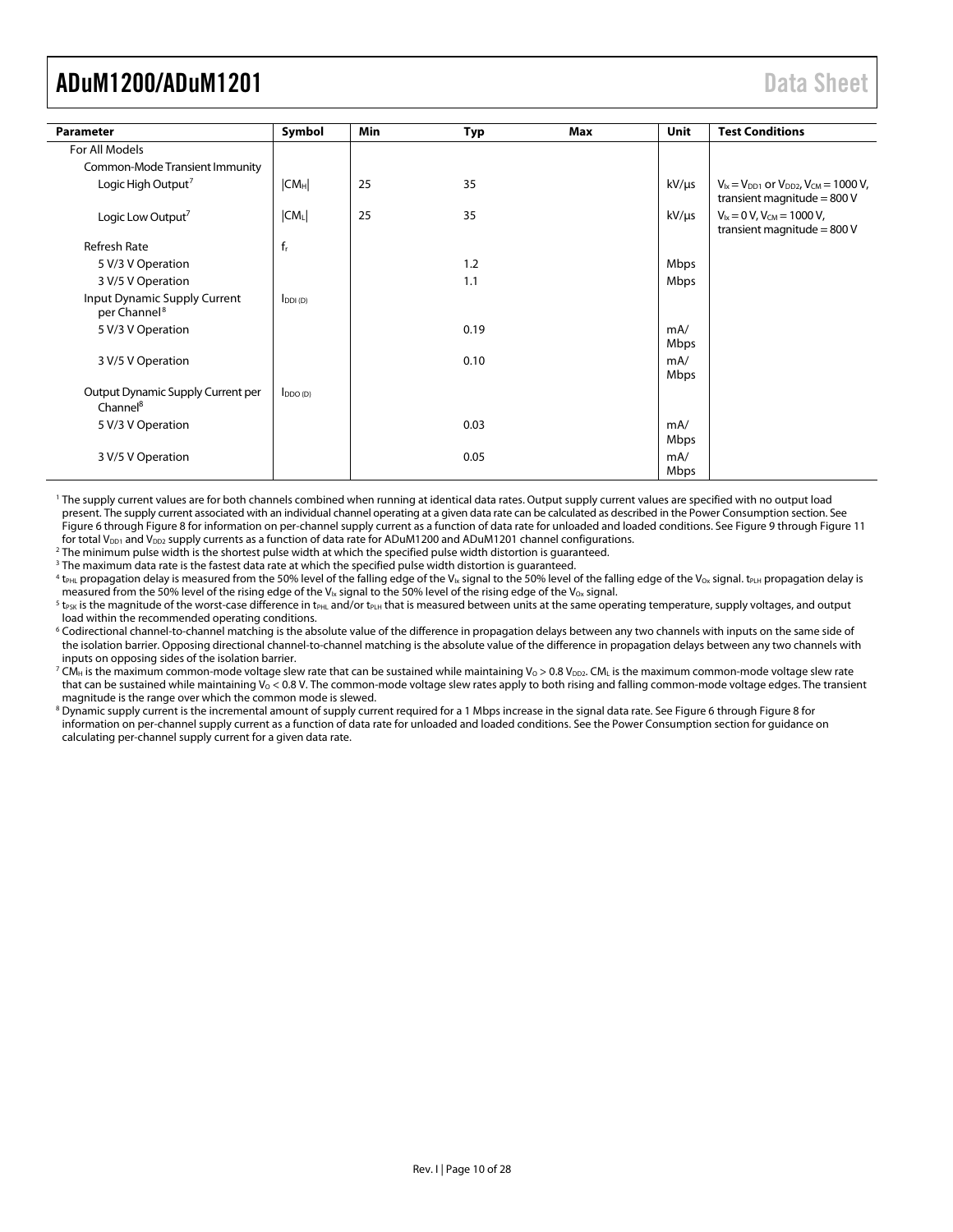### <span id="page-10-0"></span>**ELECTRICAL CHARACTERISTICS—5 V, 125°C OPERATION**

All voltages are relative to their respective ground;  $4.5 V \le V_{DD1} \le 5.5 V$ ,  $4.5 V \le V_{DD2} \le 5.5 V$ ; all minimum/maximum specifications apply over the entire recommended operating range, unless otherwise noted; all typical specifications are at  $T_A = 25^{\circ}C$ ,  $V_{DD1} = V_{DD2} = 5 V$ ; this applies to ADuM1200W and ADuM1201W automotive grade products.

#### **Table 4.**

| <b>Parameter</b>                                              | Symbol                                 | Min                             | <b>Typ</b> | Max                        | Unit   | <b>Test Conditions</b>                                         |
|---------------------------------------------------------------|----------------------------------------|---------------------------------|------------|----------------------------|--------|----------------------------------------------------------------|
| <b>DC SPECIFICATIONS</b>                                      |                                        |                                 |            |                            |        |                                                                |
| Input Supply Current per Channel,<br>Oujescent                | $I_{DDI(Q)}$                           |                                 | 0.50       | 0.60                       | mA     |                                                                |
| Output Supply Current per Channel,<br>Ouiescent               | $I_{DDO(Q)}$                           |                                 | 0.19       | 0.25                       | mA     |                                                                |
| ADgM1200W, Total Supply Current,<br>Two Channels <sup>1</sup> |                                        |                                 |            |                            |        |                                                                |
| DC to 2 Mbps                                                  |                                        |                                 |            |                            |        |                                                                |
| V <sub>DD1</sub> Supply Current                               | $I_{DD1(0)}$                           |                                 | 1.1        | 1.4                        | mA     | DC to 1 MHz logic signal freg.                                 |
| V <sub>DD2</sub> Supply Current                               | $I_{DD2(Q)}$                           |                                 | 0.5        | 0.8                        | mA     | DC to 1 MHz logic signal freq.                                 |
| 10 Mbps (TRZ and URZ Grades Only)                             |                                        |                                 |            |                            |        |                                                                |
| V <sub>DD1</sub> Supply Current                               | $I_{DD1(10)}$                          |                                 | 4.3        | 5.5                        | mA     | 5 MHz logic signal freq.                                       |
| V <sub>DD2</sub> Supply Current                               | $I_{DD2(10)}$                          |                                 | 1.3        | 2.0                        | mA     | 5 MHz logic signal freg.                                       |
| 25 Mbps (URZ Grade Only)                                      |                                        |                                 |            |                            |        |                                                                |
| V <sub>DD1</sub> Supply Current                               | $I$ <sub>DD1</sub> $(25)$              |                                 | 10         | 13                         | mA     | 12.5 MHz logic signal freq.                                    |
| V <sub>DD2</sub> Supply Current                               | $\log(25)$                             |                                 | 2.8        | 3.4                        | mA     | 12.5 MHz logic signal freg.                                    |
| ADgM1201W, Total Supply Current,<br>Two Channels <sup>1</sup> |                                        |                                 |            |                            |        |                                                                |
| DC to 2 Mbps                                                  |                                        |                                 |            |                            |        |                                                                |
| V <sub>DD1</sub> Supply Current                               | $I_{DD1(Q)}$                           |                                 | 0.8        | 1.1                        | mA     | DC to 1 MHz logic signal freq.                                 |
| V <sub>DD2</sub> Supply Current                               | $\mathsf{IDD2}$ (Q)                    |                                 | 0.8        | 1.1                        | mA     | DC to 1 MHz logic signal freq.                                 |
| 10 Mbps (TRZ and URZ Grades Only)                             |                                        |                                 |            |                            |        |                                                                |
| V <sub>DD1</sub> Supply Current                               | $I$ <sub>DD1</sub> $(10)$              |                                 | 2.8        | 3.5                        | mA     | 5 MHz logic signal freq.                                       |
| V <sub>DD2</sub> Supply Current                               | $I_{DD2(10)}$                          |                                 | 2.8        | 3.5                        | mA     | 5 MHz logic signal freg.                                       |
| 25 Mbps (URZ Grade Only)                                      |                                        |                                 |            |                            |        |                                                                |
| V <sub>DD1</sub> Supply Current                               | $I_{DD1(25)}$                          |                                 | 6.3        | 8.0                        | mA     | 12.5 MHz logic signal freq.                                    |
| V <sub>DD2</sub> Supply Current                               | $\log(25)$                             |                                 | 6.3        | 8.0                        | mA     | 12.5 MHz logic signal freq.                                    |
| For All Models                                                |                                        |                                 |            |                            |        |                                                                |
| <b>Input Currents</b>                                         | I <sub>IA</sub> , I <sub>IB</sub>      | $-10$                           | $+0.01$    | $+10$                      | μA     | $0 H \leq V_{IA}$ , $V_{IB} \leq (V_{DD1}$ or $V_{DD2})$       |
| Logic High Input Threshold                                    | V <sub>IH</sub>                        | $0.7 (V_{DD1}$ or $V_{DD2})$    |            |                            | V      |                                                                |
| Logic Low Input Threshold                                     | $V_{IL}$                               |                                 |            | $0.3$ ( $VDD1$ or $VDD2$ ) | $\vee$ |                                                                |
| Logic High Output Voltages                                    | VOAH, VOBH                             | $(V_{DD1}$ or $V_{DD2}) - 0.1$  | 5.0        |                            | V      | $I_{\text{Ox}} = -20 \mu A$ , $V_{\text{lx}} = V_{\text{lxH}}$ |
|                                                               |                                        | $(V_{DD1}$ or $V_{DD2}$ ) – 0.5 | 4.8        |                            | $\vee$ | $I_{Ox} = -4$ mA, $V_{1x} = V_{1xH}$                           |
| Logic Low Output Voltages                                     | VOAL, VOBL                             |                                 | 0.0        | 0.1                        | V      | $I_{Ox} = 20 \mu A$ , $V_{Ix} = V_{IxL}$                       |
|                                                               |                                        |                                 | 0.04       | 0.1                        | $\vee$ | $I_{0x} = 400 \mu A$ , $V_{1x} = V_{1xL}$                      |
|                                                               |                                        |                                 | 0.2        | 0.4                        | v      | $I_{Ox} = 4$ mA, $V_{1x} = V_{1xL}$                            |
| SWITCHING SPECIFICATIONS                                      |                                        |                                 |            |                            |        |                                                                |
| ADuM120xWSRZ                                                  |                                        |                                 |            |                            |        | $C_L = 15$ pF, CMOS signal levels                              |
| Minimum Pulse Width <sup>2</sup>                              | PW                                     |                                 |            | 1000                       | ns     |                                                                |
| Maximum Data Rate <sup>3</sup>                                |                                        | 1                               |            |                            | Mbps   |                                                                |
| Propagation Delay <sup>4</sup>                                | t <sub>PHL</sub> , t <sub>PLH</sub>    | 20                              |            | 150                        | ns     |                                                                |
| Pulse Width Distortion, $ t_{\text{PLH}} - t_{\text{PHL}} ^4$ | <b>PWD</b>                             |                                 |            | 40                         | ns     |                                                                |
| Propagation Delay Skew <sup>5</sup>                           | t <sub>PSK</sub>                       |                                 |            | 100                        | ns     |                                                                |
| Channel-to-Channel Matching <sup>6</sup>                      | t <sub>PSKCD</sub> /t <sub>PSKOD</sub> |                                 |            | 50                         | ns     |                                                                |
| Output Rise/Fall Time (10% to 90%)                            | $t_R/t_F$                              |                                 | 2.5        |                            | ns     |                                                                |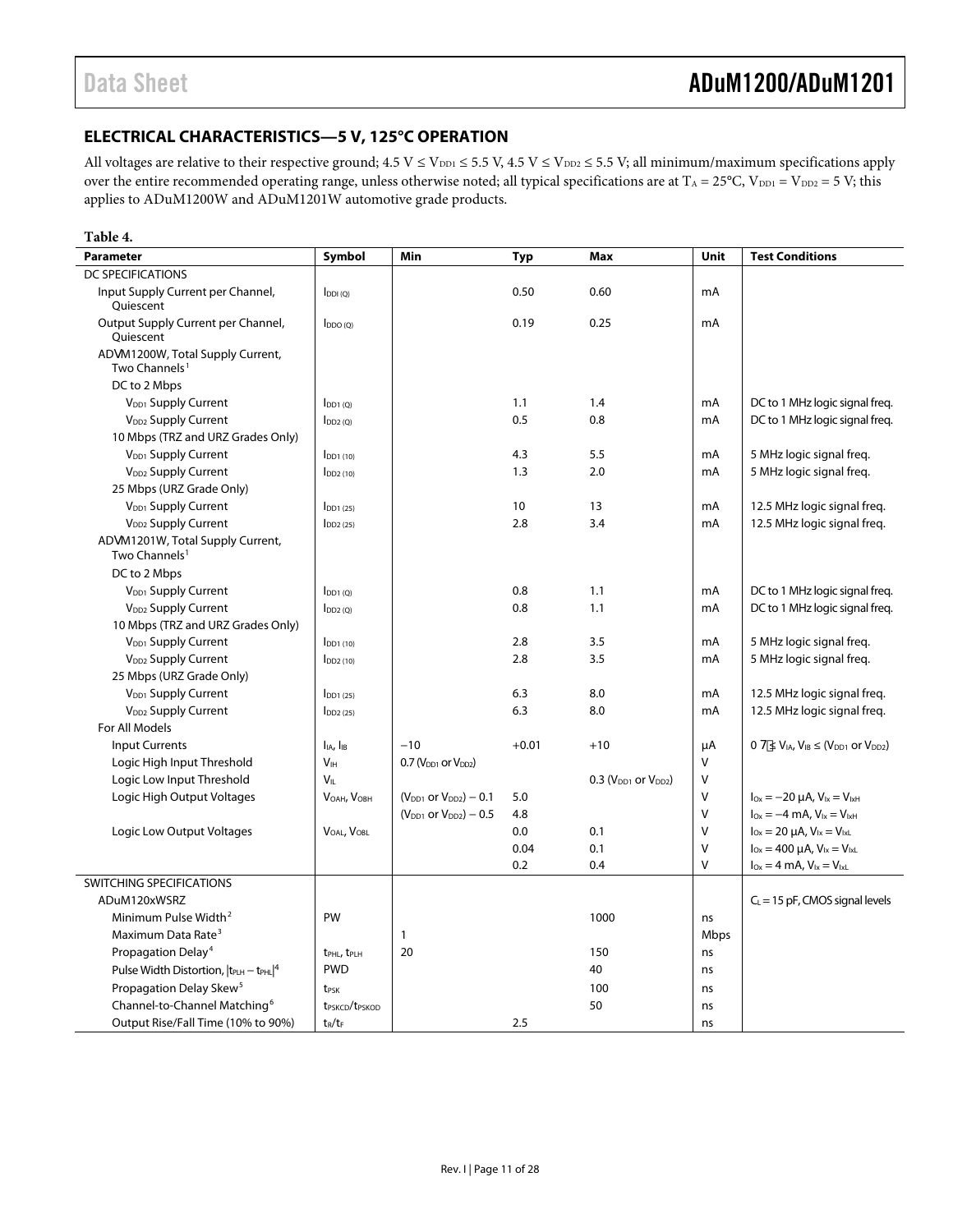<span id="page-11-0"></span>

| Parameter                                       | Symbol                              | Min | <b>Typ</b> | Max | Unit        | <b>Test Conditions</b>                                                               |
|-------------------------------------------------|-------------------------------------|-----|------------|-----|-------------|--------------------------------------------------------------------------------------|
| ADuM120xWTRZ                                    |                                     |     |            |     |             | $C_L$ = 15 pF, CMOS signal levels                                                    |
| Minimum Pulse Width <sup>2</sup>                | PW                                  |     |            | 100 | ns          |                                                                                      |
| Maximum Data Rate <sup>3</sup>                  |                                     | 10  |            |     | Mbps        |                                                                                      |
| Propagation Delay <sup>4</sup>                  | t <sub>PHL</sub> , t <sub>PLH</sub> | 20  |            | 50  | ns          |                                                                                      |
| Pulse Width Distortion, $ t_{PLH} - t_{PHL} ^4$ | <b>PWD</b>                          |     |            | 3   | ns          |                                                                                      |
| Change vs. Temperature                          |                                     |     | 5          |     | ps/°C       |                                                                                      |
| Propagation Delay Skew <sup>5</sup>             | t <sub>PSK</sub>                    |     |            | 15  | ns          |                                                                                      |
| Channel-to-Channel Matching                     |                                     |     |            |     |             |                                                                                      |
| Codirectional Channels <sup>6</sup>             | <b>t</b> <sub>PSKCD</sub>           |     |            | 3   | ns          |                                                                                      |
| Opposing Directional Channels <sup>6</sup>      | <b>t</b> <sub>PSKOD</sub>           |     |            | 15  | ns          |                                                                                      |
| Output Rise/Fall Time (10% to 90%)              | $t_R/t_F$                           |     | 2.5        |     | ns          |                                                                                      |
| ADuM120xWURZ                                    |                                     |     |            |     |             | $C_L$ = 15 pF, CMOS signal levels                                                    |
| Minimum Pulse Width <sup>2</sup>                | PW                                  |     | 20         | 40  | ns          |                                                                                      |
| Maximum Data Rate <sup>3</sup>                  |                                     | 25  | 50         |     | Mbps        |                                                                                      |
| Propagation Delay <sup>4</sup>                  | t <sub>PHL</sub> , t <sub>PLH</sub> | 20  |            | 45  | ns          |                                                                                      |
| Pulse Width Distortion, $ t_{PLH} - t_{PHL} ^4$ | <b>PWD</b>                          |     |            | 3   | ns          |                                                                                      |
| Change vs. Temperature                          |                                     |     | 5          |     | ps/°C       |                                                                                      |
| Propagation Delay Skew <sup>5</sup>             | t <sub>PSK</sub>                    |     |            | 15  | ns          |                                                                                      |
| Channel-to-Channel Matching                     |                                     |     |            |     |             |                                                                                      |
| Codirectional Channels <sup>6</sup>             | t <sub>PSKCD</sub>                  |     |            | 3   | ns          |                                                                                      |
| Opposing Directional Channels <sup>6</sup>      | t <sub>PSKOD</sub>                  |     |            | 15  | ns          |                                                                                      |
| Output Rise/Fall Time (10% to 90%)              | $t_R/t_F$                           |     | 2.5        |     | ns          |                                                                                      |
| For All Models                                  |                                     |     |            |     |             |                                                                                      |
| <b>Common-Mode Transient Immunity</b>           |                                     |     |            |     |             |                                                                                      |
| Logic High Output <sup>7</sup>                  | $ CM_H $                            | 25  | 35         |     | kV/µs       | $V_{1x} = V_{DD1}$ , $V_{DD2}$ , $V_{CM} = 1000 V$ ,<br>transient magnitude = $800V$ |
| Logic Low Output <sup>7</sup>                   | $ CM_L $                            | 25  | 35         |     | $kV/\mu s$  | $V_{1x} = 0 V$ , $V_{CM} = 1000 V$ ,                                                 |
| <b>Refresh Rate</b>                             | $f_r$                               |     | 1.2        |     | Mbps        | transient magnitude = $800V$                                                         |
| Dynamic Supply Current per Channel <sup>8</sup> |                                     |     |            |     |             |                                                                                      |
| Input                                           | $I_{DDI(D)}$                        |     | 0.19       |     | mA/<br>Mbps |                                                                                      |
| Output                                          | $I_{DDO(D)}$                        |     | 0.05       |     | mA/<br>Mbps |                                                                                      |

1 The supply current values are for both channels combined when running at identical data rates. Output supply current values are specified with no output load present. The supply current associated with an individual channel operating at a given data rate can be calculated as described in th[e Power Consumption section.](#page-24-1) See [Figure 6 t](#page-22-1)hrough [Figure 8 f](#page-22-1)or information on per-channel supply current as a function of data rate for unloaded and loaded conditions. See [Figure 9 t](#page-22-1)hrough [Figure 11](#page-22-1)  for total  $I_{DD1}$  and  $I_{DD2}$  supply currents as a function of data rate for ADuM1200W and ADuM1201W channel configurations.

<sup>2</sup> The minimum pulse width is the shortest pulse width at which the specified pulse width distortion is guaranteed.

 $^3$  The maximum data rate is the fastest data rate at which the specified pulse width distortion is guaranteed.

 $^4$  t<sub>PHL</sub> propagation delay is measured from the 50% level of the falling edge of the V<sub>Ix</sub> signal to the 50% level of the falling edge of the V<sub>Ox</sub> signal. t<sub>PLH</sub> propagation delay is measured from the 50% level of the rising edge of the V<sub>Ix</sub> signal to the 50% level of the rising edge of the V<sub>Ox</sub> signal.

 $5$  t<sub>PSK</sub> is the magnitude of the worst-case difference in t<sub>PHL</sub> and/or t<sub>PLH</sub> that is measured between units at the same operating temperature, supply voltages, and output load within the recommended operating conditions.

6 Codirectional channel-to-channel matching is the absolute value of the difference in propagation delays between any two channels with inputs on the same side of the isolation barrier. Opposing directional channel-to-channel matching is the absolute value of the difference in propagation delays between any two channels with inputs on opposing sides of the isolation barrier.

 $^7$  CM $_{\rm H}$  is the maximum common-mode voltage slew rate that can be sustained while maintaining Vo > 0.8 V $_{\rm D22}$  CM $_{\rm L}$  is the maximum common-mode voltage slew rate that can be sustained while maintaining  $V_0 < 0.8$  V. The common-mode voltage slew rates apply to both rising and falling common-mode voltage edges. The transient magnitude is the range over which the common mode is slewed.

 $^8$  Dynamic supply current is the incremental amount of supply current required for a 1 Mbps increase in the signal data rate. See [Figure 6 t](#page-22-1)hroug[h Figure 8](#page-22-1) for information on per-channel supply current as a function of data rate for unloaded and loaded conditions. See the [Power Consumption section](#page-24-1) for guidance on calculating per-channel supply current for a given data rate.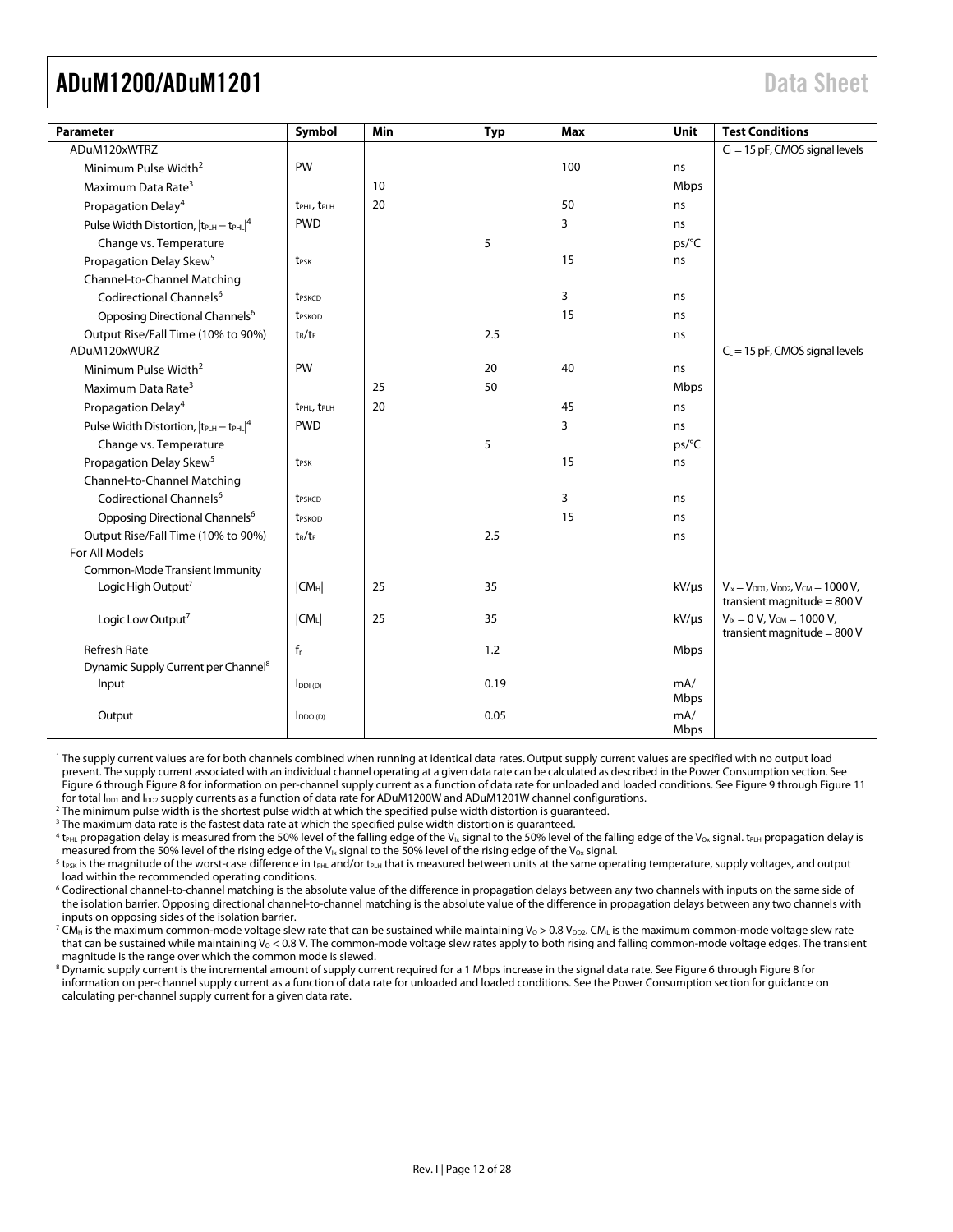### <span id="page-12-0"></span>**ELECTRICAL CHARACTERISTICS—3 V, 125°C OPERATION**

All voltages are relative to their respective ground;  $3.0 V \le V_{DD1} \le 3.6 V$ ,  $3.0 V \le V_{DD2} \le 3.6 V$ . All minimum/maximum specifications apply over the entire recommended operating range, unless otherwise noted; all typical specifications are at  $T_A = 25^{\circ}C$ ,  $V_{DD1} = V_{DD2} = 3.0 V$ ; this applies to ADuM1200W and ADuM1201W automotive grade products.

#### **Table 5.**

| <b>Parameter</b>                                              | Symbol                                 | Min                             | <b>Typ</b> | Max                        | <b>Unit</b> | <b>Test Conditions</b>                                   |
|---------------------------------------------------------------|----------------------------------------|---------------------------------|------------|----------------------------|-------------|----------------------------------------------------------|
| DC SPECIFICATIONS                                             |                                        |                                 |            |                            |             |                                                          |
| Input Supply Current per Channel,<br>Quiescent                | $I_{DDI(Q)}$                           |                                 | 0.26       | 0.35                       | mA          |                                                          |
| Output Supply Current per Channel, Quiescent                  | $I_{DDO(O)}$                           |                                 | 0.11       | 0.20                       | mA          |                                                          |
| ADqM1200W, Total Supply Current,<br>Two Channels <sup>1</sup> |                                        |                                 |            |                            |             |                                                          |
| DC to 2 Mbps                                                  |                                        |                                 |            |                            |             |                                                          |
| V <sub>DD1</sub> Supply Current                               | $I_{DD1(0)}$                           |                                 | 0.6        | 1.0                        | mA          | DC to 1 MHz logic signal freq.                           |
| V <sub>DD2</sub> Supply Current                               | $I_{DD2(0)}$                           |                                 | 0.2        | 0.6                        | mA          | DC to 1 MHz logic signal freg.                           |
| 10 Mbps (TRZ and URZ Grades Only)                             |                                        |                                 |            |                            |             |                                                          |
| V <sub>DD1</sub> Supply Current                               | $I_{DD1(10)}$                          |                                 | 2.2        | 3.4                        | mA          | 5 MHz logic signal freg.                                 |
| V <sub>DD2</sub> Supply Current                               | $I_{DD2(10)}$                          |                                 | 0.7        | 1.1                        | mA          | 5 MHz logic signal freg.                                 |
| 25 Mbps (URZ Grade Only)                                      |                                        |                                 |            |                            |             |                                                          |
| V <sub>DD1</sub> Supply Current                               | $IDD1$ (25)                            |                                 | 5.2        | 7.7                        | mA          | 12.5 MHz logic signal freq.                              |
| V <sub>DD2</sub> Supply Current                               | $\overline{1}$ DD <sub>2</sub> $(25)$  |                                 | 1.5        | 2.0                        | mA          | 12.5 MHz logic signal freq.                              |
| ADqM1201W, Total Supply Current,<br>Two Channels <sup>1</sup> |                                        |                                 |            |                            |             |                                                          |
| DC to 2 Mbps                                                  |                                        |                                 |            |                            |             |                                                          |
| V <sub>DD1</sub> Supply Current                               | $I_{DD1(Q)}$                           |                                 | 0.4        | 0.8                        | mA          | DC to 1 MHz logic signal freq.                           |
| V <sub>DD2</sub> Supply Current                               | $I_{DD2(Q)}$                           |                                 | 0.4        | 0.8                        | mA          | DC to 1 MHz logic signal freq.                           |
| 10 Mbps (TRZ and URZ Grades Only)                             |                                        |                                 |            |                            |             |                                                          |
| V <sub>DD1</sub> Supply Current                               | $IDD1$ (10)                            |                                 | 1.5        | 2.2                        | mA          | 5 MHz logic signal freq.                                 |
| V <sub>DD2</sub> Supply Current                               | $I_{DD2(10)}$                          |                                 | 1.5        | 2.2                        | mA          | 5 MHz logic signal freq.                                 |
| 25 Mbps (URZ Grade Only)                                      |                                        |                                 |            |                            |             |                                                          |
| $V_{DD1}$ Supply Current                                      | $I_{DD1(25)}$                          |                                 | 3.4        | 4.8                        | mA          | 12.5 MHz logic signal freq.                              |
| V <sub>DD2</sub> Supply Current                               | $I_{DD2(25)}$                          |                                 | 3.4        | 4.8                        | mA          | 12.5 MHz logic signal freq.                              |
| For All Models                                                |                                        |                                 |            |                            |             |                                                          |
| <b>Input Currents</b>                                         | I <sub>IA</sub> , I <sub>IB</sub>      | $-10$                           | $+0.01$    | $+10$                      | μA          | $0 H \leq V_{IA}$ , $V_{IB} \leq (V_{DD1}$ or $V_{DD2})$ |
| Logic High Input Threshold                                    | V <sub>IH</sub>                        | $0.7$ ( $VDD1$ or $VDD2$ )      |            |                            | V           |                                                          |
| Logic Low Input Threshold                                     | Vır                                    |                                 |            | $0.3$ ( $VDD1$ or $VDD2$ ) |             |                                                          |
| Logic High Output Voltages                                    | VOAH, VOBH                             | $(V_{DD1}$ or $V_{DD2}$ ) – 0.1 | 3.0        |                            | V           | $I_{Ox} = -20 \mu A$ , $V_{1x} = V_{1xH}$                |
|                                                               |                                        | $(V_{DD1}$ or $V_{DD2}$ ) – 0.5 | 2.8        |                            | V           | $I_{Ox} = -4$ mA, $V_{1x} = V_{1xH}$                     |
| Logic Low Output Voltages                                     | VOAL, VOBL                             |                                 | 0.0        | 0.1                        | ٧           | $I_{0x} = 20 \mu A$ , $V_{1x} = V_{1xL}$                 |
|                                                               |                                        |                                 | 0.04       | 0.1                        | V           | $I_{Ox} = 400 \mu A$ , $V_{1x} = V_{1xL}$                |
|                                                               |                                        |                                 | 0.2        | 0.4                        | V           | $I_{Ox} = 4$ mA, $V_{Ix} = V_{IxL}$                      |
| SWITCHING SPECIFICATIONS                                      |                                        |                                 |            |                            |             |                                                          |
| ADuM120xWSRZ                                                  |                                        |                                 |            |                            |             | $C_L$ = 15 pF, CMOS signal levels                        |
| Minimum Pulse Width <sup>2</sup>                              | PW                                     |                                 |            | 1000                       | ns          |                                                          |
| Maximum Data Rate <sup>3</sup>                                |                                        | 1                               |            |                            | Mbps        |                                                          |
| Propagation Delay <sup>4</sup>                                | t <sub>PHL</sub> , t <sub>PLH</sub>    | 20                              |            | 150                        | ns          |                                                          |
| Pulse Width Distortion, $ t_{\text{PLH}} - t_{\text{PHL}} ^4$ | <b>PWD</b>                             |                                 |            | 40                         | ns          |                                                          |
| Propagation Delay Skew <sup>5</sup>                           | t <sub>PSK</sub>                       |                                 |            | 100                        | ns          |                                                          |
| Channel-to-Channel Matching <sup>6</sup>                      | t <sub>PSKCD</sub> /t <sub>PSKOD</sub> |                                 |            | 50                         | ns          |                                                          |
| Output Rise/Fall Time (10% to 90%)                            | $t_R/t_F$                              |                                 | 3          |                            | ns          |                                                          |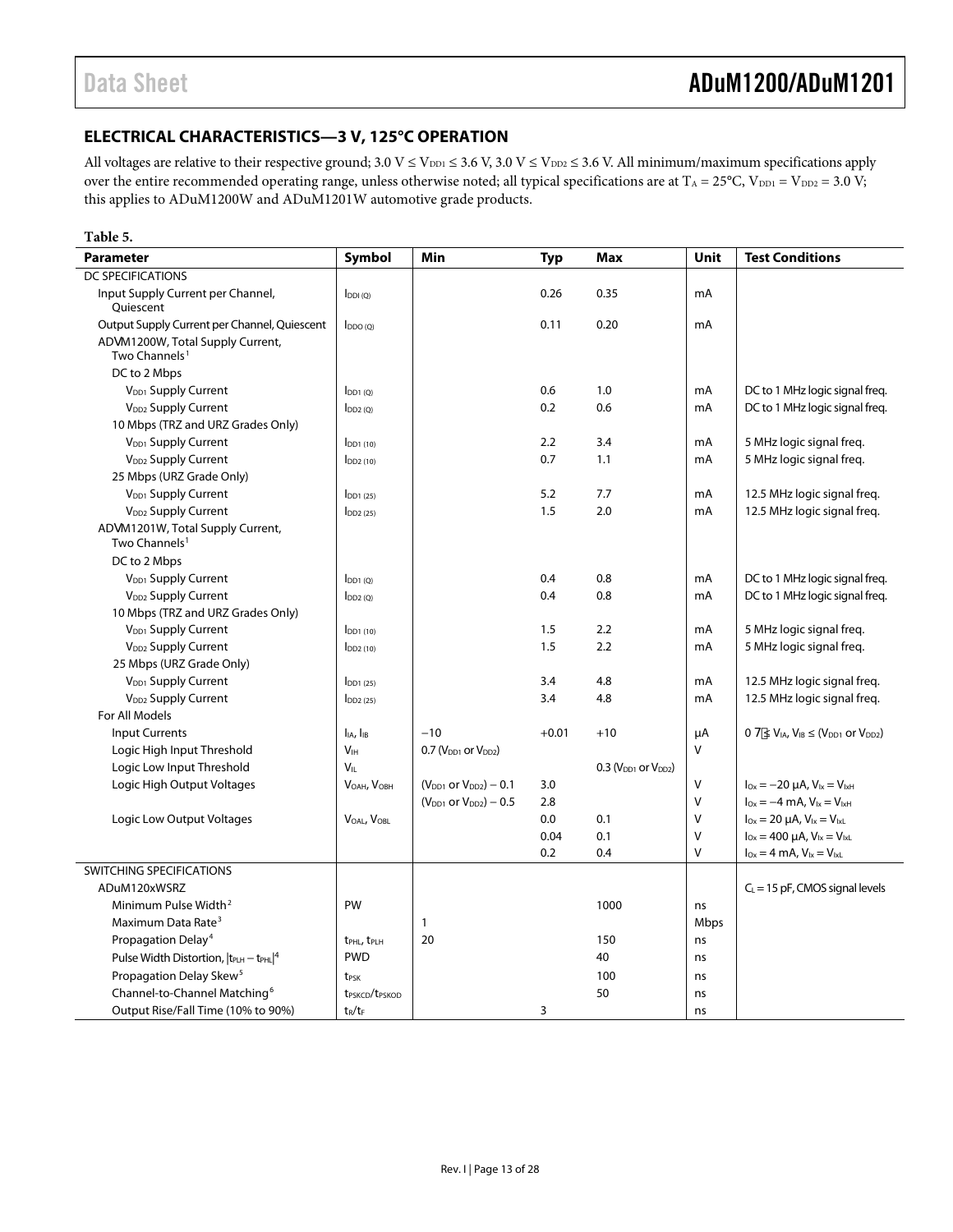<span id="page-13-0"></span>

| <b>Parameter</b>                                              | Symbol                              | Min | <b>Typ</b> | <b>Max</b> | Unit        | <b>Test Conditions</b>                                                                |
|---------------------------------------------------------------|-------------------------------------|-----|------------|------------|-------------|---------------------------------------------------------------------------------------|
| ADuM120xWTRZ                                                  |                                     |     |            |            |             | $C_L = 15$ pF, CMOS signal levels                                                     |
| Minimum Pulse Width <sup>2</sup>                              | PW                                  |     |            | 100        | ns          |                                                                                       |
| Maximum Data Rate <sup>3</sup>                                |                                     | 10  |            |            | Mbps        |                                                                                       |
| Propagation Delay <sup>4</sup>                                | t <sub>PHL</sub> , t <sub>PLH</sub> | 20  |            | 60         | ns          |                                                                                       |
| Pulse Width Distortion, $ t_{\text{PLH}} - t_{\text{PHL}} ^4$ | <b>PWD</b>                          |     |            | 3          | ns          |                                                                                       |
| Change vs. Temperature                                        |                                     |     | 5          |            | ps/°C       |                                                                                       |
| Propagation Delay Skew <sup>5</sup>                           | t <sub>PSK</sub>                    |     |            | 22         | ns          |                                                                                       |
| Channel-to-Channel Matching                                   |                                     |     |            |            |             |                                                                                       |
| Codirectional Channels <sup>6</sup>                           | t <sub>PSKCD</sub>                  |     |            | 3          | ns          |                                                                                       |
| Opposing Directional Channels <sup>6</sup>                    | t <sub>PSKOD</sub>                  |     |            | 22         | ns          |                                                                                       |
| Output Rise/Fall Time (10% to 90%)                            | $t_R/t_F$                           |     | 3.0        |            | ns          |                                                                                       |
| ADuM120xWCR                                                   |                                     |     |            |            |             | $C_L$ = 15 pF, CMOS signal levels                                                     |
| Minimum Pulse Width <sup>2</sup>                              | PW                                  |     | 20         | 40         | ns          |                                                                                       |
| Maximum Data Rate <sup>3</sup>                                |                                     | 25  | 50         |            | <b>Mbps</b> |                                                                                       |
| Propagation Delay <sup>4</sup>                                | t <sub>PHL</sub> , t <sub>PLH</sub> | 20  |            | 55         | ns          |                                                                                       |
| Pulse Width Distortion, $ t_{PLH} - t_{PHL} ^4$               | <b>PWD</b>                          |     |            | 3          | ns          |                                                                                       |
| Change vs. Temperature                                        |                                     |     | 5          |            | ps/°C       |                                                                                       |
| Propagation Delay Skew <sup>5</sup>                           | t <sub>PSK</sub>                    |     |            | 16         | ns          |                                                                                       |
| Channel-to-Channel Matching                                   |                                     |     |            |            |             |                                                                                       |
| Codirectional Channels <sup>6</sup>                           | t <sub>PSKCD</sub>                  |     |            | 3          | ns          |                                                                                       |
| Opposing Directional Channels <sup>6</sup>                    | t <sub>PSKOD</sub>                  |     |            | 16         | ns          |                                                                                       |
| Output Rise/Fall Time (10% to 90%)                            | $t_R/t_F$                           |     | 3.0        |            | ns          |                                                                                       |
| For All Models                                                |                                     |     |            |            |             |                                                                                       |
| <b>Common-Mode Transient Immunity</b>                         |                                     |     |            |            |             |                                                                                       |
| Logic High Output <sup>7</sup>                                | CM <sub>H</sub>                     | 25  | 35         |            | $kV/\mu s$  | $V_{1x} = V_{DD1}$ , $V_{DD2}$ , $V_{CM} = 1000 V$ ,<br>transient magnitude = $800$ V |
| Logic Low Output <sup>7</sup>                                 | $ CM_L $                            | 25  | 35         |            | $kV/\mu s$  | $V_{ix} = 0 V$ , $V_{CM} = 1000 V$ ,                                                  |
|                                                               |                                     |     |            |            |             | transient magnitude = $800V$                                                          |
| <b>Refresh Rate</b>                                           | $f_r$                               |     | 1.1        |            | Mbps        |                                                                                       |
| Dynamic Supply Current per Channel <sup>8</sup>               |                                     |     | 0.10       |            | mA/         |                                                                                       |
| Input                                                         | $I_{DDI(D)}$                        |     |            |            | Mbps        |                                                                                       |
| Output                                                        | $I_{DDO(D)}$                        |     | 0.03       |            | mA/<br>Mbps |                                                                                       |

1 The supply current values are for both channels combined when running at identical data rates. Output supply current values are specified with no output load present. The supply current associated with an individual channel operating at a given data rate can be calculated as described in the [Power Consumption section. S](#page-24-1)ee [Figure 6 t](#page-22-1)hroug[h Figure 8](#page-22-1) for information on per-channel supply current as a function of data rate for unloaded and loaded conditions. See [Figure 9 t](#page-22-1)hrough [Figure 11](#page-22-1)  for total I<sub>DD1</sub> and I<sub>DD2</sub> supply currents as a function of data rate for ADuM1200W and ADuM1201W channel configurations.

<sup>2</sup> The minimum pulse width is the shortest pulse width at which the specified pulse width distortion is guaranteed.

<sup>3</sup> The maximum data rate is the fastest data rate at which the specified pulse width distortion is guaranteed.

 $4$  t<sub>PHL</sub> propagation delay is measured from the 50% level of the falling edge of the V<sub>Ix</sub> signal to the 50% level of the falling edge of the V<sub>Ox</sub> signal. t<sub>PLH</sub> propagation delay is measured from the 50% level of the rising edge of the V<sub>Ix</sub> signal to the 50% level of the rising edge of the V<sub>Ox</sub> signal.

 $5$  t<sub>PSK</sub> is the magnitude of the worst-case difference in t<sub>PHL</sub> and/or t<sub>PLH</sub> that is measured between units at the same operating temperature, supply voltages, and output load within the recommended operating conditions.

6 Codirectional channel-to-channel matching is the absolute value of the difference in propagation delays between any two channels with inputs on the same side of the isolation barrier. Opposing directional channel-to-channel matching is the absolute value of the difference in propagation delays between any two channels with inputs on opposing sides of the isolation barrier.

 $^7$  CM $_{\rm H}$  is the maximum common-mode voltage slew rate that can be sustained while maintaining V $_{\rm O}$   $>$  0.8 V $_{\rm D22}$ . CM $_{\rm L}$  is the maximum common-mode voltage slew rate that can be sustained while maintaining  $V_0 < 0.8$  V. The common-mode voltage slew rates apply to both rising and falling common-mode voltage edges. The transient magnitude is the range over which the common mode is slewed.

 $^8$  Dynamic supply current is the incremental amount of supply current required for a 1 Mbps increase in the signal data rate. See [Figure 6 t](#page-22-1)hroug[h Figure 8](#page-22-1) for information on per-channel supply current as a function of data rate for unloaded and loaded conditions. See the [Power Consumption section](#page-24-1) for guidance on calculating per-channel supply current for a given data rate.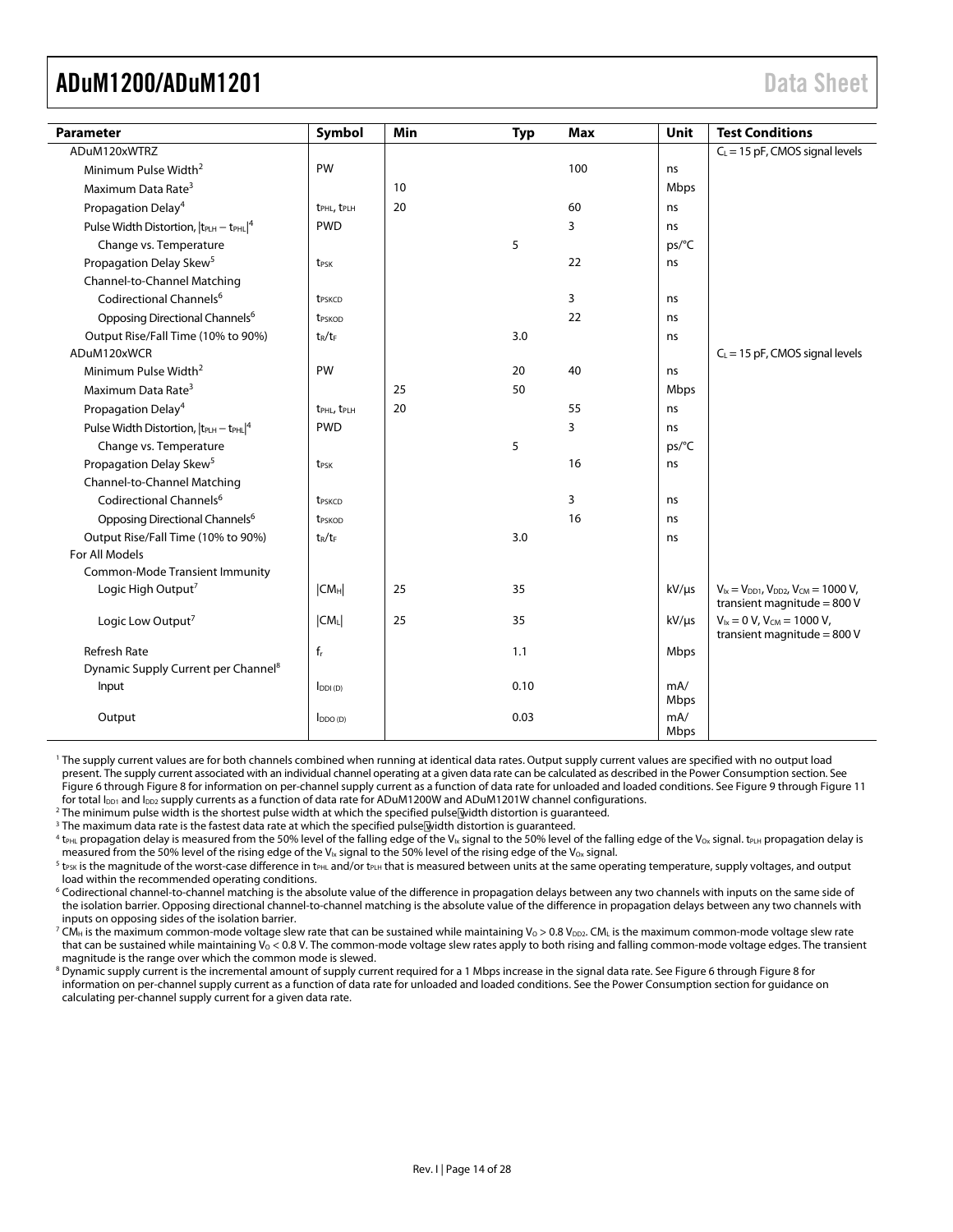### <span id="page-14-0"></span>**ELECTRICAL CHARACTERISTICS—MIXED 5 V/3 V, 125°C OPERATION**

All voltages are relative to their respective ground; 5 V/3 V operation:  $4.5$  V  $\leq$  V<sub>DD1</sub>  $\leq$  5.5 V, 3.0 V  $\leq$  V<sub>DD2</sub>  $\leq$  3.6 V. 3 V/5 V operation; all minimum/maximum specifications apply over the entire recommended operating range, unless otherwise noted; all typical specifications are at  $T_A = 25^{\circ}$ C; V<sub>DD1</sub> = 5.0 V, V<sub>DD2</sub> = 3.0 V; this applies to ADuM1200W and ADuM1201W automotive grade products.

| <b>Typ</b>                                                                                                                                                            | <b>Test Conditions</b> |
|-----------------------------------------------------------------------------------------------------------------------------------------------------------------------|------------------------|
| <b>DC SPECIFICATIONS</b>                                                                                                                                              |                        |
| 0.6<br>0.50<br>Input Supply Current per Channel,<br>mA<br>$I_{DDI(Q)}$<br>Quiescent                                                                                   |                        |
| Output Supply Current per Channel,<br>0.11<br>0.20<br>mA<br>$I_{DDO(O)}$<br>Quiescent                                                                                 |                        |
| ADuM1200W, Total Supply Current,<br>Two Channels <sup>1</sup>                                                                                                         |                        |
| DC to 2 Mbps                                                                                                                                                          |                        |
| V <sub>DD1</sub> Supply Current<br>1.1<br>1.4<br>DC to 1 MHz logic signal freq.<br>mA<br>[DD1(0)]                                                                     |                        |
| 0.2<br>V <sub>DD2</sub> Supply Current<br>0.6<br>DC to 1 MHz logic signal freq.<br>mA<br>$I_{DD2(Q)}$                                                                 |                        |
| 10 Mbps (TRZ and URZ Grades Only)                                                                                                                                     |                        |
| V <sub>DD1</sub> Supply Current<br>4.3<br>5.5<br>5 MHz logic signal freq.<br>mA<br>$I_{DD1(10)}$                                                                      |                        |
| V <sub>DD2</sub> Supply Current<br>0.7<br>5 MHz logic signal freq.<br>1.1<br>mA<br>$I_{DD2(10)}$                                                                      |                        |
| 25 Mbps (URZ Grade Only)                                                                                                                                              |                        |
| V <sub>DD1</sub> Supply Current<br>10<br>13<br>12.5 MHz logic signal freq.<br>mA<br>$I_{DD1(25)}$                                                                     |                        |
| 1.5<br>2.0<br>V <sub>DD2</sub> Supply Current<br>mA<br>12.5 MHz logic signal freq.<br>$I_{DD2(25)}$                                                                   |                        |
| ADuM1201W, Total Supply Current,<br>Two Channels <sup>1</sup>                                                                                                         |                        |
| DC to 2 Mbps                                                                                                                                                          |                        |
| DC to 1 MHz logic signal freq.<br>V <sub>DD1</sub> Supply Current<br>0.8<br>1.1<br>mA<br>$I_{DD1(0)}$                                                                 |                        |
| 0.4<br>0.8<br>DC to 1 MHz logic signal freq.<br>V <sub>DD2</sub> Supply Current<br>$I_{DD2(Q)}$<br>mA                                                                 |                        |
| 10 Mbps (TRZ and URZ Grades Only)                                                                                                                                     |                        |
| 2.8<br>3.5<br>5 MHz logic signal freq.<br>V <sub>DD1</sub> Supply Current<br>$IDD1$ (10)<br>mA                                                                        |                        |
| V <sub>DD2</sub> Supply Current<br>1.5<br>2.2<br>5 MHz logic signal freq.<br>mA<br>$I_{DD2(10)}$                                                                      |                        |
| 25 Mbps (URZ Grade Only)                                                                                                                                              |                        |
| V <sub>DD1</sub> Supply Current<br>6.3<br>8.0<br>12.5 MHz logic signal freq.<br>mA<br>$I_{DD1(25)}$                                                                   |                        |
| V <sub>DD2</sub> Supply Current<br>3.4<br>4.8<br>12.5 MHz logic signal freq.<br>mA<br>$\log(25)$                                                                      |                        |
| For All Models                                                                                                                                                        |                        |
| <b>Input Currents</b><br>I <sub>IA</sub> , I <sub>IB</sub><br>$-10$<br>$+0.01$<br>$0 V \leq V_{IA}$ , $V_{IB} \leq (V_{DD1}$ or $V_{DD2})$<br>$+10$<br>μA             |                        |
| V <sub>IH</sub><br>0.7 ( $V_{DD1}$ or $V_{DD2}$ )<br>V<br>Logic High Input Threshold                                                                                  |                        |
| V <sub>II</sub><br>V<br>Logic Low Input Threshold<br>$0.3$ ( $VDD1$ or $VDD2$ )                                                                                       |                        |
| $I_{Ox} = -20 \mu A$ , $V_{ix} = V_{ixH}$<br>Logic High Output Voltages<br>VOAH, VOBH<br>$(V_{DD1}$ or $V_{DD2}$ ) – 0.1<br>V <sub>DD1</sub> or V <sub>DD2</sub><br>٧ |                        |
| V<br>$I_{Ox} = -4$ mA, $V_{1x} = V_{1xH}$<br>$(V_{DD1}$ or $V_{DD2}$ ) – 0.5<br>$(V_{DD1}$ or $V_{DD2}$ ) – 0.2                                                       |                        |
| V<br>0.0<br>$I_{Ox} = 20 \mu A$ , $V_{1x} = V_{1xL}$<br>Logic Low Output Voltages<br>VOAL, VOBL<br>0.1                                                                |                        |
| 0.04<br>$I_{0x} = 400 \mu A$ , $V_{1x} = V_{1xL}$<br>0.1<br>V                                                                                                         |                        |
| V<br>0.2<br>0.4<br>$I_{Ox} = 4$ mA, $V_{1x} = V_{1xL}$                                                                                                                |                        |
| SWITCHING SPECIFICATIONS                                                                                                                                              |                        |
| ADuM120xWSRZ<br>$C_L$ = 15 pF, CMOS signal levels                                                                                                                     |                        |
| Minimum Pulse Width <sup>2</sup><br>PW<br>1000<br>ns                                                                                                                  |                        |
| Maximum Data Rate <sup>3</sup><br>1<br>Mbps                                                                                                                           |                        |
| 15<br>Propagation Delay <sup>4</sup><br>150<br>t <sub>PHL</sub> , t <sub>PLH</sub><br>ns                                                                              |                        |
| <b>PWD</b><br>40<br>Pulse Width Distortion, $ t_{PLH} - t_{PHL} ^4$<br>ns                                                                                             |                        |
| Propagation Delay Skew <sup>5</sup><br>50<br>t <sub>PSK</sub><br>ns                                                                                                   |                        |
| Channel-to-Channel Matching <sup>6</sup><br>50<br>t <sub>PSKCD</sub> /t <sub>PSKOD</sub><br>ns                                                                        |                        |
| Output Rise/Fall Time (10% to 90%)<br>3<br>$t_R/t_F$<br>ns                                                                                                            |                        |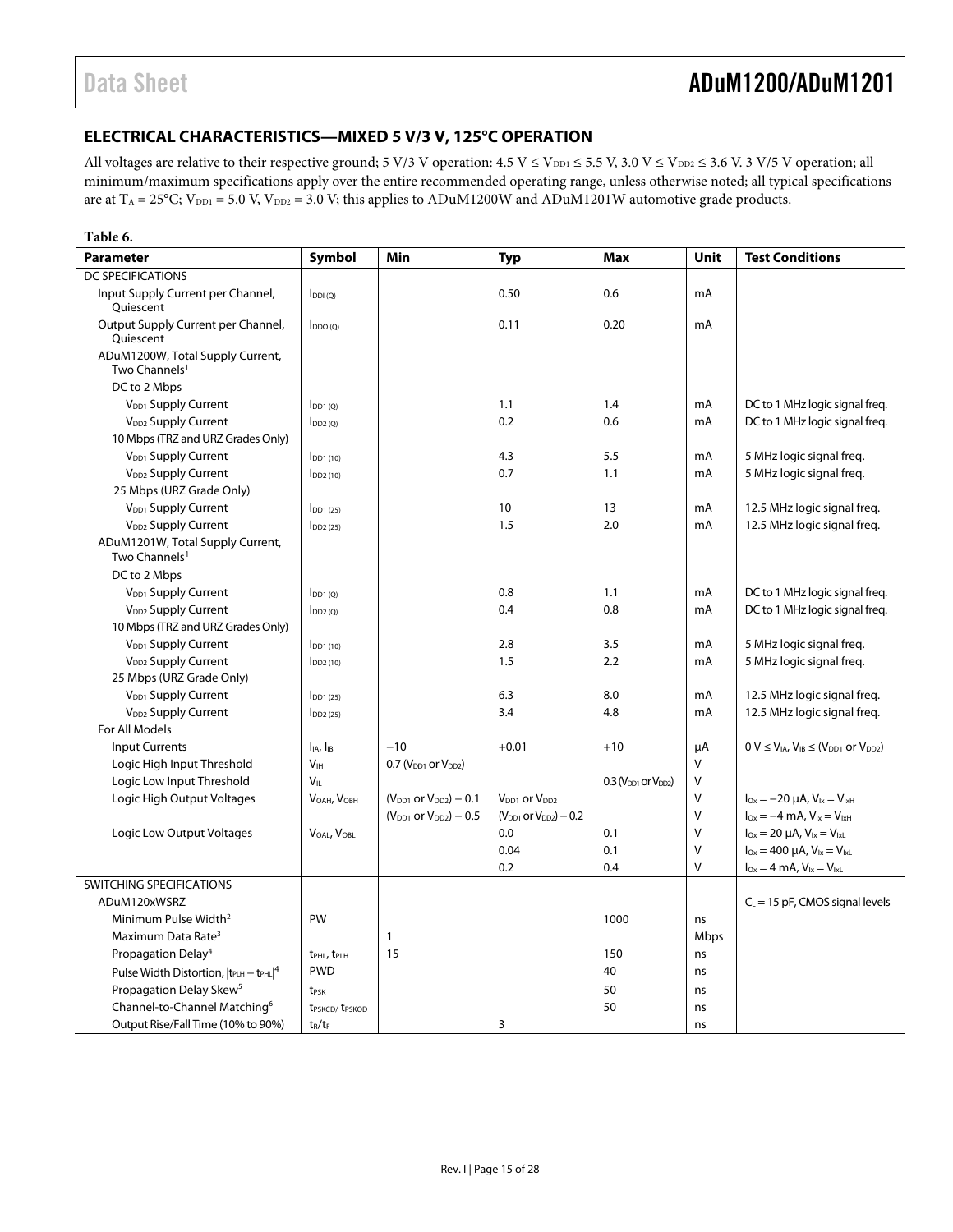<span id="page-15-0"></span>

| <b>Parameter</b>                                              | Symbol                              | Min | <b>Typ</b> | <b>Max</b> | Unit                | <b>Test Conditions</b>                                                                |
|---------------------------------------------------------------|-------------------------------------|-----|------------|------------|---------------------|---------------------------------------------------------------------------------------|
| ADuM120xWTRZ                                                  |                                     |     |            |            |                     | $C_L$ = 15 pF, CMOS signal levels                                                     |
| Minimum Pulse Width <sup>2</sup>                              | PW                                  |     |            | 100        | ns                  |                                                                                       |
| Maximum Data Rate <sup>3</sup>                                |                                     | 10  |            |            | Mbps                |                                                                                       |
| Propagation Delay <sup>4</sup>                                | t <sub>PHL</sub> , t <sub>PLH</sub> | 15  |            | 55         | ns                  |                                                                                       |
| Pulse Width Distortion, $ t_{\text{PLH}} - t_{\text{PHL}} ^4$ | <b>PWD</b>                          |     |            | 3          | ns                  |                                                                                       |
| Change vs. Temperature                                        |                                     |     | 5          |            | ps/°C               |                                                                                       |
| Propagation Delay Skew <sup>5</sup>                           | t <sub>PSK</sub>                    |     |            | 22         | ns                  |                                                                                       |
| Channel-to-Channel Matching                                   |                                     |     |            |            |                     |                                                                                       |
| Codirectional Channels <sup>6</sup>                           | t <sub>PSKCD</sub>                  |     |            | 3          | ns                  |                                                                                       |
| Opposing Directional Channels <sup>6</sup>                    | t <sub>PSKOD</sub>                  |     |            | 22         | ns                  |                                                                                       |
| Output Rise/Fall Time (10% to 90%)                            | $t_R/t_F$                           |     | 3.0        |            | ns                  |                                                                                       |
| ADuM120xWURZ                                                  |                                     |     |            |            |                     | $C_L$ = 15 pF, CMOS signal levels                                                     |
| Minimum Pulse Width <sup>2</sup>                              | PW                                  |     | 20         | 40         | ns                  |                                                                                       |
| Maximum Data Rate <sup>3</sup>                                |                                     | 25  | 50         |            | Mbps                |                                                                                       |
| Propagation Delay <sup>4</sup>                                | t <sub>PHL</sub> , t <sub>PLH</sub> | 20  |            | 50         | ns                  |                                                                                       |
| Pulse Width Distortion, $ t_{PLH} - t_{PHL} ^4$               | <b>PWD</b>                          |     |            | 3          | ns                  |                                                                                       |
| Change vs. Temperature                                        |                                     |     | 5          |            | ps/°C               |                                                                                       |
| Propagation Delay Skew <sup>5</sup>                           | t <sub>PSK</sub>                    |     |            | 15         | ns                  |                                                                                       |
| Channel-to-Channel Matching                                   |                                     |     |            |            |                     |                                                                                       |
| Codirectional Channels <sup>6</sup>                           | t <sub>PSKCD</sub>                  |     |            | 3          | ns                  |                                                                                       |
| Opposing Directional Channels <sup>6</sup>                    | t <sub>PSKOD</sub>                  |     |            | 15         | ns                  |                                                                                       |
| Output Rise/Fall Time (10% to 90%)                            | $t_R/t_F$                           |     | 3.0        |            | ns                  |                                                                                       |
| For All Models                                                |                                     |     |            |            |                     |                                                                                       |
| <b>Common-Mode Transient Immunity</b>                         |                                     |     |            |            |                     |                                                                                       |
| Logic High Output <sup>7</sup>                                | $ CM_H $                            | 25  | 35         |            | $kV/\mu s$          | $V_{1x} = V_{DD1}$ , $V_{DD2}$ , $V_{CM} = 1000 V$ ,<br>transient magnitude = $800$ V |
| Logic Low Output <sup>7</sup>                                 | CM <sub>L</sub>                     | 25  | 35         |            | kV/µs               | $V_{1x} = V_{DD1}$ , $V_{DD2}$ , $V_{CM} = 1000 V$ ,<br>transient magnitude = $800V$  |
| <b>Refresh Rate</b>                                           | $f_r$                               |     | 1.2        |            | Mbps                |                                                                                       |
| Dynamic Supply Current per Channel <sup>8</sup>               |                                     |     |            |            |                     |                                                                                       |
| Input                                                         | $I_{DDI(D)}$                        |     | 0.19       |            | mA/                 |                                                                                       |
| Output                                                        | $I_{DDO(D)}$                        |     | 0.03       |            | Mbps<br>mA/<br>Mbps |                                                                                       |

1 The supply current values are for both channels combined when running at identical data rates. Output supply current values are specified with no output load present. The supply current associated with an individual channel operating at a given data rate can be calculated as described in the [Power Consumption section. S](#page-24-1)ee [Figure 6 t](#page-22-1)hroug[h Figure 8 f](#page-22-1)or information on per-channel supply current as a function of data rate for unloaded and loaded conditions. See [Figure 9 t](#page-22-1)hrough [Figure 11](#page-22-1)  for total I<sub>DD1</sub> and I<sub>DD2</sub> supply currents as a function of data rate for ADuM1200W and ADuM1201W channel configurations.

<sup>2</sup> The minimum pulse width is the shortest pulse width at which the specified pulse width distortion is guaranteed.

<sup>3</sup> The maximum data rate is the fastest data rate at which the specified pulse width distortion is guaranteed.

 $^4$  t<sub>PHL</sub> propagation delay is measured from the 50% level of the falling edge of the V<sub>Ix</sub> signal to the 50% level of the falling edge of the V<sub>ox</sub> signal. t<sub>PLH</sub> propagation delay is measured from the 50% level of the rising edge of the V<sub>Ix</sub> signal to the 50% level of the rising edge of the V<sub>Ox</sub> signal.

 $5$  t<sub>PSK</sub> is the magnitude of the worst-case difference in t<sub>PHL</sub> and/or t<sub>PLH</sub> that is measured between units at the same operating temperature, supply voltages, and output load within the recommended operating conditions.

6 Codirectional channel-to-channel matching is the absolute value of the difference in propagation delays between any two channels with inputs on the same side of the isolation barrier. Opposing directional channel-to-channel matching is the absolute value of the difference in propagation delays between any two channels with inputs on opposing sides of the isolation barrier.

 $^7$  CM $_{\rm H}$  is the maximum common-mode voltage slew rate that can be sustained while maintaining Vo > 0.8 V $_{\rm DD2}$ . CM $_{\rm L}$  is the maximum common-mode voltage slew rate that can be sustained while maintaining  $V_0 < 0.8$  V. The common-mode voltage slew rates apply to both rising and falling common-mode voltage edges. The transient magnitude is the range over which the common mode is slewed.

 $^8$  Dynamic supply current is the incremental amount of supply current required for a 1 Mbps increase in the signal data rate. See [Figure 6](#page-22-1) through [Figure 8 f](#page-22-1)or information on per-channel supply current as a function of data rate for unloaded and loaded conditions. See the [Power Consumption section f](#page-24-1)or guidance on calculating per-channel supply current for a given data rate.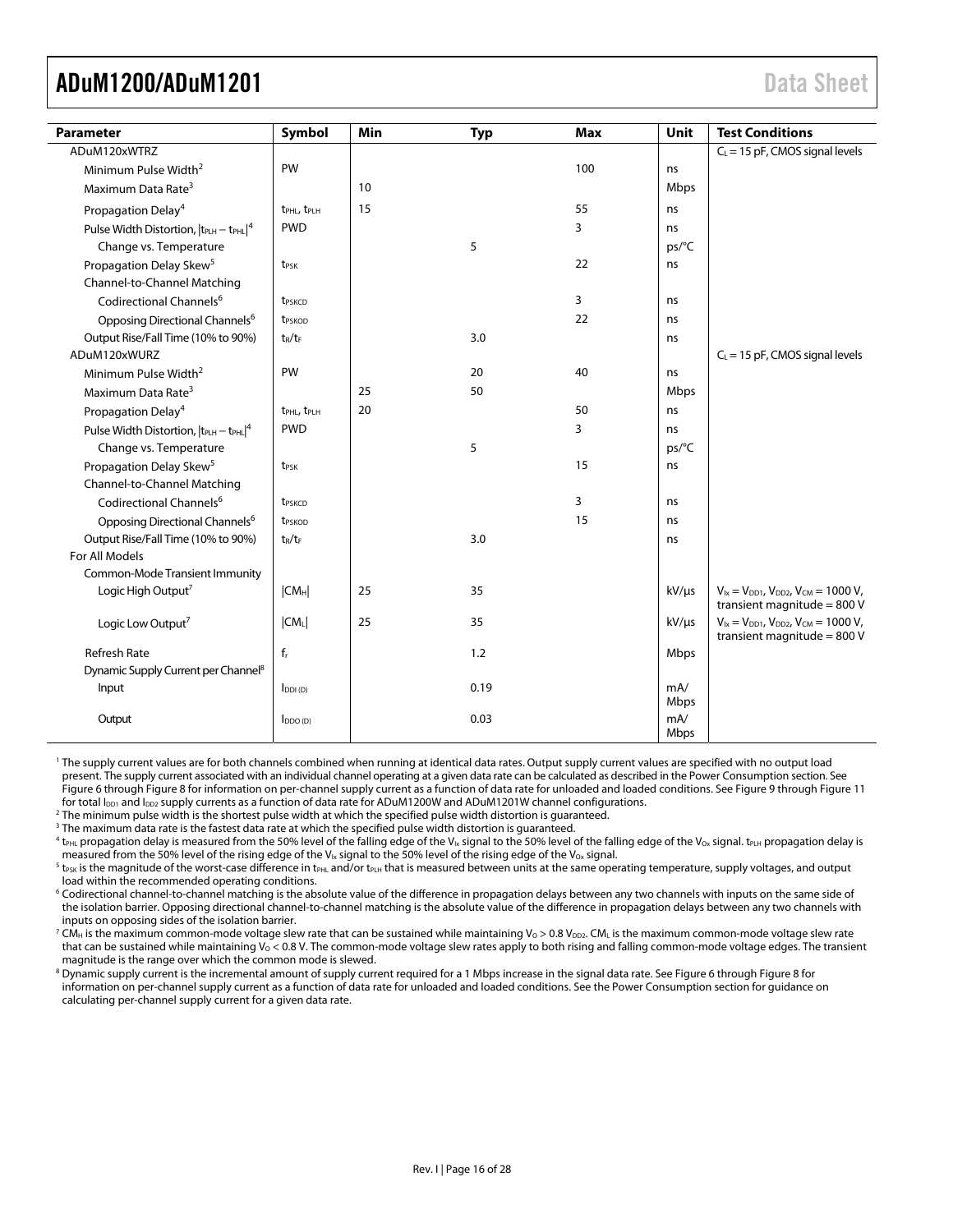### <span id="page-16-0"></span>**ELECTRICAL CHARACTERISTICS—MIXED 3 V/5 V, 125°C OPERATION**

All voltages are relative to their respective ground;  $3.0$  V  $\leq$  V<sub>DD1</sub>  $\leq$  3.6 V, 4.5 V  $\leq$  V<sub>DD2</sub>  $\leq$  5.5 V; all minimum/maximum specifications apply over the entire recommended operating range, unless otherwise noted; all typical specifications are at  $T_A = 25^{\circ}C$ ;  $V_{DD1} = 3.0$  V,  $V_{DD2} = 5.0$  V; this applies to ADuM1200W and ADuM1201W automotive grade products.

#### **Table 7.**

| <b>Parameter</b>                                              | Symbol                                   | Min                             | <b>Typ</b>                           | <b>Max</b>                 | Unit   | <b>Test Conditions</b>                                         |
|---------------------------------------------------------------|------------------------------------------|---------------------------------|--------------------------------------|----------------------------|--------|----------------------------------------------------------------|
| <b>DC SPECIFICATIONS</b>                                      |                                          |                                 |                                      |                            |        |                                                                |
| Input Supply Current per Channel,<br>Quiescent                | $I_{DDI(Q)}$                             |                                 | 0.26                                 | 0.35                       | mA     |                                                                |
| Output Supply Current per Channel,<br>Quiescent               | $I_{DDO(Q)}$                             |                                 | 0.19                                 | 0.25                       | mA     |                                                                |
| ADuM1200W, Total Supply Current,<br>Two Channels <sup>1</sup> |                                          |                                 |                                      |                            |        |                                                                |
| DC to 2 Mbps                                                  |                                          |                                 |                                      |                            |        |                                                                |
| V <sub>DD1</sub> Supply Current                               | $I_{DD1(0)}$                             |                                 | 0.6                                  | 1.0                        | mA     | DC to 1 MHz logic signal freq.                                 |
| V <sub>DD2</sub> Supply Current                               | $I_{DD2(0)}$                             |                                 | 0.5                                  | 0.8                        | mA     | DC to 1 MHz logic signal freq.                                 |
| 10 Mbps (TRZ and URZ Grades Only)                             |                                          |                                 |                                      |                            |        |                                                                |
| V <sub>DD1</sub> Supply Current                               | $I_{DD1(10)}$                            |                                 | 2.2                                  | 3.4                        | mA     | 5 MHz logic signal freg.                                       |
| V <sub>DD2</sub> Supply Current                               | $I_{DD2(10)}$                            |                                 | 1.3                                  | 2.0                        | mA     | 5 MHz logic signal freg.                                       |
| 25 Mbps (URZ Grade Only)                                      |                                          |                                 |                                      |                            |        |                                                                |
| V <sub>DD1</sub> Supply Current                               | $I_{DD1(25)}$                            |                                 | 5.2                                  | 7.7                        | mA     | 12.5 MHz logic signal freq.                                    |
| V <sub>DD2</sub> Supply Current                               | $I_{DD2(25)}$                            |                                 | 2.8                                  | 3.4                        | mA     | 12.5 MHz logic signal freq.                                    |
| ADuM1201W, Total Supply Current,<br>Two Channels <sup>1</sup> |                                          |                                 |                                      |                            |        |                                                                |
| DC to 2 Mbps                                                  |                                          |                                 |                                      |                            |        |                                                                |
| V <sub>DD1</sub> Supply Current                               | $I_{DD1(0)}$                             |                                 | 0.4                                  | 0.8                        | mA     | DC to 1 MHz logic signal freq.                                 |
| V <sub>DD2</sub> Supply Current                               | $I_{DD2(Q)}$                             |                                 | 0.8                                  | 1.1                        | mA     | DC to 1 MHz logic signal freq.                                 |
| 10 Mbps (TRZ and URZ Grades Only)                             |                                          |                                 |                                      |                            |        |                                                                |
| V <sub>DD1</sub> Supply Current                               | $I_{DD1(10)}$                            |                                 | 1.5                                  | 2.2                        | mA     | 5 MHz logic signal freg.                                       |
| V <sub>DD2</sub> Supply Current                               | $I_{DD2(10)}$                            |                                 | 2.8                                  | 3.5                        | mA     | 5 MHz logic signal freg.                                       |
| 25 Mbps (URZ Grade Only)                                      |                                          |                                 |                                      |                            |        |                                                                |
| V <sub>DD1</sub> Supply Current                               | $I_{DD1(25)}$                            |                                 | 3.4                                  | 4.8                        | mA     | 12.5 MHz logic signal freq.                                    |
| V <sub>DD2</sub> Supply Current                               | $I_{DD2(25)}$                            |                                 | 6.3                                  | 8.0                        | mA     | 12.5 MHz logic signal freq.                                    |
| For All Models                                                |                                          |                                 |                                      |                            |        |                                                                |
| <b>Input Currents</b>                                         | $I_{IA}$ , $I_{IB}$                      | $-10$                           | $+0.01$                              | $+10$                      | μA     | $0 V \leq V_{IA}$ , $V_{IB} \leq (V_{DD1}$ or $V_{DD2})$       |
| Logic High Input Threshold                                    | V <sub>IH</sub>                          | $0.7 (V_{DD1}$ or $V_{DD2})$    |                                      |                            | V      |                                                                |
| Logic Low Input Threshold                                     | VII                                      |                                 |                                      | $0.3$ ( $VDD1$ or $VDD2$ ) | V      |                                                                |
| Logic High Output Voltages                                    | VOAH, VOBH                               | $(V_{DD1}$ or $V_{DD2}$ ) – 0.1 | V <sub>DD1</sub> or V <sub>DD2</sub> |                            | V      | $I_{\text{Ox}} = -20 \mu A$ , $V_{\text{lx}} = V_{\text{lxH}}$ |
|                                                               |                                          | $(V_{DD1}$ or $V_{DD2}) - 0.5$  | $(V_{DD1}$ or $V_{DD2}$ ) – 0.2      |                            | V      | $I_{Ox} = -4$ mA, $V_{1x} = V_{1xH}$                           |
| Logic Low Output Voltages                                     | VOAL, VOBL                               |                                 | 0.0                                  | 0.1                        | V      | $I_{Ox} = 20 \mu A$ , $V_{1x} = V_{1xL}$                       |
|                                                               |                                          |                                 | 0.04                                 | 0.1                        | $\vee$ | $I_{Ox} = 400 \mu A$ , $V_{Ix} = V_{IxL}$                      |
|                                                               |                                          |                                 | 0.2                                  | 0.4                        | V      | $I_{Ox} = 4$ mA, $V_{1x} = V_{1xL}$                            |
| SWITCHING SPECIFICATIONS                                      |                                          |                                 |                                      |                            |        |                                                                |
| ADuM120xWSRZ                                                  |                                          |                                 |                                      |                            |        | $C_L$ = 15 pF, CMOS signal levels                              |
| Minimum Pulse Width <sup>2</sup>                              | PW                                       |                                 |                                      | 1000                       | ns     |                                                                |
| Maximum Data Rate <sup>3</sup>                                |                                          | $\mathbf{1}$                    |                                      |                            | Mbps   |                                                                |
| Propagation Delay <sup>4</sup>                                | t <sub>PHL</sub> , t <sub>PLH</sub>      | 15                              |                                      | 150                        | ns     |                                                                |
| Pulse Width Distortion, $ t_{\text{PLH}} - t_{\text{PHL}} ^4$ | <b>PWD</b>                               |                                 |                                      | 40                         | ns     |                                                                |
| Propagation Delay Skew <sup>5</sup>                           | t <sub>PSK</sub>                         |                                 |                                      | 50                         | ns     |                                                                |
| Channel-to-Channel Matching <sup>6</sup>                      | t <sub>PSKCD</sub><br>t <sub>PSKOD</sub> |                                 |                                      | 50                         | ns     |                                                                |
| Output Rise/Fall Time (10% to 90%)                            | $t_R/t_F$                                |                                 | 3                                    |                            | ns     |                                                                |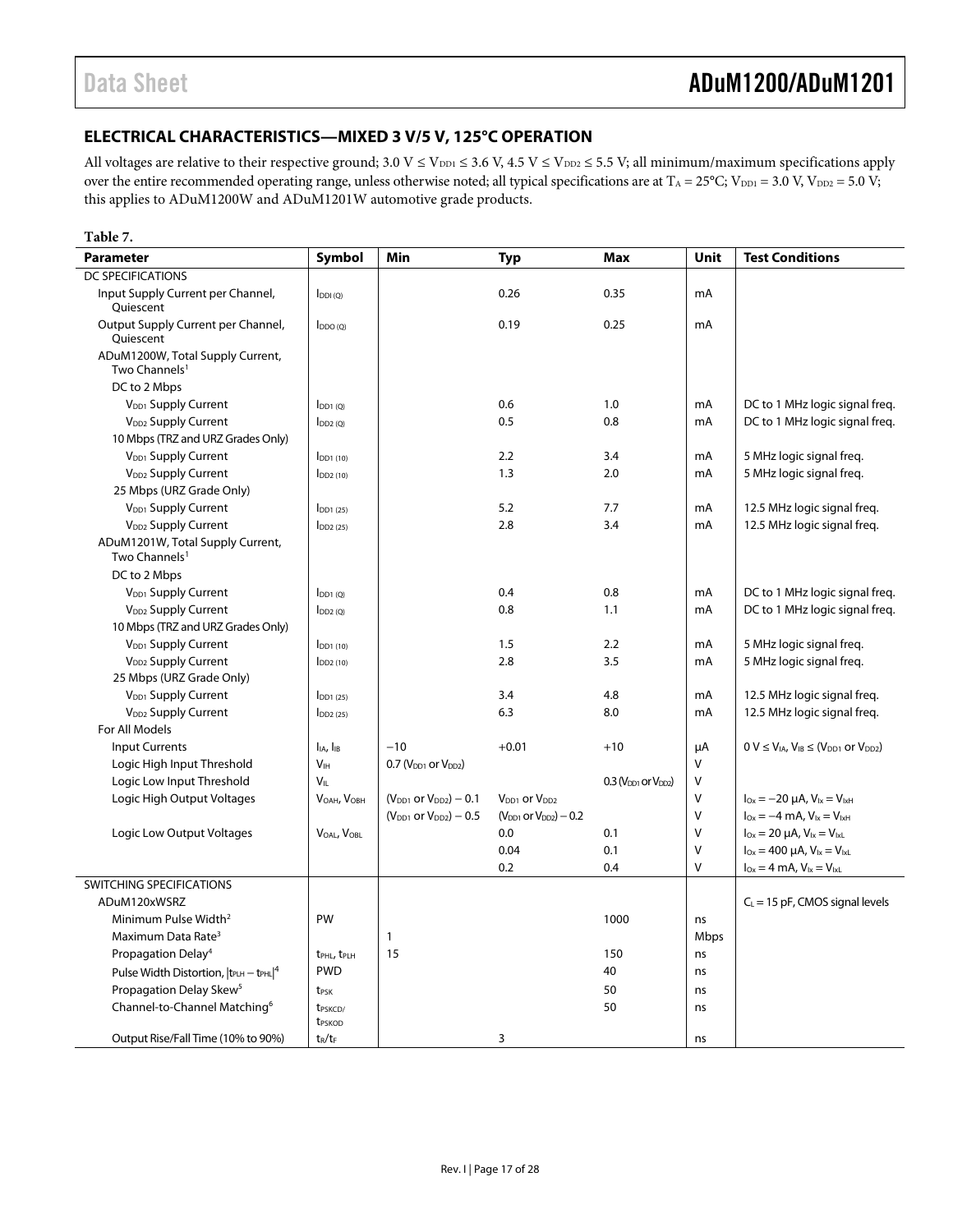<span id="page-17-0"></span>

| <b>Parameter</b>                                                 | Symbol                              | Min | <b>Typ</b> | <b>Max</b> | Unit        | <b>Test Conditions</b>                                                               |
|------------------------------------------------------------------|-------------------------------------|-----|------------|------------|-------------|--------------------------------------------------------------------------------------|
| ADuM120xWTRZ                                                     |                                     |     |            |            |             | $C_L$ = 15 pF, CMOS signal levels                                                    |
| Minimum Pulse Width <sup>2</sup>                                 | PW                                  |     |            | 100        | ns          |                                                                                      |
| Maximum Data Rate <sup>3</sup>                                   |                                     | 10  |            |            | Mbps        |                                                                                      |
| Propagation Delay <sup>4</sup>                                   | t <sub>PHL</sub> , t <sub>PLH</sub> | 15  |            | 55         | ns          |                                                                                      |
| Pulse Width Distortion, $ t_{PLH} - t_{PHL} ^4$                  | <b>PWD</b>                          |     |            | 3          | ns          |                                                                                      |
| Change vs. Temperature                                           |                                     |     | 5          |            | ps/°C       |                                                                                      |
| Propagation Delay Skew <sup>5</sup>                              | t <sub>PSK</sub>                    |     |            | 22         | ns          |                                                                                      |
| Channel-to-Channel Matching                                      |                                     |     |            |            |             |                                                                                      |
| Codirectional Channels <sup>6</sup>                              | t <sub>PSKCD</sub>                  |     |            | 3          | ns          |                                                                                      |
| Opposing Directional Channels <sup>6</sup>                       | t <sub>PSKOD</sub>                  |     |            | 22         | ns          |                                                                                      |
| Output Rise/Fall Time (10% to 90%)                               | $t_R/t_F$                           |     | 2.5        |            | ns          |                                                                                      |
| ADuM120xWURZ                                                     |                                     |     |            |            |             | $C_L$ = 15 pF, CMOS signal levels                                                    |
| Minimum Pulse Width <sup>2</sup>                                 | PW                                  |     | 20         | 40         | ns          |                                                                                      |
| Maximum Data Rate <sup>3</sup>                                   |                                     | 25  | 50         |            | Mbps        |                                                                                      |
| Propagation Delay <sup>4</sup>                                   | t <sub>PHL</sub> , t <sub>PLH</sub> | 20  |            | 50         | ns          |                                                                                      |
| Pulse Width Distortion, $ t_{PLH} - t_{PHL} ^4$                  | <b>PWD</b>                          |     |            | 3          | ns          |                                                                                      |
| Change vs. Temperature                                           |                                     |     | 5          |            | ps/°C       |                                                                                      |
| Propagation Delay Skew <sup>5</sup>                              | t <sub>PSK</sub>                    |     |            | 15         | ns          |                                                                                      |
| Channel-to-Channel Matching                                      |                                     |     |            |            |             |                                                                                      |
| Codirectional Channels <sup>6</sup>                              | t <sub>PSKCD</sub>                  |     |            | 3          | ns          |                                                                                      |
| Opposing Directional Channels <sup>6</sup>                       | t <sub>PSKOD</sub>                  |     |            | 15         | ns          |                                                                                      |
| Output Rise/Fall Time (10% to 90%)                               | $t_R/t_F$                           |     | 2.5        |            | ns          |                                                                                      |
| For All Models                                                   |                                     |     |            |            |             |                                                                                      |
| Common-Mode Transient Immunity                                   |                                     |     |            |            |             |                                                                                      |
| Logic High Output <sup>7</sup>                                   | CM <sub>H</sub>                     | 25  | 35         |            | $kV/\mu s$  | $V_{1x} = V_{DD1}$ , $V_{DD2}$ , $V_{CM} = 1000 V$ ,<br>transient magnitude = $800V$ |
| Logic Low Output <sup>7</sup>                                    | $ CM_L $                            | 25  | 35         |            | $kV/\mu s$  | $V_{ix} = 0 V$ , $V_{CM} = 1000 V$ ,<br>transient magnitude = $800$ V                |
| <b>Refresh Rate</b>                                              | $f_r$                               |     | 1.1        |            | Mbps        |                                                                                      |
| Input Dynamic Supply Current<br>per Channel <sup>8</sup>         | $I_{DDI(D)}$                        |     | 0.10       |            | mA/<br>Mbps |                                                                                      |
| <b>Output Dynamic Supply Current</b><br>per Channel <sup>8</sup> | $I_{DDO(D)}$                        |     | 0.05       |            | mA/<br>Mbps |                                                                                      |

1 The supply current values are for both channels combined when running at identical data rates. Output supply current values are specified with no output load present. The supply current associated with an individual channel operating at a given data rate can be calculated as described in the [Power Consumption section.](#page-24-1) See [Figure 6 th](#page-22-1)roug[h Figure 8](#page-22-1) for information on per-channel supply current as a function of data rate for unloaded and loaded conditions. See [Figure 9 t](#page-22-1)hrough [Figure 11](#page-22-1)  for total  $I_{DD1}$  and  $I_{DD2}$  supply currents as a function of data rate for ADuM1200W and ADuM1201W channel configurations.

<sup>2</sup> The minimum pulse width is the shortest pulse width at which the specified pulse width distortion is quaranteed.

<sup>3</sup> The maximum data rate is the fastest data rate at which the specified pulse width distortion is guaranteed.

 $^4$  t<sub>PHL</sub> propagation delay is measured from the 50% level of the falling edge of the V<sub>Ix</sub> signal to the 50% level of the falling edge of the V<sub>Ox</sub> signal. t<sub>PLH</sub> propagation delay is measured from the 50% level of the rising edge of the V<sub>Ix</sub> signal to the 50% level of the rising edge of the V<sub>Ox</sub> signal.

<sup>5</sup> t<sub>PSK</sub> is the magnitude of the worst-case difference in t<sub>PHL</sub> and/or t<sub>PLH</sub> that is measured between units at the same operating temperature, supply voltages, and output load within the recommended operating conditions.

6 Codirectional channel-to-channel matching is the absolute value of the difference in propagation delays between any two channels with inputs on the same side of the isolation barrier. Opposing directional channel-to-channel matching is the absolute value of the difference in propagation delays between any two channels with inputs on opposing sides of the isolation barrier.

 $^7$  CM $_{\rm H}$  is the maximum common-mode voltage slew rate that can be sustained while maintaining Vo > 0.8 V $_{\rm DD2}$ . CM $_{\rm L}$  is the maximum common-mode voltage slew rate that can be sustained while maintaining  $V_0 < 0.8$  V. The common-mode voltage slew rates apply to both rising and falling common-mode voltage edges. The transient magnitude is the range over which the common mode is slewed.

 $^8$  Dynamic supply current is the incremental amount of supply current required for a 1 Mbps increase in the signal data rate. See [Figure 6 t](#page-22-1)hroug[h Figure 8](#page-22-1) for information on per-channel supply current as a function of data rate for unloaded and loaded conditions. See the [Power Consumption section f](#page-24-1)or guidance on calculating per-channel supply current for a given data rate.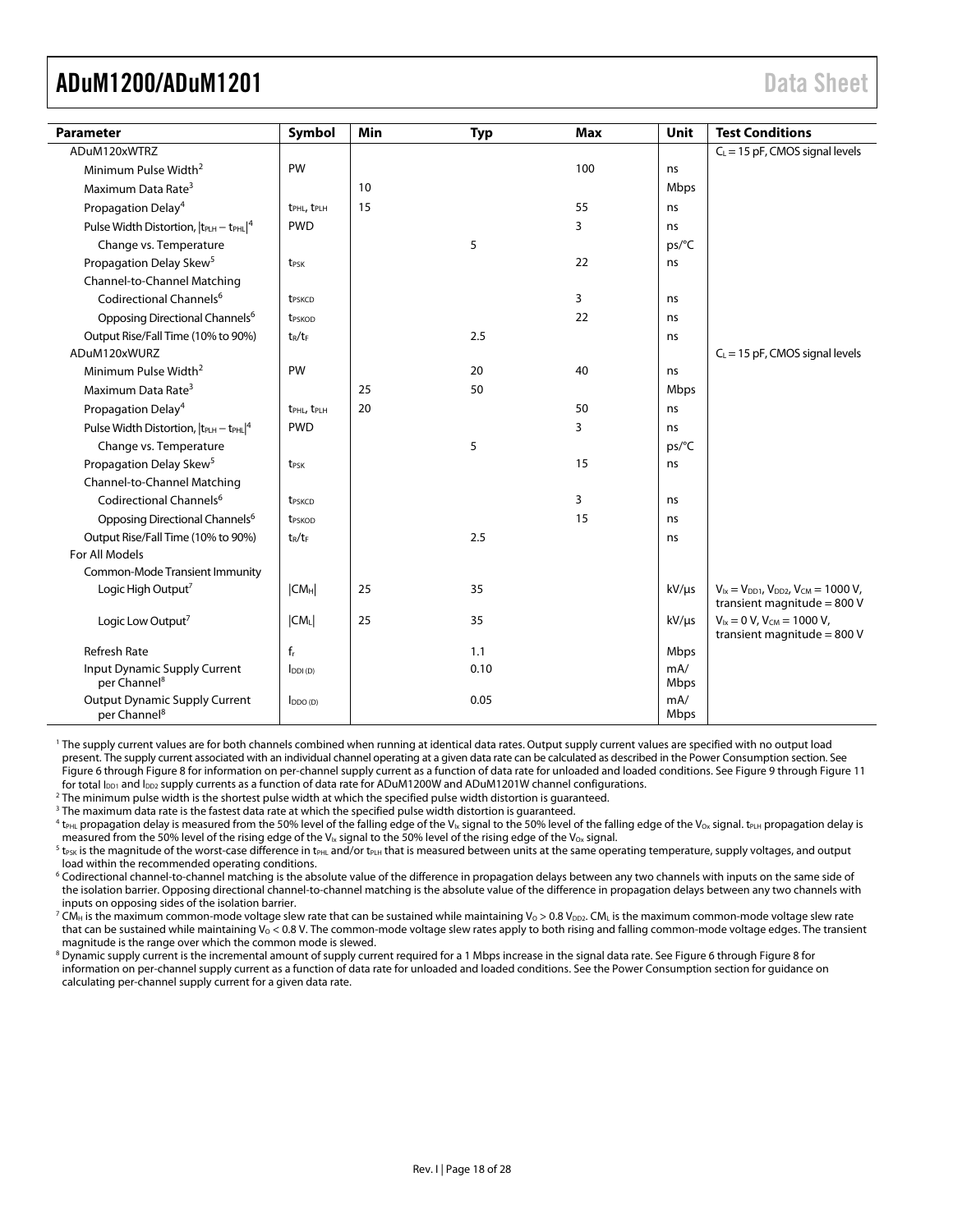### <span id="page-18-0"></span>**PACKAGE CHARACTERISTICS**

#### **Table 8.**

| <b>Parameter</b>                               | Symbol                | Min | Tvp            | Max | Unit | <b>Test Conditions</b>                                 |
|------------------------------------------------|-----------------------|-----|----------------|-----|------|--------------------------------------------------------|
| Resistance (Input-to-Output) <sup>1</sup>      | $R_{I-O}$             |     | $10^{12}$      |     | Ω    |                                                        |
| Capacitance (Input-to-Output) <sup>1</sup>     | $CI-O$                |     | 1.0            |     | рF   | $f = 1$ MHz                                            |
| Input Capacitance                              | └                     |     | 4.0            |     | рF   |                                                        |
| IC Junction-to-Case Thermal Resistance, Side 1 | $\theta_{\text{JCI}}$ |     | 46             |     | °C/W | Thermocouple located at<br>center of package underside |
| IC Junction-to-Case Thermal Resistance, Side 2 | $\theta$ JCO          |     | 4 <sup>1</sup> |     | °C/W |                                                        |

1 The device is considered a 2-terminal device; Pin 1, Pin, 2, Pin 3, and Pin 4 are shorted together, and Pin 5, Pin 6, Pin 7, and Pin 8 are shorted together.

### **REGULATORY INFORMATION**

The ADuM1200/ADuM1201 and ADuM1200W/ADuM1201W are approved by the organizations listed in [Table 9](#page-18-1); refer to [Table 14](#page-20-1) and the [Insulation Lifetime](#page-25-1) section for details regarding recommended maximum working voltages for specific cross-isolation waveforms and insulation levels.

### **Table 9.**

<span id="page-18-1"></span>

| UL                                                                  | <b>CSA</b>                                                                                                                             | <b>VDE</b>                                                                          |
|---------------------------------------------------------------------|----------------------------------------------------------------------------------------------------------------------------------------|-------------------------------------------------------------------------------------|
| Recognized Under 1577 Component<br>Recognition Program <sup>1</sup> | Approved under CSA Component Acceptance<br>Notice #5A; approval pending for ADuM1200W/<br>ADuM1201W automotive 125°C temperature grade | Certified according to DIN V VDE V<br>0884-10 (VDE V 0884-10): 2006-12 <sup>2</sup> |
| Single/Basic 2500 V rms Isolation Voltage                           | Basic insulation per CSA 60950-1-03 and<br>IEC 60950-1, 400 V rms (566 peak) maximum<br>working voltage                                | Reinforced insulation, 560 V peak                                                   |
|                                                                     | Functional insulation per CSA 60950-1-03 and<br>IEC 60950-1, 800 V rms (1131 V peak) maximum<br>working voltage                        |                                                                                     |
| File E214100                                                        | File 205078                                                                                                                            | File 2471900-4880-0001                                                              |

<sup>1</sup> In accordance with UL 1577, each ADuM120x is proof tested by applying an insulation test voltage ≥ 3000 V rms for 1 second (current leakage detection limit = 5 μA).<br><sup>2</sup> In accordance with DIN V VDE V 0884-10, each AD In accordance with DIN V VDE V 0884-10, each ADuM120x is proof tested by applying an insulation test voltage ≥ 1050 V peak for 1 sec (partial discharge detection limit = 5 pC). The \* marking branded on the component designates DIN V VDE V 0884-10 approval.

### **INSULATION AND SAFETY-RELATED SPECIFICATIONS**

### **Table 10.**

| <b>Parameter</b>                                 | Symbol | Value       | Unit  | <b>Conditions</b>                                                                       |
|--------------------------------------------------|--------|-------------|-------|-----------------------------------------------------------------------------------------|
| Rated Dielectric Insulation Voltage              |        | 2500        | V rms | minute duration                                                                         |
| Minimum External Air Gap (Clearance)             | L(101) | 4.90 min    | mm    | Measured from input terminals to output terminals,<br>shortest distance through air     |
| Minimum External Tracking (Creepage)             | L(102) | 4.01 min    | mm    | Measured from input terminals to output terminals,<br>shortest distance path along body |
| Minimum Internal Gap (Internal Clearance)        |        | $0.017$ min | mm    | Insulation distance through insulation                                                  |
| Tracking Resistance (Comparative Tracking Index) | CTI    | >175        | V     | DIN IEC 112/VDE 0303 Part 1                                                             |
| <b>Isolation Group</b>                           |        | Illa        |       | Material Group (DIN VDE 0110, 1/89, Table 1)                                            |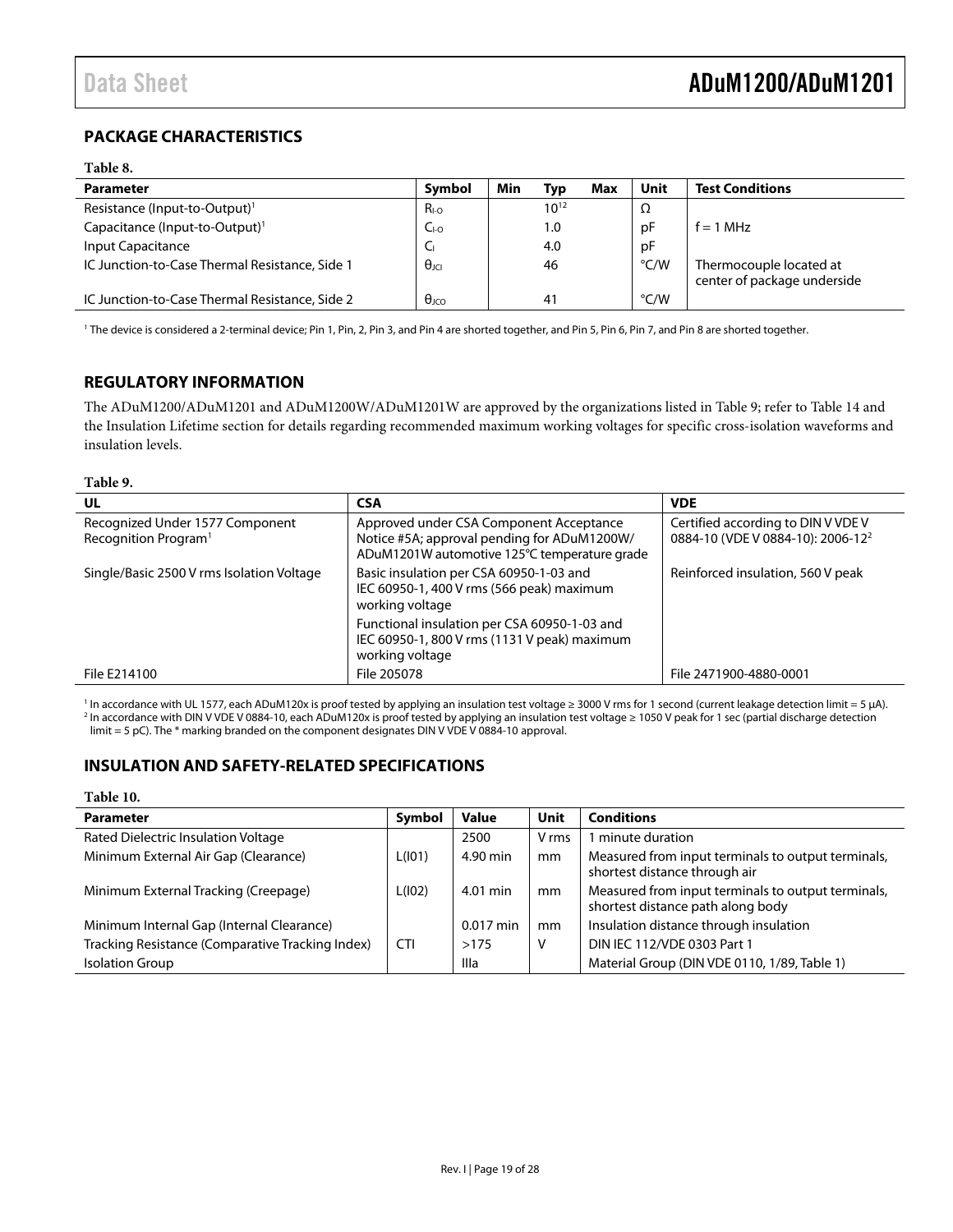### <span id="page-19-2"></span><span id="page-19-0"></span>**DIN V VDE V 0884-10 (VDE V 0884-10): 2006-12 INSULATION CHARACTERISTICS**

This isolator is suitable for reinforced isolation only within the safety limit data. Maintenance of the safety data is ensured by protective circuits. Note that the asterisk (\*) marking on the package denotes DIN V VDE V 0884-10 approval for a 560 V peak working voltage.

| Table 11.                                                   |                                                                                                         |                        |                       |        |
|-------------------------------------------------------------|---------------------------------------------------------------------------------------------------------|------------------------|-----------------------|--------|
| <b>Description</b>                                          | <b>Conditions</b>                                                                                       | Symbol                 | <b>Characteristic</b> | Unit   |
| Installation Classification per DIN VDE 0110                |                                                                                                         |                        |                       |        |
| For Rated Mains Voltage $\leq 150$ V rms                    |                                                                                                         |                        | I to IV               |        |
| For Rated Mains Voltage $\leq$ 300 V rms                    |                                                                                                         |                        | I to III              |        |
| For Rated Mains Voltage $\leq$ 400 V rms                    |                                                                                                         |                        | l to Il               |        |
| <b>Climatic Classification</b>                              |                                                                                                         |                        | 40/105/21             |        |
| Pollution Degree per DIN VDE 0110, Table 1                  |                                                                                                         |                        | 2                     |        |
| Maximum Working Insulation Voltage                          |                                                                                                         | <b>VIORM</b>           | 560                   | V peak |
| Input-to-Output Test Voltage, Method B1                     | $V_{IORM}$ × 1.875 = $V_{PR}$ , 100% production test,                                                   | $V_{PR}$               | 1050                  | V peak |
|                                                             | $t_m = 1$ second, partial discharge < 5 pC                                                              |                        |                       |        |
| Input-to-Output Test Voltage, Method A                      | $V_{\text{IORM}} \times 1.6 = V_{\text{PR}} t_{\text{m}} = 60$ seconds,<br>partial discharge $<$ 5 pC   | <b>V<sub>PR</sub></b>  |                       |        |
| After Environmental Tests Subgroup 1                        |                                                                                                         |                        | 896                   | V peak |
| After Input and/or Safety Test Subgroup 2<br>and Subgroup 3 | $V_{\text{IORM}} \times 1.2 = V_{\text{PR}}$ , t <sub>m</sub> = 60 seconds,<br>partial discharge < 5 pC |                        | 672                   | V peak |
| Highest Allowable Overvoltage                               | Transient overvoltage, $t_{TR}$ = 10 seconds                                                            | <b>V</b> <sub>TR</sub> | 4000                  | V peak |
| Safety-Limiting Values                                      | Maximum value allowed in the event of a failure<br>(see Figure 3)                                       |                        |                       |        |
| Case Temperature                                            |                                                                                                         | T <sub>S</sub>         | 150                   | °C     |
| Side 1 Current                                              |                                                                                                         |                        | 160                   | mA     |
|                                                             |                                                                                                         | $\mathsf{I}_{51}$      |                       |        |
| Side 2 Current                                              |                                                                                                         | $I_{52}$               | 170                   | mA     |
| Insulation Resistance at Ts                                 | $V_{10} = 500 V$                                                                                        | Rs                     | $>10^{9}$             | Ω      |



<span id="page-19-1"></span>

### **RECOMMENDED OPERATING CONDITIONS**

| Table 12.                                                              |                                     |
|------------------------------------------------------------------------|-------------------------------------|
| <b>Parameter</b>                                                       | Rating                              |
| Operating Temperature $(T_A)^1$                                        | $-40^{\circ}$ C to $+105^{\circ}$ C |
| Operating Temperature $(T_A)^2$                                        | $-40^{\circ}$ C to $+125^{\circ}$ C |
| Supply Voltages (V <sub>DD1</sub> , V <sub>DD2</sub> ) <sup>1, 3</sup> | 2.7 V to 5.5 V                      |
| Supply Voltages (V <sub>DD1</sub> , V <sub>DD2</sub> ) <sup>2, 3</sup> | 3.0 V to 5.5 V                      |
| Input Signal Rise and Fall Times                                       | 1.0 ms                              |

<sup>1</sup> Does not apply to ADuM1200W and ADuM1201W automotive grade products.

<sup>2</sup> Applies to ADuM1200W and ADuM1201W automotive grade products.<br><sup>3</sup> All voltages are relative to their respective ground. See the DC Correctne

<sup>3</sup> All voltages are relative to their respective ground. See the DC Correctness [and Magnetic Field Immunity section](#page-23-1) for information on immunity to external magnetic fields.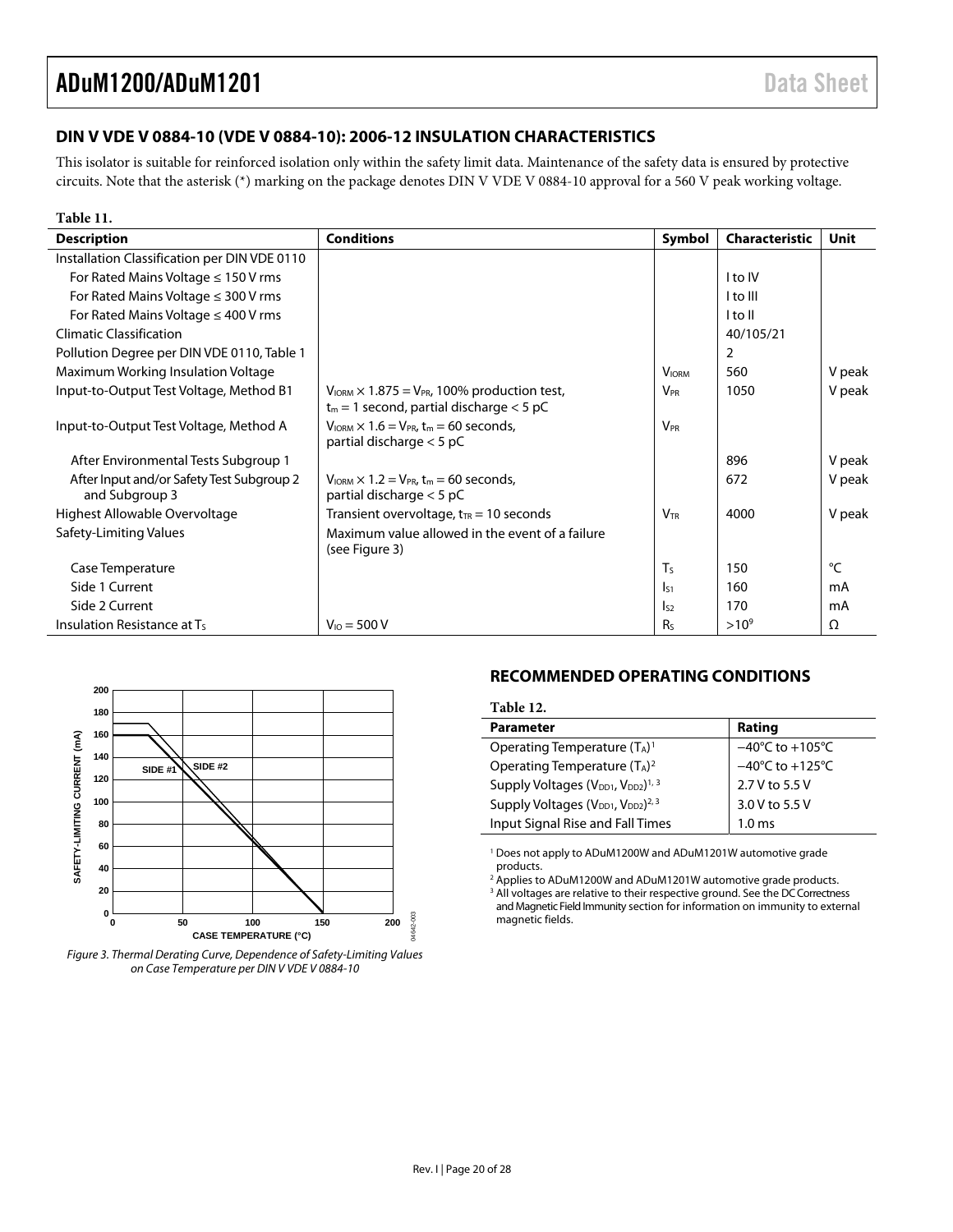### <span id="page-20-1"></span><span id="page-20-0"></span>ABSOLUTE MAXIMUM RATINGS

Ambient temperature = 25°C, unless otherwise noted.

### **Table 13.**

| <b>Parameter</b>                                                     | Rating                                 |
|----------------------------------------------------------------------|----------------------------------------|
| Storage Temperature $(T_{ST})$                                       | $-55^{\circ}$ C to +150 $^{\circ}$ C   |
| Ambient Operating Temperature (TA) <sup>1</sup>                      | $-40^{\circ}$ C to $+105^{\circ}$ C    |
| Ambient Operating Temperature (TA) <sup>2</sup>                      | $-40^{\circ}$ C to +125 $^{\circ}$ C   |
| Supply Voltages (V <sub>DD1</sub> , V <sub>DD2</sub> ) <sup>3</sup>  | $-0.5 V$ to $+7.0 V$                   |
| Input Voltages (V <sub>IA</sub> , V <sub>IB</sub> ) <sup>3, 4</sup>  | $-0.5$ V to $V_{\text{DDI}} + 0.5$ V   |
| Output Voltages (V <sub>OA</sub> , V <sub>OB</sub> ) <sup>3, 4</sup> | $-0.5$ V to $V_{DDO}$ + 0.5 V          |
| Average Output Current per Pin (I <sub>o</sub> ) <sup>5</sup>        | $-11$ mA to $+11$ mA                   |
| Common-Mode Transients (CML, CMH) <sup>6</sup>                       | $-100$ kV/ $\mu$ s to +100 kV/ $\mu$ s |

1 Does not apply to ADuM1200W and ADuM1200W automotive grade products.

<sup>2</sup> Applies to ADuM1200W and ADuM1201W automotive grade products.<br><sup>3</sup> All voltages are relative to their respective ground

<sup>3</sup> All voltages are relative to their respective ground.  $4$  V<sub>DDI</sub> and V<sub>DDO</sub> refer to the supply voltages on the input and output sides of a

given channel, respectively. <sup>5</sup> See [Figure 3](#page-19-2) for maximum rated current values for various temperatures.

<sup>6</sup> Refers to common-mode transients across the insulation barrier.

Common-mode transients exceeding the absolute maximum ratings can cause latch-up or permanent damage.

### **Table 14. Maximum Continuous Working Voltage1**

Stresses above those listed under Absolute Maximum Ratings may cause permanent damage to the device. This is a stress rating only; functional operation of the device at these or any other conditions above those indicated in the operational section of this specification is not implied. Exposure to absolute maximum rating conditions for extended periods may affect device reliability.

### **ESD CAUTION**



ESD (electrostatic discharge) sensitive device. Charged devices and circuit boards can discharge without detection. Although this product features patented or proprietary protection circuitry, damage may occur on devices subjected to high energy ESD. Therefore, proper ESD precautions should be taken to avoid performance degradation or loss of functionality.

<span id="page-20-2"></span>

| Table 14. Maximum Continuous Working Voltage |      |        |                                                                    |  |  |  |
|----------------------------------------------|------|--------|--------------------------------------------------------------------|--|--|--|
| <b>Parameter</b>                             | Max  | Unit   | Constraint                                                         |  |  |  |
| AC Voltage, Bipolar Waveform                 | 565  | V peak | 50-year minimum lifetime                                           |  |  |  |
| AC Voltage, Unipolar Waveform                |      |        |                                                                    |  |  |  |
| <b>Functional Insulation</b>                 | 1131 | V peak | Maximum approved working voltage per IEC 60950-1                   |  |  |  |
| <b>Basic Insulation</b>                      | 560  | V peak | Maximum approved working voltage per IEC 60950-1 and VDE V 0884-10 |  |  |  |
| DC Voltage                                   |      |        |                                                                    |  |  |  |
| <b>Functional Insulation</b>                 | 1131 | V peak | Maximum approved working voltage per IEC 60950-1                   |  |  |  |
| <b>Basic Insulation</b>                      | 560  | V peak | Maximum approved working voltage per IEC 60950-1 and VDE V 0884-10 |  |  |  |

1 Refers to continuous voltage magnitude imposed across the isolation barrier. See the [Insulation Lifetime](#page-25-1) section for more details.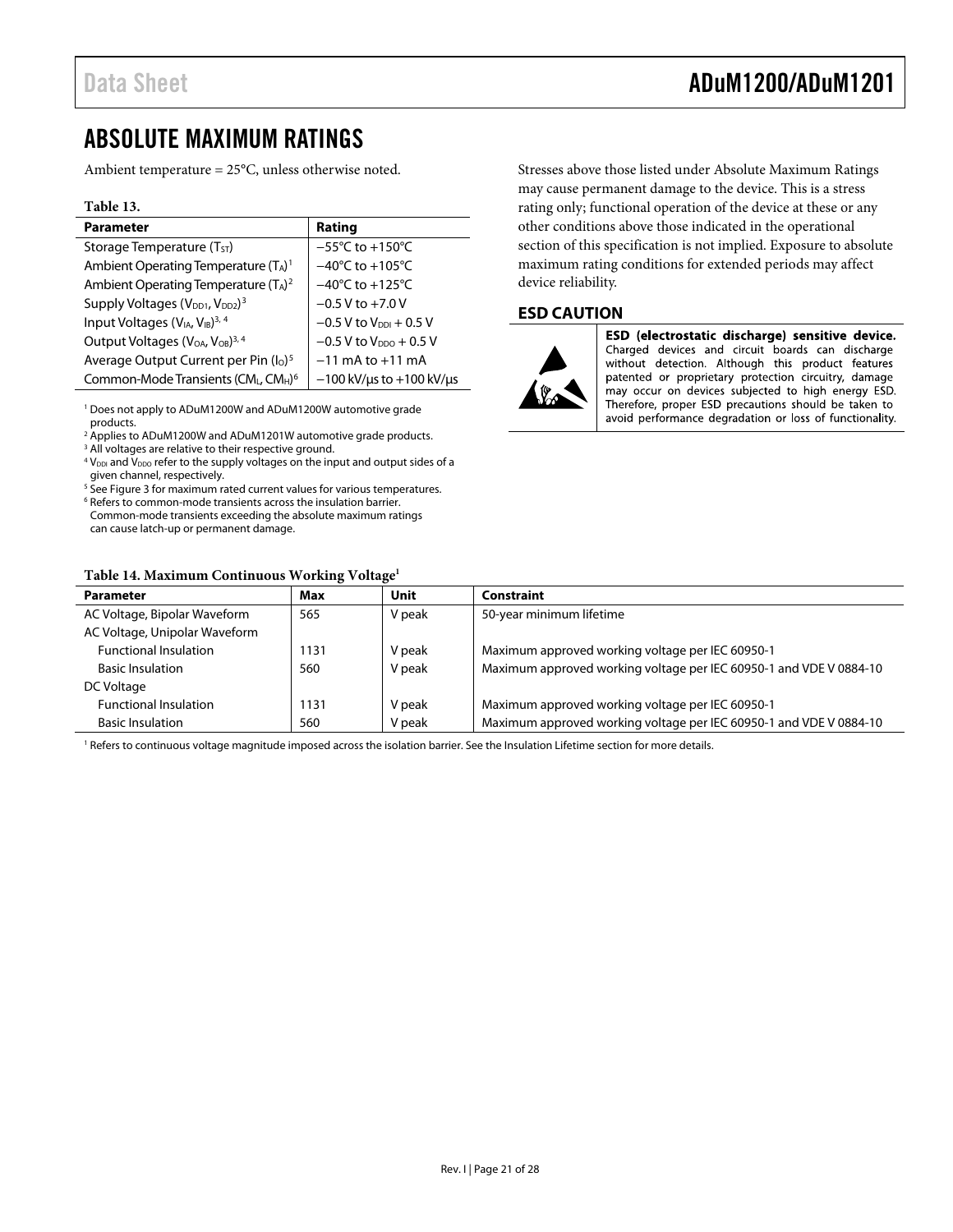## <span id="page-21-0"></span>PIN CONFIGURATIONS AND FUNCTION DESCRIPTIONS

04642-004

04642-004

| $V_{DD1}$ $1$<br>V <sub>DD2</sub><br><b>ADuM1200</b><br>$V_{IA}$<br>V <sub>OA</sub><br>TOP VIEW<br>(Not to Scale)<br>$V_{IB}$ $3$<br>V <sub>OR</sub><br>GND <sub>1</sub><br>GND <sub>2</sub> |
|----------------------------------------------------------------------------------------------------------------------------------------------------------------------------------------------|
|----------------------------------------------------------------------------------------------------------------------------------------------------------------------------------------------|

Figure 4. ADuM1200 Pin Configuration Figure 5. ADuM1201 Pin Configuration

### **Table 15. ADuM1200 Pin Function Descriptions**

| Pin            |                            |                                                 |
|----------------|----------------------------|-------------------------------------------------|
| No.            | <b>Mnemonic</b>            | <b>Description</b>                              |
| 1              | $V_{DD1}$                  | Supply Voltage for Isolator Side 1.             |
| $\overline{2}$ | <b>V</b> <sub>IA</sub>     | Logic Input A.                                  |
| 3              | $\mathsf{V}_{\textsf{IB}}$ | Logic Input B.                                  |
| 4              | GND <sub>1</sub>           | Ground 1. Ground Reference for Isolator Side 1. |
| 5              | GND <sub>2</sub>           | Ground 2. Ground Reference for Isolator Side 2. |
| 6              | $\mathsf{V}_{\texttt{OB}}$ | Logic Output B.                                 |
| 7              | $V_{OA}$                   | Logic Output A.                                 |
| 8              | $V_{DD2}$                  | Supply Voltage for Isolator Side 2.             |

### **Table 17. ADuM1200 Truth Table (Positive Logic)**



### **Table 16. ADuM1201 Pin Function Descriptions**

| Pin<br>No. | <b>Mnemonic</b>                                | <b>Description</b>                              |
|------------|------------------------------------------------|-------------------------------------------------|
|            | $V_{DD1}$                                      | Supply Voltage for Isolator Side 1.             |
|            | Voa                                            | Logic Output A.                                 |
|            | $\mathsf{V}_{\scriptscriptstyle{\mathsf{IR}}}$ | Logic Input B.                                  |
|            | GND <sub>1</sub>                               | Ground 1. Ground Reference for Isolator Side 1. |
| -5         | GND <sub>2</sub>                               | Ground 2. Ground Reference for Isolator Side 2. |
| 6          | $\mathsf{V}_{\texttt{OB}}$                     | Logic Output B.                                 |
|            | V <sub>IA</sub>                                | Logic Input A.                                  |
| 8          | V <sub>DD2</sub>                               | Supply Voltage for Isolator Side 2.             |

<span id="page-21-1"></span>

| $V_{IA}$ Input | $V_{IB}$ Input | V <sub>DD1</sub> State | V <sub>DD2</sub> State | <b>V<sub>OA</sub></b> Output | V <sub>OB</sub> Output | <b>Notes</b>                                     |
|----------------|----------------|------------------------|------------------------|------------------------------|------------------------|--------------------------------------------------|
| H              | н              | Powered                | Powered                | H                            | н                      |                                                  |
|                |                | Powered                | Powered                |                              |                        |                                                  |
| H              |                | Powered                | Powered                | H                            |                        |                                                  |
|                | н              | Powered                | Powered                |                              | н                      |                                                  |
| x              | X              | Unpowered              | Powered                | H                            | Н                      | Outputs return to the input state within         |
|                |                |                        |                        |                              |                        | 1 $\mu$ s of V <sub>DDI</sub> power restoration. |
| X              | X              | Powered                | Unpowered              | Indeterminate                | Indeterminate          | Outputs return to the input state within         |
|                |                |                        |                        |                              |                        | us of $V_{DDQ}$ power restoration.               |

### **Table 18. ADuM1201 Truth Table (Positive Logic)**

<span id="page-21-2"></span>

|                |                |                 |                        |                        |                        | <b>Notes</b>                                                                                 |
|----------------|----------------|-----------------|------------------------|------------------------|------------------------|----------------------------------------------------------------------------------------------|
| $V_{IA}$ Input | $V_{IB}$ Input | $V_{DD1}$ State | V <sub>DD2</sub> State | V <sub>OA</sub> Output | V <sub>OB</sub> Output |                                                                                              |
|                | н              | Powered         | Powered                | H                      | н                      |                                                                                              |
|                |                | Powered         | Powered                |                        |                        |                                                                                              |
| н              |                | Powered         | Powered                | н                      |                        |                                                                                              |
|                | н              | Powered         | Powered                |                        | н                      |                                                                                              |
| x              | X              | Unpowered       | Powered                | Indeterminate          | H                      | Outputs return to the input state within<br>1 $\mu$ s of V <sub>DDI</sub> power restoration. |
| х              | X              | Powered         | Unpowered              | H                      | Indeterminate          | Outputs return to the input state within<br>$\mu$ s of V <sub>DDO</sub> power restoration.   |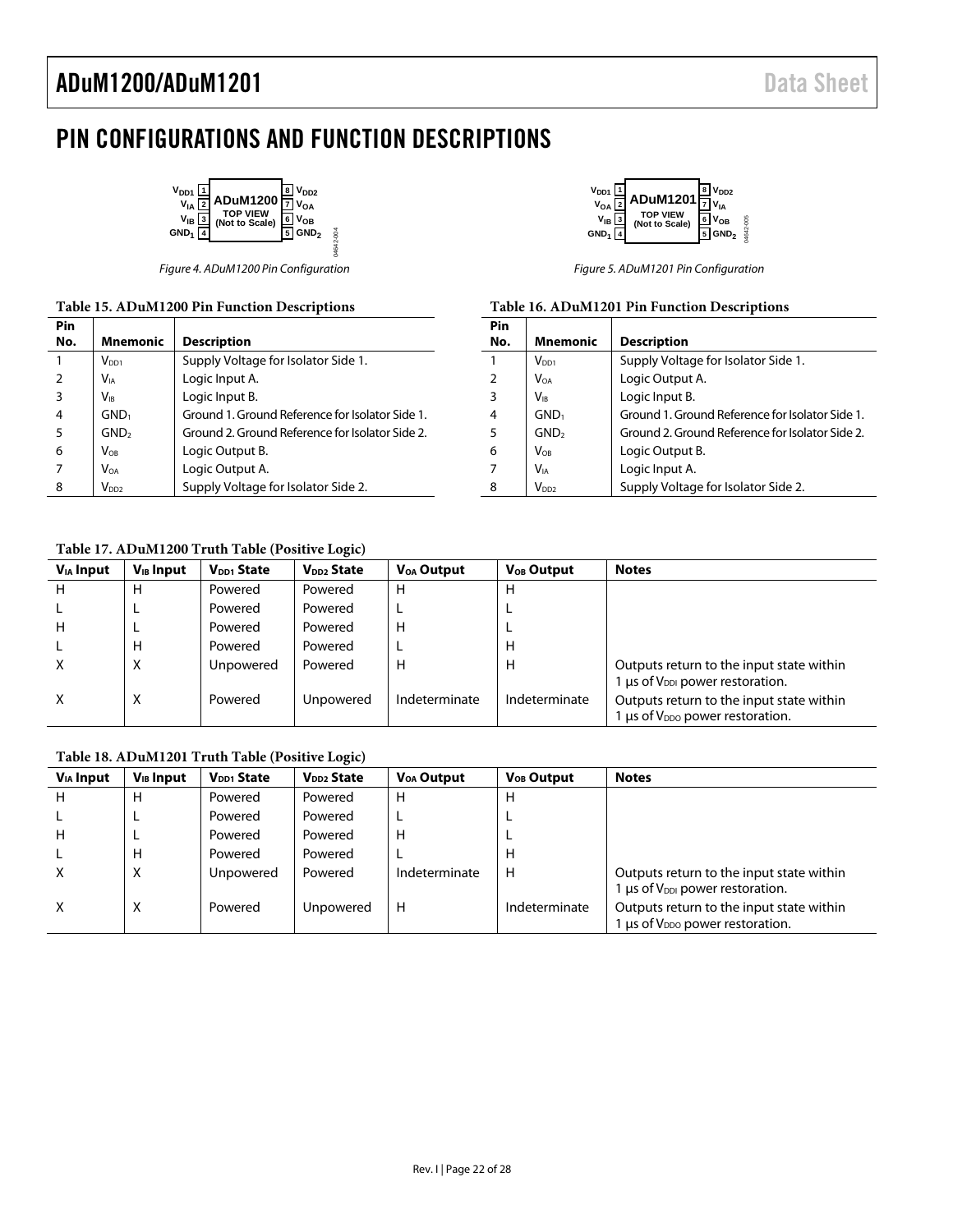### <span id="page-22-1"></span><span id="page-22-0"></span>TYPICAL PERFORMANCE CHARACTERISTICS



Figure 6. Typical Input Supply Current per Channel vs. Data Rate for 5 V and 3 V Operation

<span id="page-22-2"></span>

Figure 7. Typical Output Supply Current per Channel vs. Data Rate for 5 V and 3 V Operation (No Output Load)

<span id="page-22-3"></span>

<span id="page-22-4"></span>Figure 8. Typical Output Supply Current per Channel vs. Data Rate for 5 V and 3 V Operation (15 pF Output Load)



Figure 9. Typical ADuM1200 V<sub>DD1</sub> Supply Current vs. Data Rate for 5 V and 3 V Operation



Figure 10. Typical ADuM1200 V<sub>DD2</sub> Supply Current vs. Data Rate for 5 V and 3 V Operation



Figure 11. Typical ADuM1201 VDD1 or VDD2 Supply Current vs. Data Rate for 5 V and 3 V Operation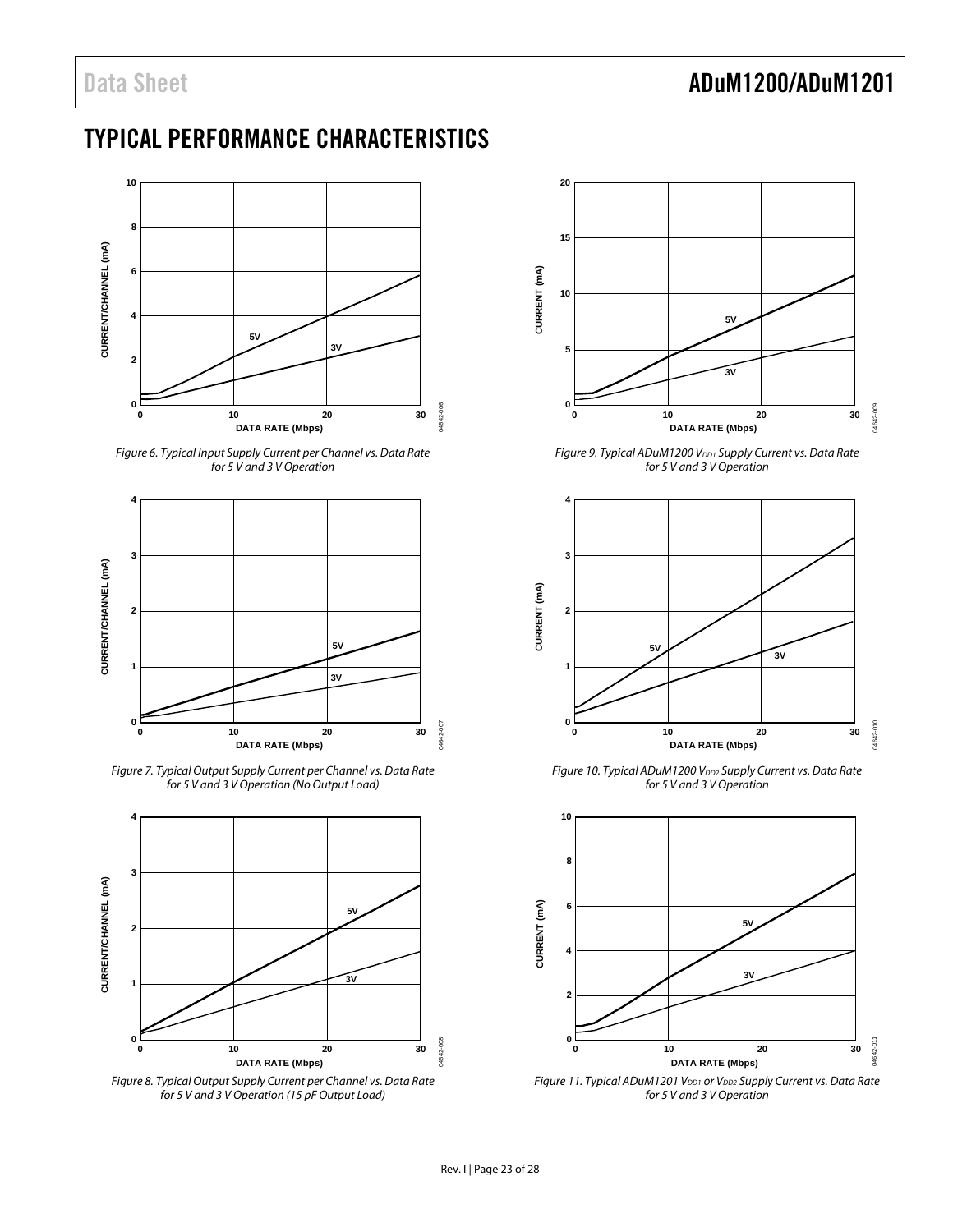### <span id="page-23-1"></span><span id="page-23-0"></span>APPLICATIONS INFORMATION **PCB LAYOUT**

The ADuM120x digital isolators require no external interface circuitry for the logic interfaces. Power supply bypassing is strongly recommended at the input and output supply pins. The capacitor value should be between 0.01 μF and 0.1 μF. The total lead length between both ends of the capacitor and the input power supply pin should not exceed 20 mm.

See the [AN-1109 Application Note](http://www.analog.com/AN-1109) for board layout guidelines.

### **PROPAGATION DELAY-RELATED PARAMETERS**

Propagation delay is a parameter that describes the time it takes a logic signal to propagate through a component. The propagation delay to a logic low output can differ from the propagation delay to a logic high output.



Pulse width distortion is the maximum difference between these two propagation delay values and is an indication of how accurately the timing of the input signal is preserved.

Channel-to-channel matching refers to the maximum amount that the propagation delay differs between channels within a single ADuM120x component.

Propagation delay skew refers to the maximum amount that the propagation delay differs between multiple ADuM120x components operating under the same conditions.

### **DC CORRECTNESS AND MAGNETIC FIELD IMMUNITY**

<span id="page-23-2"></span>Positive and negative logic transitions at the isolator input send narrow (~1 ns) pulses to the decoder via the transformer. The decoder is bistable and is therefore either set or reset by the pulses, indicating input logic transitions. In the absence of logic transitions of more than ~1 μs at the input, a periodic set of refresh pulses indicative of the correct input state is sent to ensure dc correctness at the output. If the decoder receives no internal pulses for more than about 5 μs, the input side is assumed to be unpowered or nonfunctional, in which case the isolator output is forced to a default state (see [Table 17](#page-21-1) and [Table 18](#page-21-2)) by the watchdog timer circuit.

The ADuM120x are extremely immune to external magnetic fields. The limitation on the magnetic field immunity of the ADuM120x is set by the condition in which induced voltage in the receiving coil of the transformer is sufficiently large enough to either falsely set or reset the decoder. The following analysis defines the conditions under which this can occur. The 3 V operating condition of the ADuM120x is examined because it represents the most susceptible mode of operation.

The pulses at the transformer output have an amplitude greater than 1.0 V. The decoder has a sensing threshold at about 0.5 V, therefore establishing a 0.5 V margin in which induced voltages can be tolerated. The voltage induced across the receiving coil is given by

 $V = (-dβ/dt)Σ[Γ<sub>n</sub><sup>2</sup>; n = 1, 2, ..., N$ 

where:

 $\beta$  is the magnetic flux density (gauss). *N* is the number of turns in the receiving coil.  $r_n$  is the radius of the nth turn in the receiving coil (cm).

Given the geometry of the receiving coil in the ADuM120x and an imposed requirement that the induced voltage be 50% at most of the 0.5 V margin at the decoder, a maximum allowable magnetic field is calculated, as shown in [Figure 13](#page-23-2).



Figure 13. Maximum Allowable External Magnetic Flux Density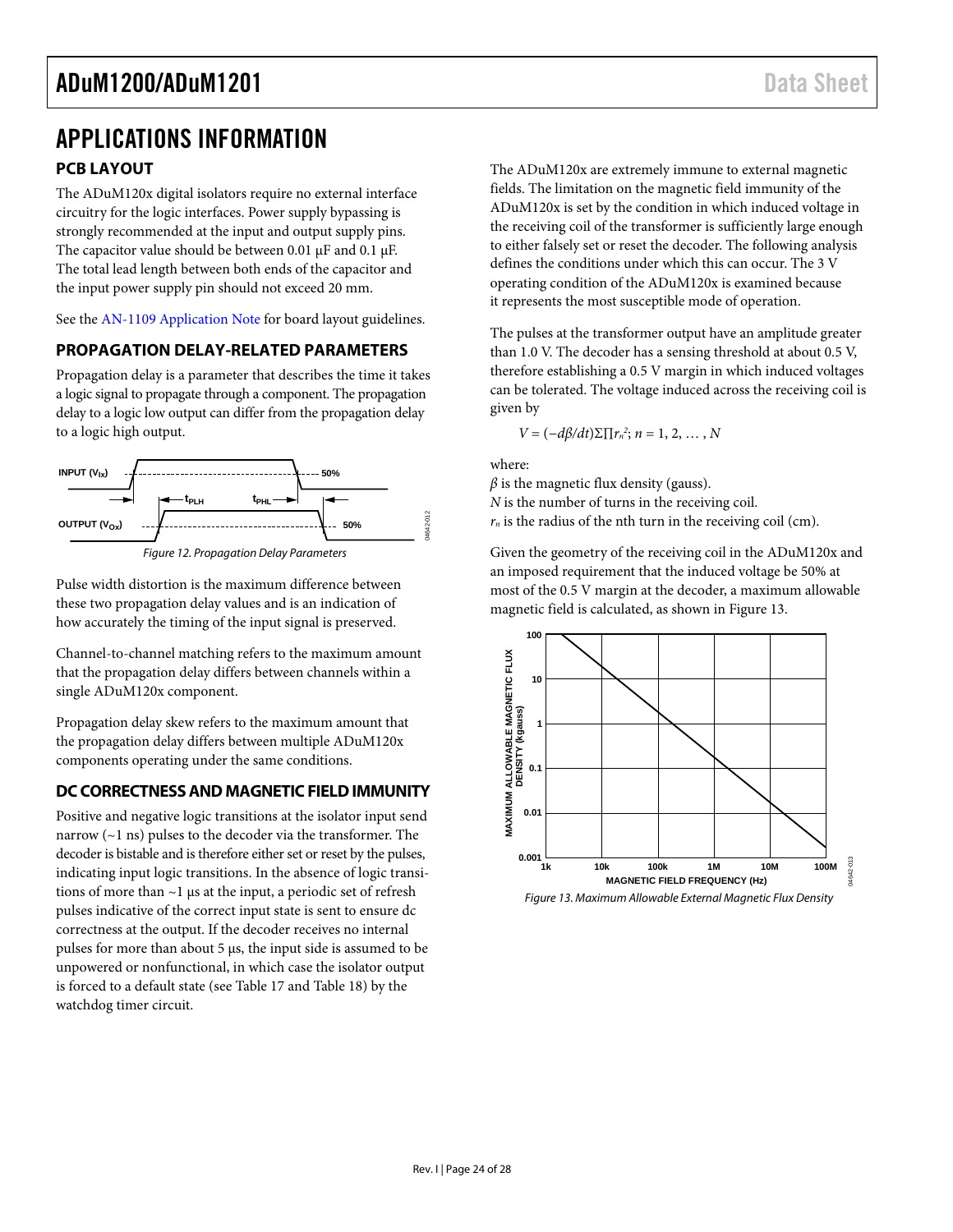<span id="page-24-1"></span><span id="page-24-0"></span>For example, at a magnetic field frequency of 1 MHz, the maximum allowable magnetic field of 0.2 kgauss induces a voltage of 0.25 V at the receiving coil. This is about 50% of the sensing threshold and does not cause a faulty output transition. Similarly, if such an event occurs during a transmitted pulse (and has the worst-case polarity), it reduces the received pulse from  $>1.0$  V to 0.75 V—still well above the 0.5 V sensing threshold of the decoder.

The preceding magnetic flux density values correspond to specific current magnitudes at given distances away from the ADuM120x transformers. [Figure 14](#page-24-2) expresses these allowable current magnitudes as a function of frequency for selected distances. As seen, the ADuM120x are extremely immune and can be affected only by extremely large currents operating very close to the component at a high frequency. For the 1 MHz example, a 0.5 kA current would have to be placed 5 mm away from the ADuM120x to affect the operation of the component.



<span id="page-24-2"></span>Note that, at combinations of strong magnetic fields and high frequencies, any loops formed by PCB traces can induce sufficiently large error voltages to trigger the threshold of succeeding circuitry. Care should be taken in the layout of such traces to avoid this possibility.

### **POWER CONSUMPTION**

The supply current at a given channel of the ADuM120x isolator is a function of the supply voltage, the data rate of the channel, and the output load of the channel.

For each input channel, the supply current is given by

$$
I_{DDI} = I_{DDI(Q)} \t\t f \le 0.5f_r
$$
  

$$
I_{DDI} = I_{DDI(D)} \times (2f - f_r) + I_{DDI(Q)} \t\t f > 0.5f_r
$$

For each output channel, the supply current is given by

$$
I_{DDO} = I_{DDO(Q)}
$$
  
\n
$$
I_{DDO} = (I_{DDO(D)} + (0.5 \times 10^{-3}) \times C_L V_{DDO}) \times (2f - f_r) + I_{DDO(Q)}
$$
  
\n
$$
f > 0.5f_r
$$

where:

*IDDI (D)*, *IDDO (D)* are the input and output dynamic supply currents per channel (mA/Mbps).

*C<sub>L</sub>* is the output load capacitance (pF).

*V<sub>DDO</sub>* is the output supply voltage (V).

*f* is the input logic signal frequency (MHz, half of the input data rate, NRZ signaling).

*fr* is the input stage refresh rate (Mbps).

*IDDI (Q)*, *IDDO (Q)* are the specified input and output quiescent supply currents (mA).

To calculate the total I<sub>DD1</sub> and I<sub>DD2</sub> supply currents, the supply currents for each input and output channel corresponding to I<sub>DD1</sub> and I<sub>DD2</sub> are calculated and totaled. [Figure 6](#page-22-2) and [Figure 7](#page-22-3) provide per-channel supply currents as a function of data rate for an unloaded output condition. [Figure 8](#page-22-4) provides perchannel supply current as a function of data rate for a 15 pF output condition. [Figure 9](#page-22-2) through [Figure 11](#page-22-4) provide total V<sub>DD1</sub> and V<sub>DD2</sub> supply current as a function of data rate for ADuM1200 and ADuM1201 channel configurations.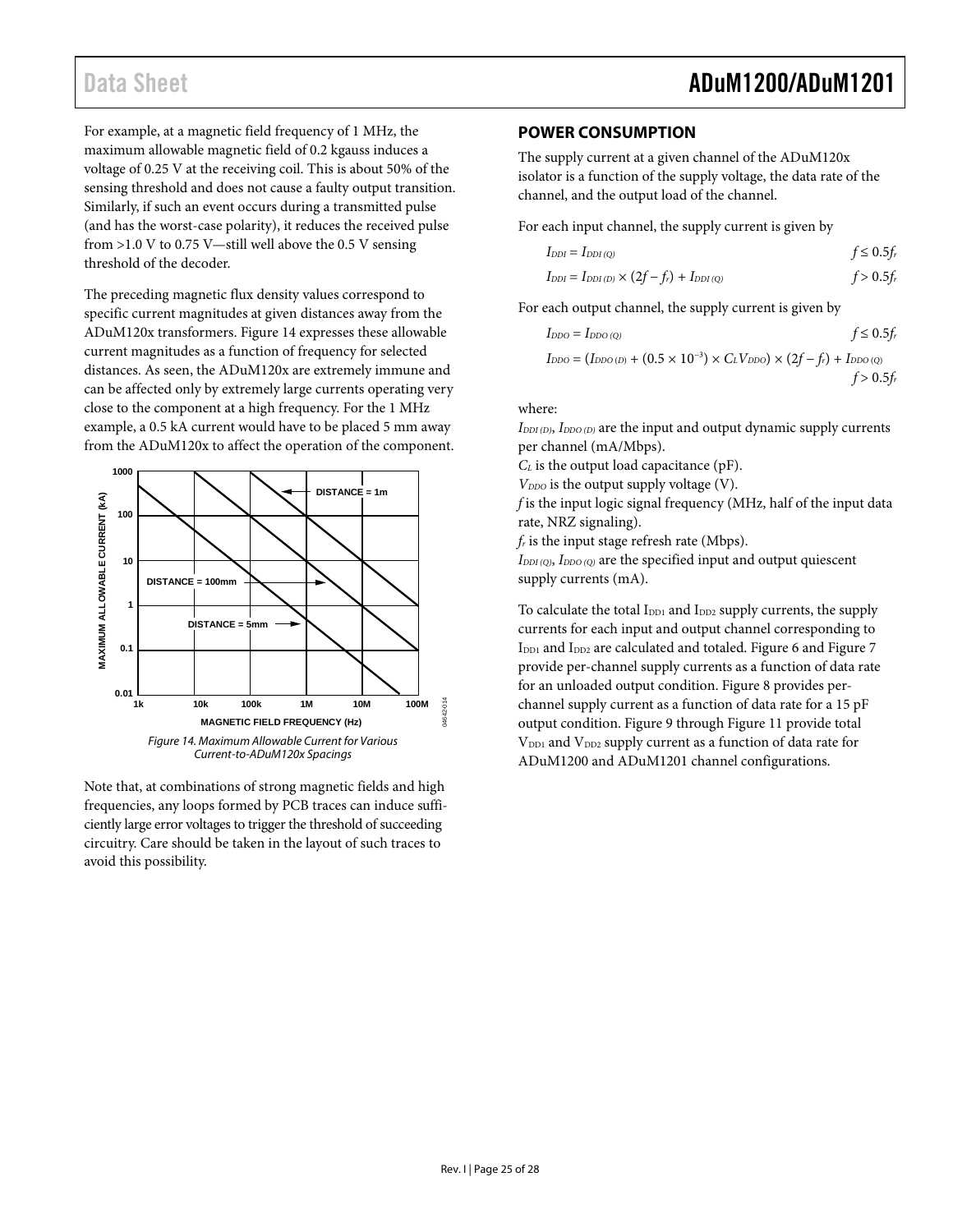### <span id="page-25-1"></span><span id="page-25-0"></span>**INSULATION LIFETIME**

All insulation structures eventually break down when subjected to voltage stress over a sufficiently long period. The rate of insulation degradation is dependent on the characteristics of the voltage waveform applied across the insulation. In addition to the testing performed by the regulatory agencies, Analog Devices carries out an extensive set of evaluations to determine the lifetime of the insulation structure within the ADuM120x.

Analog Devices performs accelerated life testing using voltage levels higher than the rated continuous working voltage. Acceleration factors for several operating conditions are determined. These factors allow calculation of the time to failure at the actual working voltage. The values shown in Table 14 summarize the peak voltage for 50 years of service life for a bipolar ac operating condition and the maximum CSA/VDE approved working voltages. In many cases, the approved working voltage is higher than the 50-year service life voltage. Operation at these high working voltages can lead to shortened insulation life in some cases.

<span id="page-25-2"></span>Figure 15. Bipolar AC Waveform The insulation lifetime of the ADuM120x depends on the voltage waveform type imposed across the isolation barrier. The *i*Coupler insulation structure degrades at different rates depending on whether the waveform is bipolar ac, unipolar ac, or dc. [Figure 15,](#page-25-2) [Figure 16,](#page-25-3) and [Figure 17](#page-25-4) illustrate these different isolation voltage waveforms, respectively.

<span id="page-25-4"></span><span id="page-25-3"></span>Figure 16. Unipolar AC Waveform Bipolar ac voltage is the most stringent environment. The goal of a 50-year operating lifetime under the ac bipolar condition determines the Analog Devices recommended maximum working voltage.

In the case of unipolar ac or dc voltage, the stress on the insulation is significantly lower, which allows operation at higher working voltages yet still achieves a 50-year service life. The working voltages listed in [Table 14 c](#page-20-2)an be applied while maintaining the 50-year minimum lifetime provided the voltage conforms to either the unipolar ac or dc voltage cases. Any crossinsulation voltage waveform that does not conform to [Figure 16](#page-25-3) or [Figure 17](#page-25-4) is to be treated as a bipolar ac waveform, and its peak voltage is to be limited to the 50-year lifetime voltage value listed in [Table 14.](#page-20-2)

Note that the voltage presented in [Figure 16](#page-25-3) is shown as sinusoidal for illustration purposes only. It is meant to represent any voltage waveform varying between 0 V and some limiting value. The limiting value can be positive or negative, but the voltage cannot cross 0 V.



Figure 17. DC Waveform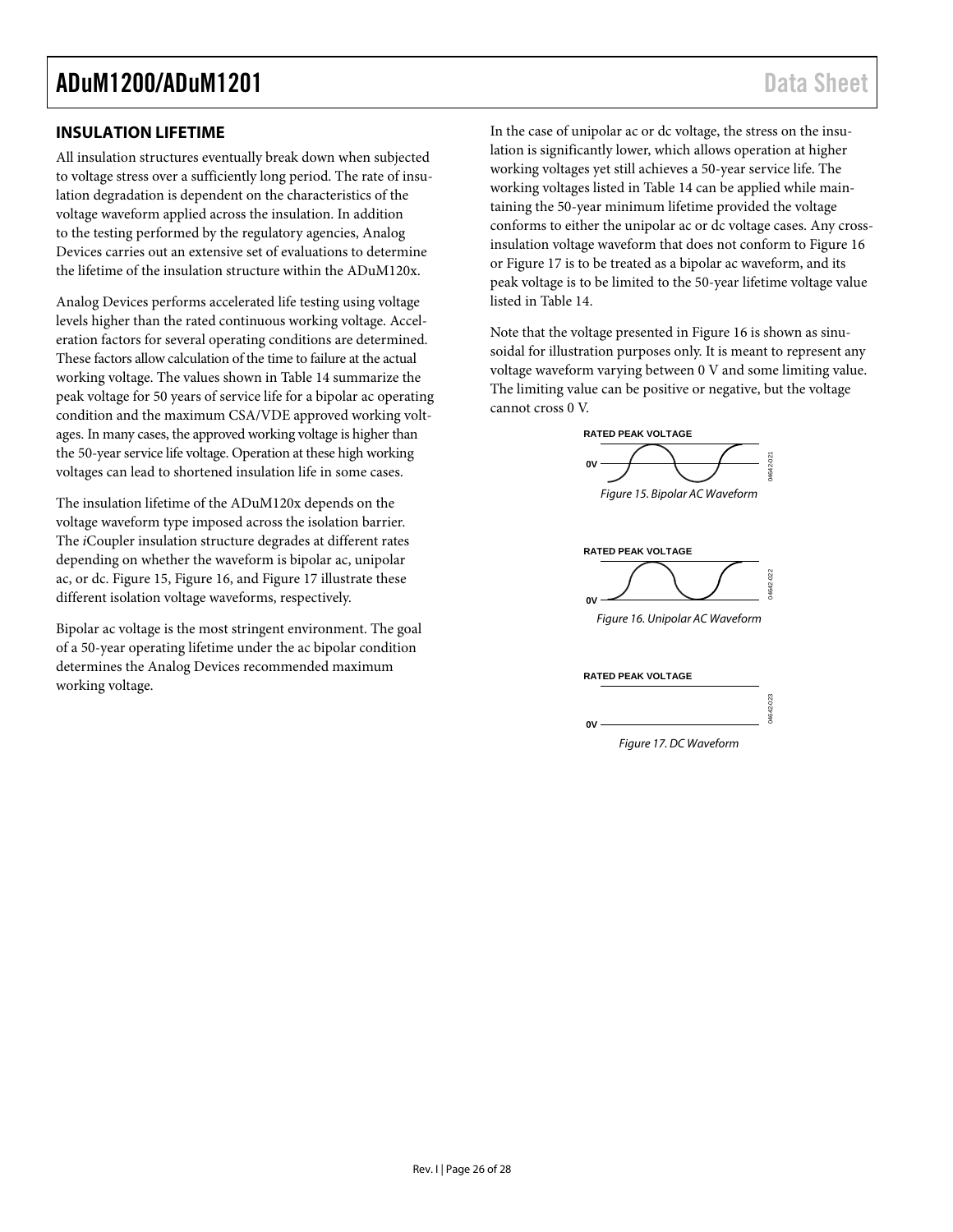### <span id="page-26-1"></span>OUTLINE DIMENSIONS



Figure 18. 8-Lead Standard Small Outline Package [SOIC\_N] Narrow Body (R-8) Dimensions shown in millimeters and (inches)

### **ORDERING GUIDE**

<span id="page-26-0"></span>

|                      | <b>Number</b><br>of Inputs, | <b>Number</b><br>of Inputs, | <b>Maximum</b><br><b>Data Rate</b> | <b>Maximum</b><br>Propagation | <b>Maximum</b><br><b>Pulse Width</b> | <b>Temperature</b>                   | Package             |
|----------------------|-----------------------------|-----------------------------|------------------------------------|-------------------------------|--------------------------------------|--------------------------------------|---------------------|
| Model <sup>1,2</sup> | $V_{DD1}$ Side              | V <sub>DD2</sub> Side       | (Mbps)                             | Delay, 5 V (ns)               | <b>Distortion (ns)</b>               | Range                                | Option <sup>3</sup> |
| ADuM1200AR           | $\overline{2}$              | $\Omega$                    | 1                                  | 150                           | 40                                   | $-40^{\circ}$ C to $+105^{\circ}$ C  | $R-8$               |
| ADuM1200ARZ          | $\overline{2}$              | 0                           | 1                                  | 150                           | 40                                   | $-40^{\circ}$ C to $+105^{\circ}$ C  | $R-8$               |
| ADuM1200ARZ-RL7      | $\overline{2}$              | 0                           | 1                                  | 150                           | 40                                   | $-40^{\circ}$ C to $+105^{\circ}$ C  | $R-8$               |
| ADuM1200BR           | $\overline{2}$              | 0                           | 10                                 | 50                            | 3                                    | $-40^{\circ}$ C to $+105^{\circ}$ C  | $R-8$               |
| ADuM1200BR-RL7       | $\overline{2}$              | 0                           | 10                                 | 50                            | 3                                    | $-40^{\circ}$ C to $+105^{\circ}$ C  | $R-8$               |
| ADuM1200BRZ          | $\overline{2}$              | 0                           | 10                                 | 50                            | 3                                    | $-40^{\circ}$ C to +105 $^{\circ}$ C | $R - 8$             |
| ADuM1200BRZ-RL7      | $\overline{2}$              | 0                           | 10                                 | 50                            | 3                                    | $-40^{\circ}$ C to $+105^{\circ}$ C  | $R - 8$             |
| ADuM1200CR           | $\overline{2}$              | 0                           | 25                                 | 45                            | 3                                    | $-40^{\circ}$ C to $+105^{\circ}$ C  | $R-8$               |
| ADuM1200CR-RL7       | $\overline{2}$              | 0                           | 25                                 | 45                            | 3                                    | $-40^{\circ}$ C to $+105^{\circ}$ C  | $R-8$               |
| ADuM1200CRZ          | $\overline{2}$              | 0                           | 25                                 | 45                            | 3                                    | $-40^{\circ}$ C to $+105^{\circ}$ C  | $R-8$               |
| ADuM1200CRZ-RL7      | $\overline{2}$              | 0                           | 25                                 | 45                            | 3                                    | $-40^{\circ}$ C to $+105^{\circ}$ C  | $R-8$               |
| ADuM1200WSRZ         | $\overline{2}$              | 0                           | 1                                  | 150                           | 40                                   | $-40^{\circ}$ C to $+125^{\circ}$ C  | $R-8$               |
| ADuM1200WSRZ-RL7     | $\overline{2}$              | 0                           | 1                                  | 150                           | 40                                   | $-40^{\circ}$ C to $+125^{\circ}$ C  | $R-8$               |
| ADuM1200WTRZ         | $\overline{2}$              | 0                           | 10                                 | 50                            | 3                                    | $-40^{\circ}$ C to $+125^{\circ}$ C  | $R - 8$             |
| ADuM1200WTRZ-RL7     | $\overline{2}$              | 0                           | 10                                 | 50                            | 3                                    | $-40^{\circ}$ C to $+125^{\circ}$ C  | $R-8$               |
| ADuM1200WURZ         | $\overline{2}$              | 0                           | 25                                 | 45                            | 3                                    | $-40^{\circ}$ C to $+125^{\circ}$ C  | $R-8$               |
| ADuM1200WURZ-RL7     | $\overline{2}$              | 0                           | 25                                 | 45                            | 3                                    | $-40^{\circ}$ C to $+125^{\circ}$ C  | $R-8$               |
| ADuM1201AR           | 1                           | 1                           | $\mathbf{1}$                       | 150                           | 40                                   | $-40^{\circ}$ C to $+105^{\circ}$ C  | $R-8$               |
| ADuM1201AR-RL7       | 1                           | 1                           | 1                                  | 150                           | 40                                   | $-40^{\circ}$ C to $+105^{\circ}$ C  | $R-8$               |
| ADuM1201ARZ          | 1                           | 1                           | 1                                  | 150                           | 40                                   | $-40^{\circ}$ C to $+105^{\circ}$ C  | $R - 8$             |
| ADuM1201ARZ-RL7      | 1                           | 1                           | $\mathbf{1}$                       | 150                           | 40                                   | $-40^{\circ}$ C to +105 $^{\circ}$ C | $R-8$               |
| ADuM1201BR           |                             | 1                           | 10                                 | 50                            | 3                                    | $-40^{\circ}$ C to $+105^{\circ}$ C  | $R-8$               |
| ADuM1201BR-RL7       |                             | 1                           | 10                                 | 50                            | 3                                    | $-40^{\circ}$ C to $+105^{\circ}$ C  | $R - 8$             |
| ADuM1201BRZ          |                             | 1                           | 10                                 | 50                            | 3                                    | $-40^{\circ}$ C to $+105^{\circ}$ C  | $R-8$               |
| ADuM1201BRZ-RL7      | 1                           | 1                           | 10                                 | 50                            | 3                                    | $-40^{\circ}$ C to +105 $^{\circ}$ C | $R - 8$             |
| ADuM1201CR           | 1                           | 1                           | 25                                 | 45                            | 3                                    | $-40^{\circ}$ C to +105 $^{\circ}$ C | $R-8$               |
| ADuM1201CRZ          |                             | 1                           | 25                                 | 45                            | 3                                    | $-40^{\circ}$ C to $+105^{\circ}$ C  | $R-8$               |
| ADuM1201CRZ-RL7      |                             | 1                           | 25                                 | 45                            | 3                                    | $-40^{\circ}$ C to $+105^{\circ}$ C  | $R-8$               |